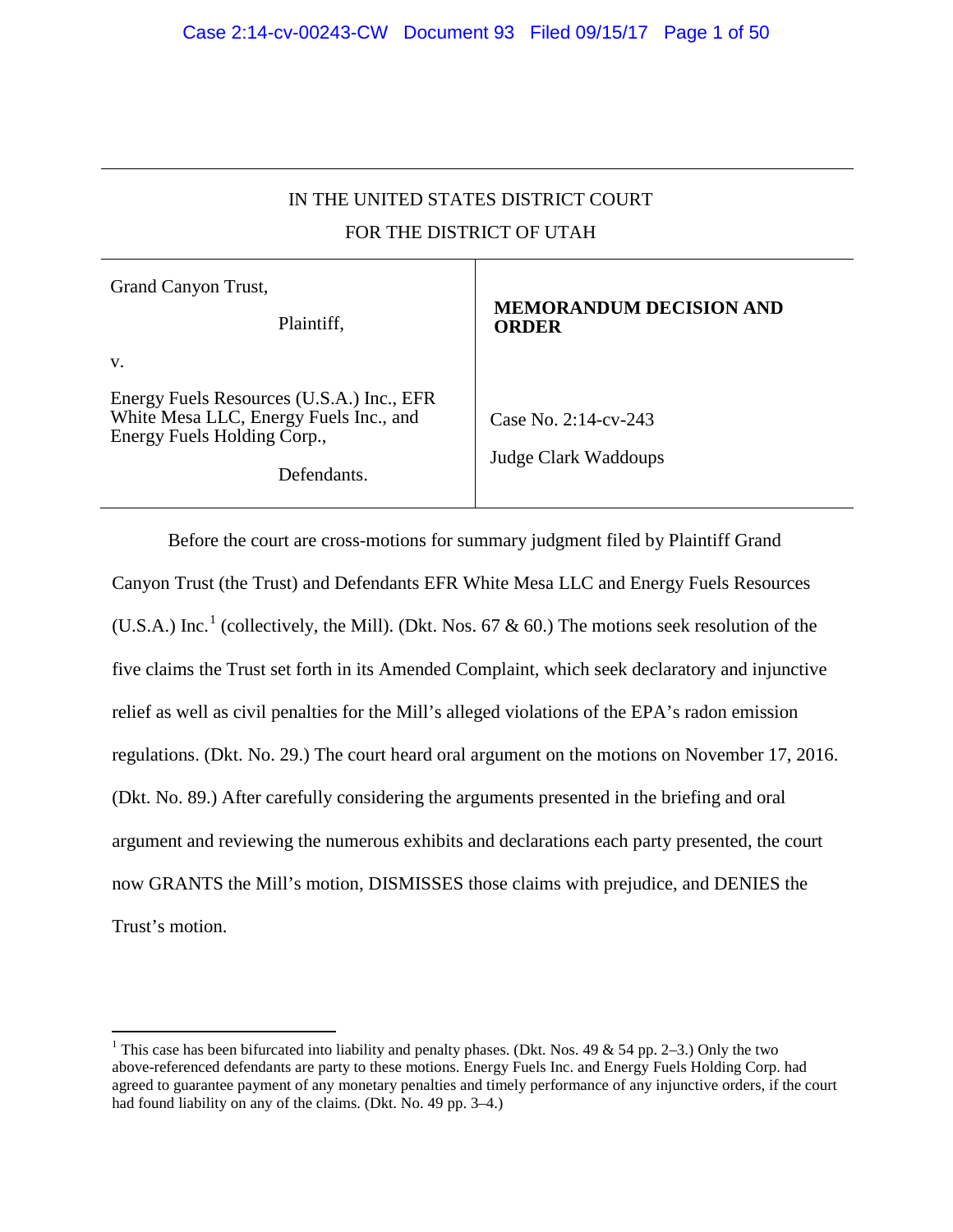#### **BACKGROUND**

At issue is whether the Mill complied with radon emission regulations and, even if it did not, if the Trust's enforcement action is proper under the Clean Air Act's citizen-suit provision and Article III of the Constitution. The following identifies the parties, provides an overview of the relevant regulatory scheme, describes the conduct that the Trust contends violated those regulations, and details the purported effects those violations have had on Trust members.

## **1. The Parties**

*a. The Mill*

White Mesa Mill is a conventional uranium mill located six miles south of Blanding, Utah near the Ute Mountain Ute tribal community of White Mesa on the Colorado Plateau. (Dkt. No. 63 Ex. 14 EFR 457–58; Dkt. No. 68 Ex. 38 ¶ 6 & Ex. 40 ¶¶ 1–2.) The Mill was first constructed in 1979 and operations commenced there in 1980. (Dkt. No. 61 ¶ 5; Dkt. No. 63 Ex. 14 EFR 459.) The Mill applies conventional grinding and leaching processes to mined ore and byproduct material in order to extract uranium and vanadium in the forms of yellowcake and black flake, respectively. (Dkt. No. 61 ¶ 5; Dkt. No. 63 Ex. 11 EFR 306–07.) Production of yellowcake and black flake results in a waste stream that contains tailings solids and processing solutions. (Dkt. No. 61 ¶ 8; Dkt. No. 68 Ex. 5 & Ex. 12 pp.19–20.) That waste then enters the tailings management system, which separates liquid and solid waste. (Dkt. No. 61 ¶¶ 6–10; Dkt. No. 63 Ex. 15 EFR 650.) Any liquids that may still contain some ore-bearing solids are returned to the milling process. (Dkt. No. 61 ¶¶ 6–10; Dkt. No. 63 Ex. 15 EFR 650.)

The Mill was originally licensed under the Atomic Energy Act of 1954, as amended by the Uranium Mill Tailings Radiation Control Act of 1978, by the Nuclear Regulatory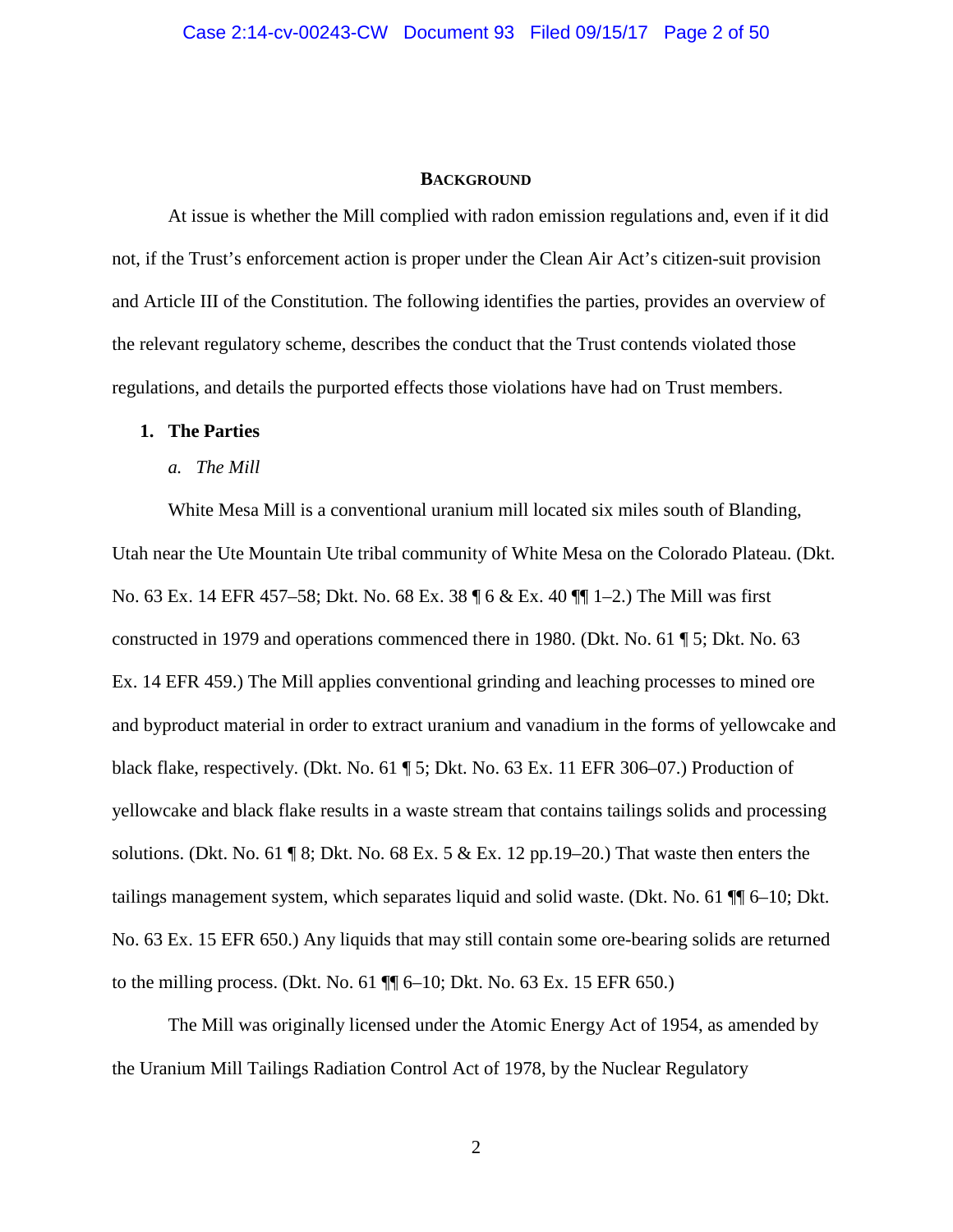#### Case 2:14-cv-00243-CW Document 93 Filed 09/15/17 Page 3 of 50

Commission. *Energy Fuels Resources (USA) Inc.*, Utah Department of Environmental Quality, https://deq.utah.gov/businesses/E/energyfuels/whitemesamill.htm (last visited Sept. 15, 2017). In 2004, Utah became an Agreement State, and oversight of the Mill transferred to the Utah Division of Radiation Control that is now a part of the Utah Division of Waste Management and Radiation Control (UDWMRC). *Id.* The Mill also operates under a Groundwater Discharge Permit, which UDWMRC oversees. *Id.* The Mill's radon emissions are governed by the Clean Air Act and regulations the Environmental Protection Agency (EPA) set and that Utah's Department of Air Quality (DAQ) administers. *Id.*

## *b. The Trust*

The Grand Canyon Trust is a nonprofit advocacy organization with over 3,000 members. (Dkt. No. 68 Ex. 38 ¶ 2.) It is based in Arizona with offices in Colorado and Utah. (*Id.*) Its mission, according to its Executive Director, William L. Hedden, is to "protect and restore the Colorado Plateau," which "stretches south-to-north from roughly the Mogollon Rim in northern Arizona and the Uinta Mountains in northern Utah and east-to-west from the Great Basin in Utah to the western side of the Rocky Mountains in Colorado and northwestern New Mexico" and encompasses the land upon which the Mill is located. (*Id.* ¶ 3.)

The Trust aims to protect the landscape, rivers, air, plant and animal life, beauty, and solitude within the Colorado Plateau. (*Id.*) The Trust opposes "irresponsible uranium mining and milling on the Plateau" and seeks to see contamination from uranium mining removed and the area reclaimed. (*Id.* ¶ 4.) As such, the Trust has worked to clean up abandoned surface tailings piles on the former site of another mill; campaigned to raise funds through legislation for cleanup where reclamation bonds were insufficient; advocated an end to uranium mining on the Plateau,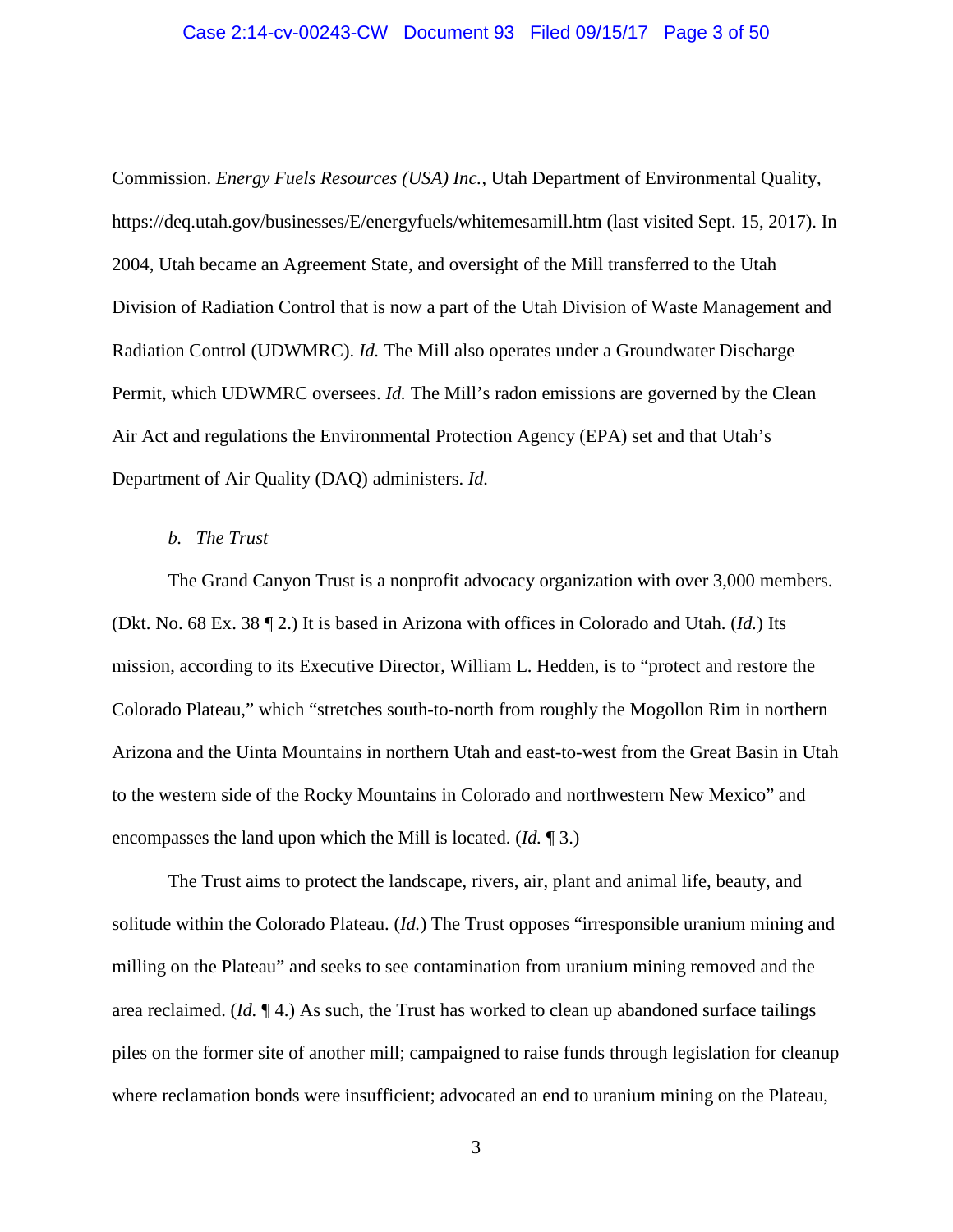including lobbying for legislation that would permanently end the staking of new claims around the Grand Canyon; developed a water quality monitoring program; submitted comments on permitting decisions for White Mesa Mill and other uranium operations on the Plateau; lobbied for changes to uranium regulations; and brought lawsuits aimed at protecting areas threatened by pollution that can be linked to the uranium industry. (*Id.* ¶¶ 4–6.)

The Trust sued the Mill on April 2, 2014, to enforce violations by the Mill of the Clean Air Act (CAA). (Dkt. No. 2 ¶ 1.) The Trust contends that this action "seeks to promote the same interests that underlie essentially all the Trust's work," that is "to protect the environment of the Colorado Plateau and the health of those who live on or visit it." (Dkt. No. 68 Ex. 38 ¶ 7.)

#### **2. Regulatory Background**

Congress enacted the CAA "to protect and enhance the quality of the Nation's air resources so as to promote the public health and welfare and the productive capacity of its population." 42 U.S.C. § 7401. In furtherance of that goal, Congress identified a list of hazardous air pollutants (HAPs), each of which is subject to the EPA's review and revision. *Id.* § 7412. It listed radionuclides, including radon, as HAPs. *Id.* § 7412(c). Congress also required the EPA to "promulgate regulations establishing emission standards for . . . major sources and area sources of hazardous air pollutants . . . in accordance with" the CAA. *Id.* § 7412(d).

The EPA then promulgated the National Emission Standard for Hazardous Air Pollutants (NESHAPs), which set emission limits for listed HAPs according to category and subcategory of potential polluters. *See generally* 40 C.F.R. § 61. Relevant to this case are the Subpart W NESHAPs, which set out the "National Emission Standards for Radon Emissions from Operating Mill Tailings" and which took effect on December 15, 1989. *See* Subpart W—National Emission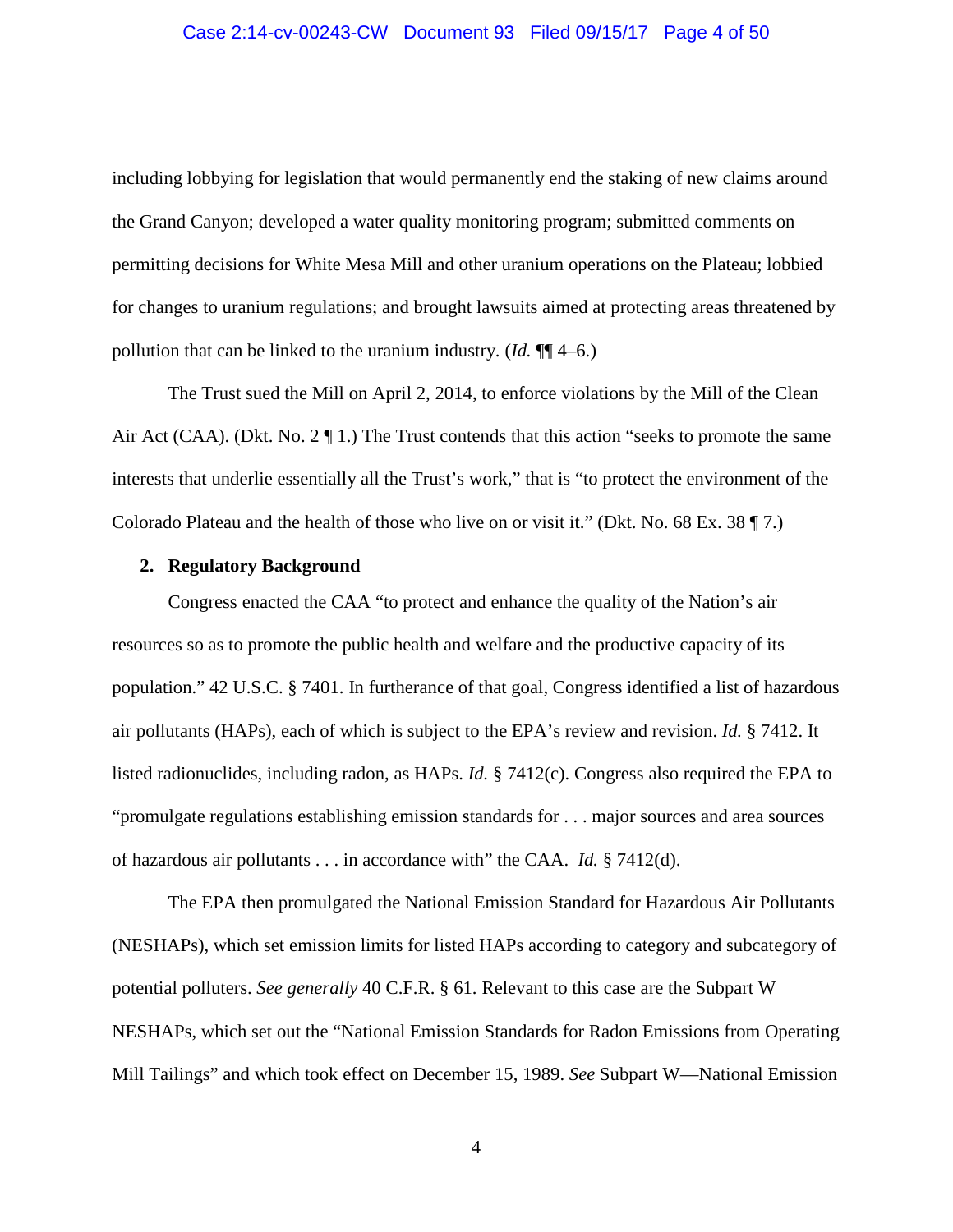#### Case 2:14-cv-00243-CW Document 93 Filed 09/15/17 Page 5 of 50

Standards for Radon Emissions from Operating Mill Tailings, 54 Fed. Reg. 51,703 (December 15, 1989) (codified at 40 C.F.R. § 61.250–256). Prior to December 1989, Subpart W had previously been promulgated in 1986. Subpart W—National Emission Standards for Radon Emissions from Operating Mill Tailings, 51 Fed. Reg. 34, 056 (Sept. 24, 1986). And it was subsequently amended on March 21, 2017. Revisions to National Emission Standards for Radon Emissions from Operating Mill Tailings, 82 Fed. Reg.  $5,142$  (Jan. 17, 2017).<sup>2</sup>

Subpart W sets two standards—one for existing uranium mill tailings piles and one that is triggered by newly built tailings impoundments but that applies to all tailings impoundments once it is triggered. 40 C.F.R. § 61.252. First, Subpart W capped emission of radon-222 into the ambient air from existing sources at 20  $pCi/(m^2\text{-sec})$  (1.9  $pCi/(ft^2\text{-sec})$ . *Id.* § 61.252(a). Compliance with this limitation—the radon flux limit—is monitored according to Method 115. *Id.* § 61.253. Method 115 requires radon flux measurements to be taken from the following regions of each tailings pile: (1) the water-saturated areas or beaches; (2) the dry top-surface area; and (3) the sides, unless they are made of dirt. 40 C.F.R. Pt. 61, Appx. B. ("Method 115") §§ 2.1.2 & 3. It does not require measurement of "water covered area[s]." *Id.* § 2.1.3.

When such monitoring is conducted over a one-year period, the facility must provide the EPA with a monitoring schedule showing the "measurement frequency to be used." 40 C.F.R. § 61.253. Measurements can be conducted once per year or more frequently, so long as it is done on "quarterly, monthly or weekly intervals." Method 115 § 2.1.1. The schedule may be submitted before or after the first measurement, and EPA must receive thirty days' notice before any testing so that it may observe. 40 C.F.R. § 61.253. The test results, no matter how frequently

 $2^2$  Except where explicitly stated otherwise, the court refers to the 1989 version of Subpart W, which governs the five alleged violations in this case.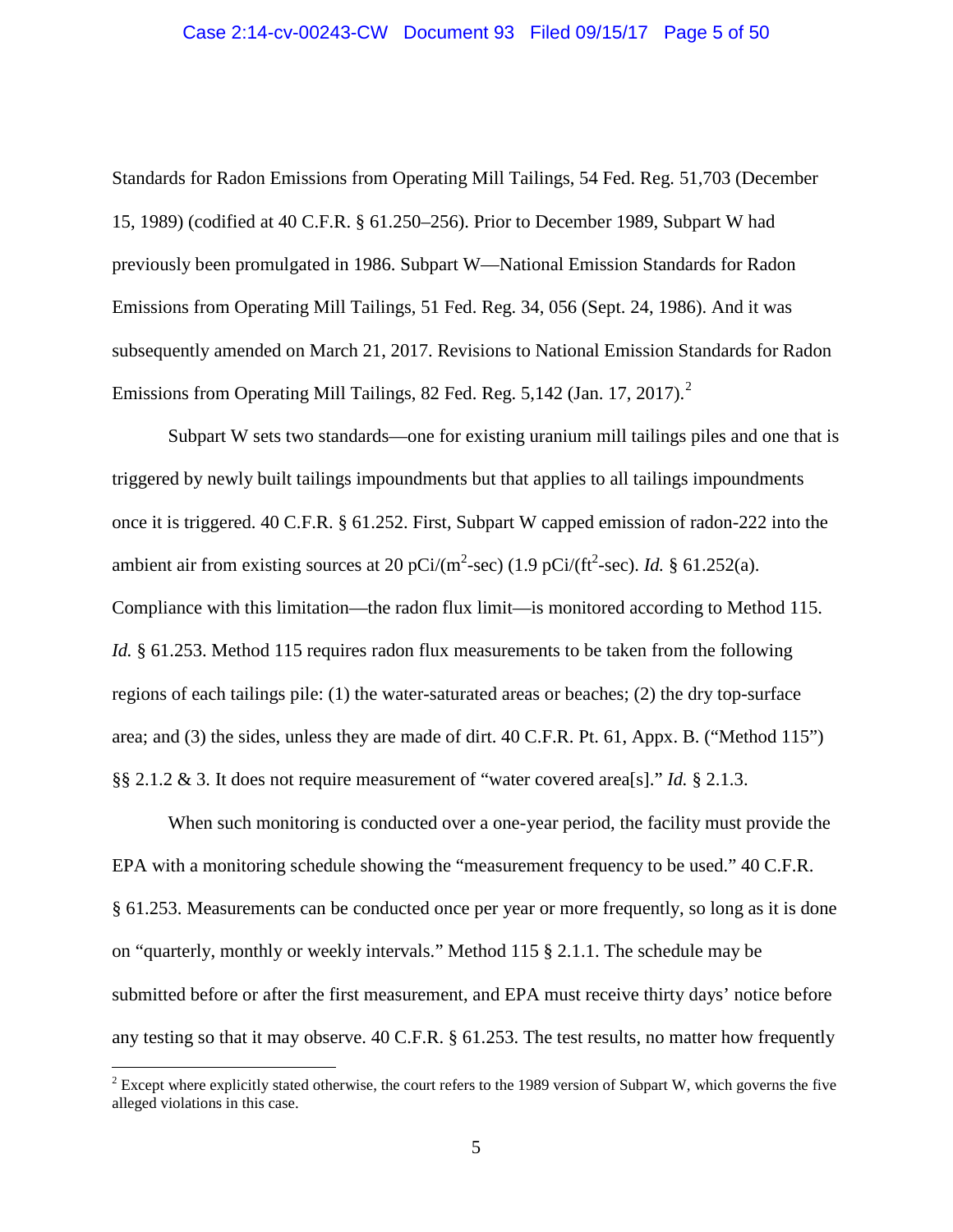#### Case 2:14-cv-00243-CW Document 93 Filed 09/15/17 Page 6 of 50

taken, must be reported to the EPA by March 31 of the following year. *Id.* § 61.254. If the annual report reveals that the facility is not in compliance with the radon flux limit, the facility must make monthly reports beginning the month immediately following the noncompliant annual report. *Id.* § 61.254(b). And it must do so until the EPA or state agency determines monthly reporting is no longer necessary. *Id.* Such monthly reports should include updated test results and plans to control or modify operations to bring the facility into compliance. *Id.*

Second, Subpart W limits the total number of tailings impoundments operated at a facility beginning from the time an impoundment is newly built if it is constructed after 1989. Construction of a new impound is not permitted unless it is designed, constructed, and operated in compliance with the following: does not exceed forty acres; meets the requirements of the Nuclear Regulatory Commission set out in 40 CFR § 192.32(a); and does not cause the owner or operator to exceed two total impoundments, including previously existing impoundments, even those that were constructed prior to the 1989 version of Subpart W. *Id.* § 61.252(b). In other words, once a new tailings impoundment is constructed, all existing impoundments count toward the two cell limit, as does the newly constructed impoundment. This is referred to as the phased disposal work practice.

In addition to delegating to the EPA the duties of maintaining the list of HAPs and developing HAP regulations, Congress also invited state involvement in HAP regulation. 42 U.S.C. § 7412(l)(1). Specifically, Congress authorized the states to apply to the EPA for approval of a program to implement and enforce emission standards. *Id.* State programs "may provide for partial or complete delegation of the Administrator's authorities and responsibilities to implement and enforce emissions standards and prevention requirements," so long as state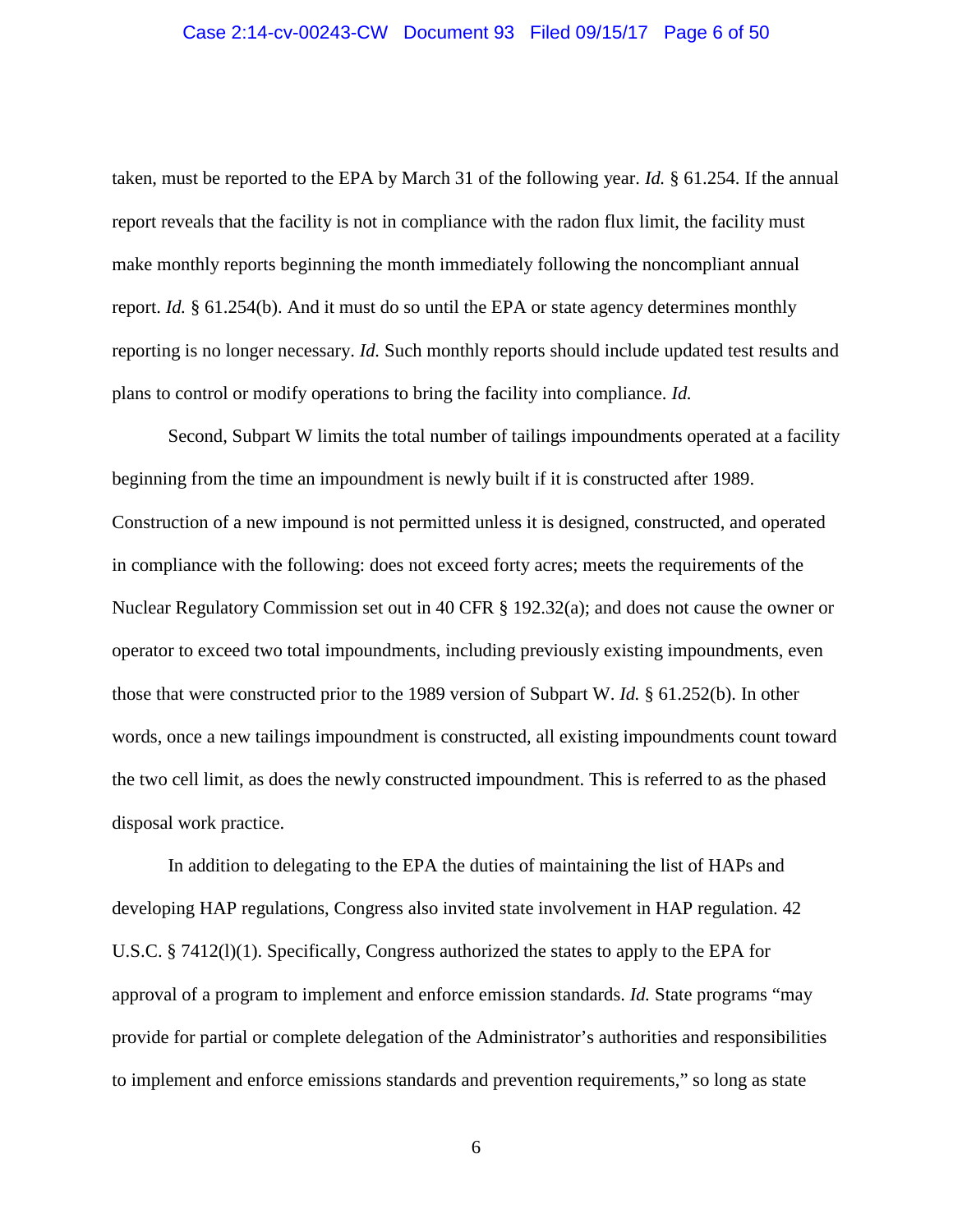#### Case 2:14-cv-00243-CW Document 93 Filed 09/15/17 Page 7 of 50

standards are no less than the EPA's. *Id.* The CAA sets out criteria for approval of a state program and allows for state revision if a program is not approved initially. *Id.* § 7412(1)(5). The CAA also provides for EPA oversight of state regulation, requiring the Administrator to "withdraw approval of the program" if "the Administrator determines, after public hearing, that a State is not administering and enforcing [its] program . . . in accordance with [EPA] guidance . . . or the requirements of [the subsection]" and if after notification the state fails to comply within ninety days. *Id.* § 7412(1)(6). The statute further says that "[n]othing in this subsection shall prohibit the Administrator from enforcing any applicable emission standard or requirement under this section." *Id.* § 7412(l)(7). In sum, the CAA invites state involvement in HAP regulation, but it also vests significant authority in the EPA to review state activity and to regulate alongside the state where it sees fit.

Utah satisfied all statutory and regulatory requirements for delegation in 1995 and, effective May 15, 1995, the EPA "delegate[d] its authority for the implementation and enforcement of [many of the] . . . National Emission Standards for Radionuclides for all sources located, or to be located in the State of Utah," including Subpart W. Approval of Delegation of Authority; National Emission Standards for Hazardous Air Pollutants; Radionuclides; Utah, 60 Fed. Reg. 13,912–13 (March 15, 1995). Thus, Subpart W was administered in Utah by the EPA from 1989 until 1995 and then by DAQ beginning in 1995. (Dkt. No. 64 ¶¶ 4–5.)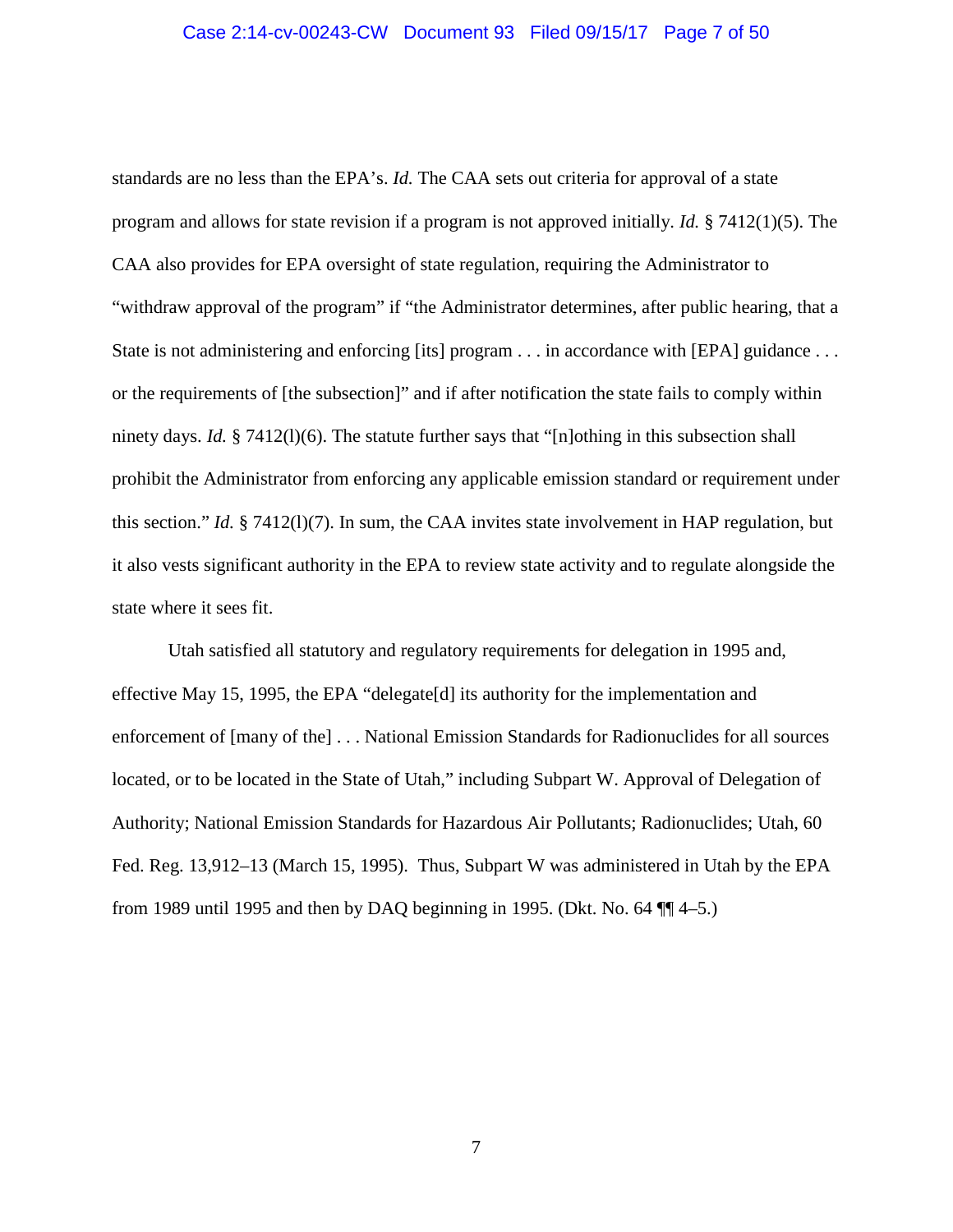## **3. The Alleged Violations**

 $\overline{a}$ 

## *a. Claim 2: Number of Tailings Impoundments*

The Mill operates as a zero-discharge facility, which means it is required to dispose of waste, including tailings,<sup>3</sup> on site as they are produced. (Dkt. No. 61 ¶ 10 & 12; Dkt. No. 63 Ex. 17 EFR 6369; Dkt. No. 68 Ex. 9 pp. 86–87 & 109–112.) To do so, the Mill operates a tailings-management system for storing and disposing of waste materials and liquids. (Dkt. 60 p. 15; Dkt. 60 Ex. 1; Dkt. No. 68 Ex. 9 p. 45.) The tailings management system consists of a series of evaporation ponds and tailings impoundments: Cells 1, 2, 3, 4A, and 4B. (Dkt. No. 61  $\sqrt{\phantom{a}}$  6; Dkt. No. 63 Ex. 14 & Ex. 15; Dkt. No. 68 Ex. 9 p. 45.) A sixth basin, Roberts Pond, was also on site until 2014.<sup>4</sup> (Dkt. No. 61 ¶ 28; Dkt. No. 68, Ex. 9 pp. 201–02, Ex. 10 EFR 21069, Ex. 11 EFR 4562, & Ex. 12 p. 16.) Other than Roberts Pond, each cell receives, or previously received, either process solutions or a slurry containing tailings solids. (Dkt. No. 61 ¶ 8; Dkt. No. 63 Ex. 14 EFR 459–62 & Ex. 15 EFR 649–50.) The cells that receive the tailings slurry hold the substance while the solids separate from the liquid and settle at the bottom of the cell. (Dkt. No. 68 Ex. 9 p. 30.) The solids consist of a sand-like substance. (Dkt. No. 68 Ex. 15 p. 7.) As the solids settle, they stabilize and begin to fill the cell, allowing the Mill to install an interim cover that prevents tailings from blowing out of their impoundment and begins the reclamation

<sup>&</sup>lt;sup>3</sup> Tailings, as used in common parlance, means "residue separated in the preparation of various products (such as grain or ores)." *Tailings*, Merriam-Webster Dictionary (Online ed. 2017), https://www merriamwebster.com/dictionary/tailings?utm\_campaign=sd&utm\_medium=serp&utm\_source=jsonld (last visited Sept. 15, 2017. This definition is generally sufficient to understand the facts presented here; however, as discussed, the definition of "tailings" as it is used in Subpart W is at issue in the motions now before the court and is further addressed in the court's analysis.

<sup>&</sup>lt;sup>4</sup> The Trust contends that Roberts Pond is also a part of the tailings management system and that it was a tailings impoundment before it was filled in 2014. (Dkt. No. 67 p. 64.) The Mill contradicts this, arguing that Roberts Pond was unrelated to the tailings management system. (Dkt. No. 76 pp. 48–49.) Because of the court's conclusion regarding the statute of limitations it does not reach the factual issue of whether Roberts Pond was a tailings impoundment or in any way affiliated with the tailings management system.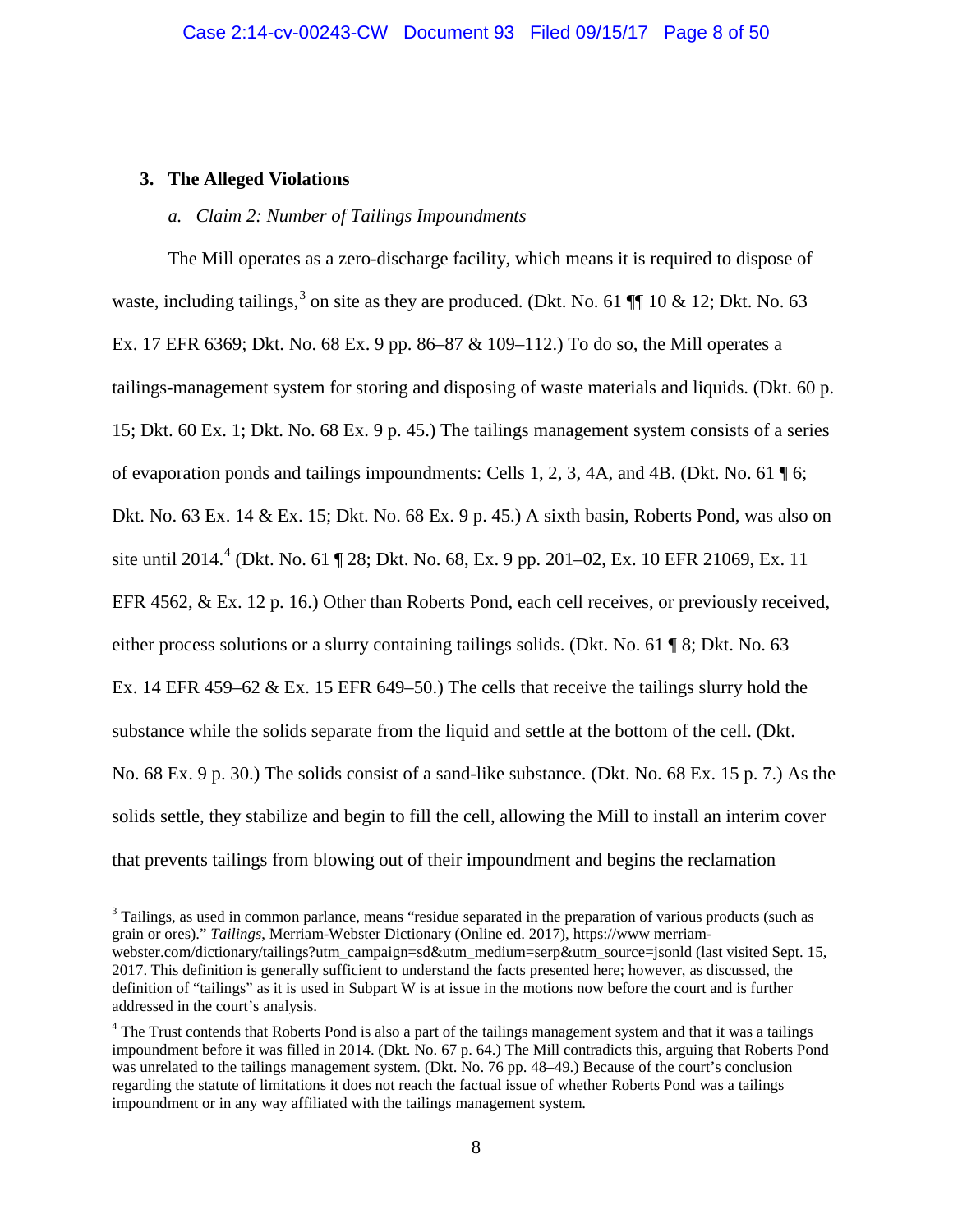#### Case 2:14-cv-00243-CW Document 93 Filed 09/15/17 Page 9 of 50

process. (Dkt. No. 61 ¶ 9; Dkt. No. 63 Ex. 15 EFR 650 & Ex. 17 EFR 6368–69.) Any excess liquid is then transferred to the evaporation ponds. (Dkt. No. 68 Ex. 9 pp. 27–28.)

Evaporation ponds hold the liquid, called raffinate or S/X (solvent solution), either for evaporation as a method of disposal or for temporary storage until the liquid can be further processed for uranium and vanadium values. (Dkt. No. 61 ¶¶ 8 & 10; Dkt. No. 68 Ex. 9 p. 32.) On occasion, the evaporation ponds may become entirely dry, revealing raffinate crystals at the bottom. (Dkt. No. 61 ¶ 11; Dkt. No. 63 Ex. 14 EFR 459; Dkt. No. 68 Ex. 9 p. 50 & Ex. 16 pp. 147–148.) When this happens, the crystals are removed and placed into the tailings impoundments. (Dkt. No. 63 Ex. 14 EFR 459.) Raffinate crystals were removed from Cell 4B in 2006 and disposed in Cell 3. (*Id.*)

The Mill completed construction of Cell 1 in June 1981 and has used it exclusively as an evaporation pond since that date. (Dkt. No. 61 ¶ 14; Dkt. No. 63 Ex. 14 EFR 459.) Cell 1 receives raffinate solutions, process solutions from other cells, liquids from the Mill's laboratory, and storm water runoff. (Dkt. No. 61 ¶ 14.) Cell 1 has never received tailings solids. (Dkt. No. 63 Ex. 14 EFR 467; Dkt. No. 68 Ex. 12 pp. 17 & 22.)

The Mill completed construction of Cell 2 in May 1980. (Dkt. No. 63 Ex. 14 EFR 459.) The parties do not dispute that Cell 2 received tailings solids from its construction and that it was a tailings impoundment. (Dkt. No. 67 p. 37; Dkt. No. 76 p. 25.) Cell 2 received tailings solids until sometime after the late 1980's but before 2008. (Dkt. No. 61 ¶ 15; Dkt. No. 68 Ex. 16 pp. 164–66.) It stopped receiving tailings when it was full to capacity pursuant to its Radioactive Material License and Groundwater Discharge Permit. (Dkt. No. 61 ¶ 15; Dkt. No. 68 Ex. 9 pp. 83–84, Ex. 14 EFR 43535, & Ex. 16 pp. 193–95.) Once Cell 2 was full and no longer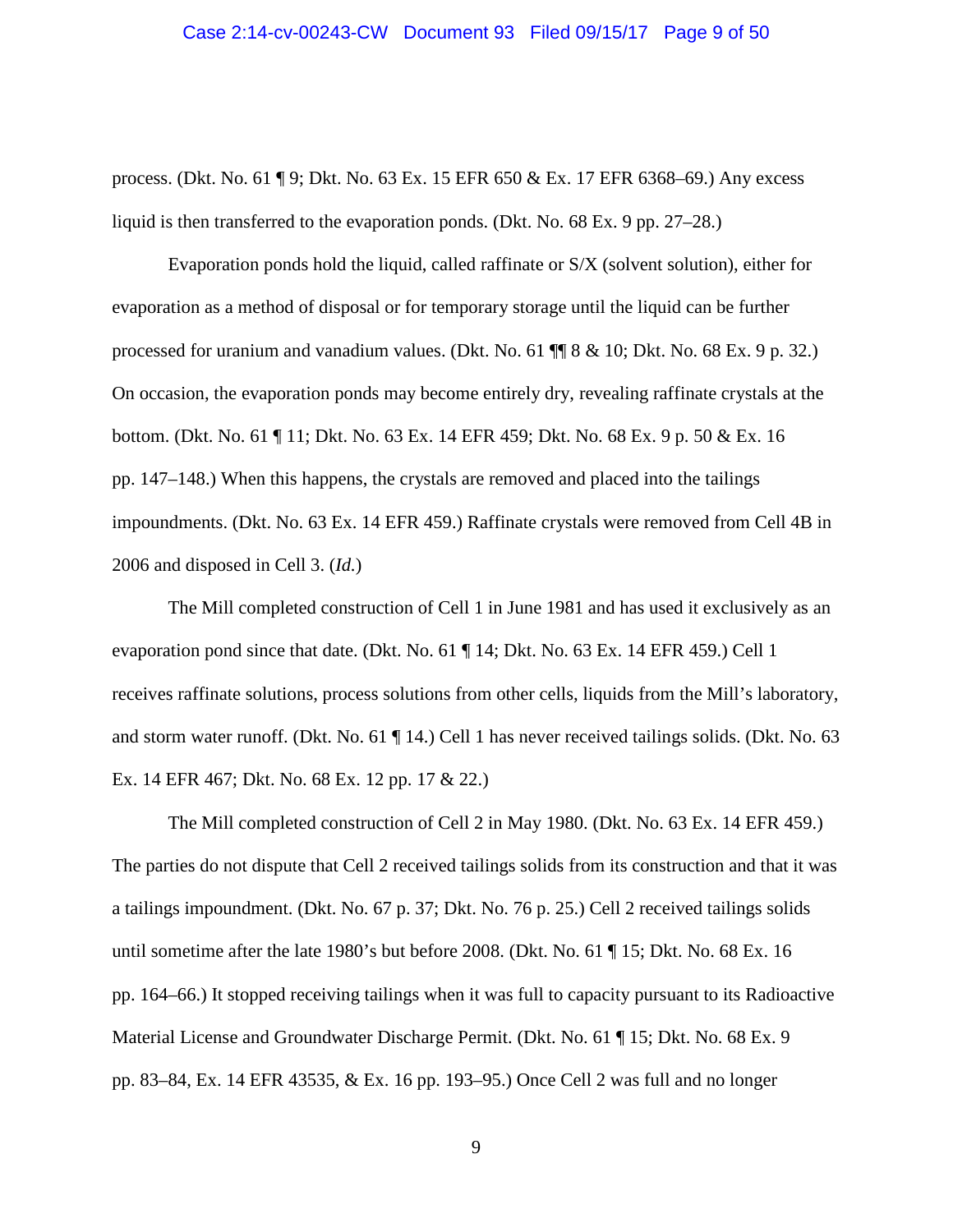receiving tailings, the Mill began dewatering Cell 2 according to the final closure methods outlined in its Reclamation Plan.<sup>5</sup> (Dkt. No. 61  $\P$  16; Dkt. No. 68 Ex. 22 & Ex. 56.) The parties agree that some closure activity has occurred, but they disagree on the legal issue of whether Cell 2 has entered "final closure" as that term is used in Subpart W. (Dkt. No. 67 pp. 60–64; Dkt. No. 76 pp. 45–48.)

The Mill completed construction of Cell 3 in September 1982. (Dkt. No. 61 ¶ 17; Dkt. No. 63 Ex. 14 EFR 459.) The sides of Cell 3 are made of earthen material. (Dkt. No. 61 ¶ 17; Dkt. No. 63 Ex. 14 EFR 464.) Since its construction, Cell 3 has received tailings impoundments from the tailings pipeline as well as process solutions from other cells. (Dkt. No. 61 ¶ 17; Dkt. No. 63 Ex. 15 EFR 647, 650.) This began in the 1980s. (Dkt. No. 68 Ex. 14 EFR 43535.) The parties do not dispute that Cell 3 is a tailings impoundment. (Dkt. No. 67 p. 36; Dkt. No. 76 p. 22.) In April 2016, the Mill reported that Cell 3 was almost full with tailings but had a small area where new tailings were being deposited. (Dkt. No. 61 ¶ 17; Dkt. No. 63 Ex. 15 EFR 650.)

The Mill first proposed Cells 4A and 4B as a single eighty-acre cell, but in anticipation of the adoption of the 1989 revisions to Subpart W, the Mill proposed splitting the cell into two. (Dkt. No. 61 ¶ 18; Dkt. No. 63 Ex. 2 EFR 373; Dkt. No. 68 Ex. 8 EFR 646–47.) The Mill then applied to the Nuclear Regulatory Commission and the EPA for permission to construct Cell 4A in 1989. (Dkt. No. 61 ¶ 18; Dkt. No. 63 Ex. 1.) The EPA approved the Mill's application under the 1986 version of Subpart W on March 16, 1989. (Dkt. No. 61 ¶ 19; Dkt. No. 63 Ex. 46.) The Approval Order for the Mill was later updated on June 26, 1989, to authorize construction of cells 4A and 4B. (Dkt. No. 61 ¶ 20; Dkt. No. 63 Ex. 2.) Construction of Cell 4A was

<sup>&</sup>lt;sup>5</sup> The court makes no findings regarding the finality or legal implications of the Reclamation Plan in any of its iterations, as doing so is unnecessary in light of the court's disposition of Claim 2.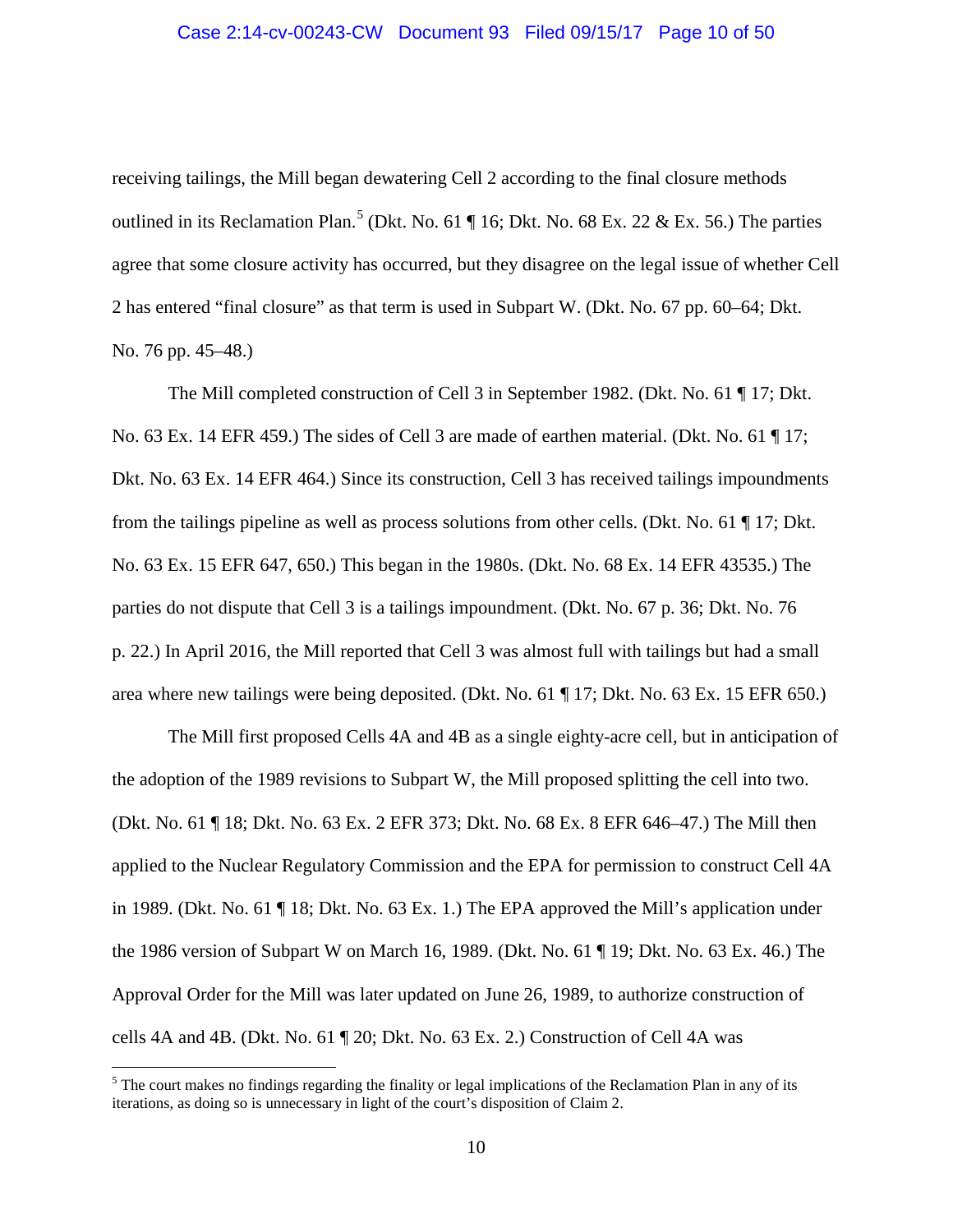substantially complete on November 30, 1989, and the NRC approved it to receive process solutions on December 21, 1989. (Dkt. No. 61 ¶ 21; Dkt. No. 63 Ex. 3 & Ex. 14 EFR 459.) The NRC did not approve receipt of tailings at that time but then amended the license to allow tailings on March 1, 1990. (Dkt. No. 61 ¶ 21; Dkt. No. 63 Ex. 4.) Cell 4A received process solutions in 1990. (Dkt. No. 61 ¶ 21; Dkt. No. 63 Ex. 14 EFR 459.) After 1990, Cell 4A was not used and the liner suffered thermal stress as a result of direct sunlight. (Dkt. No. 61 ¶ 22; Dkt. No. 63 Ex. 14 EFR 459.) This drying caused raffinate crystals to form, which were removed and disposed of in Cell 3 in the mid-2000s. (Dkt. No. 61 ¶ 22; Dkt. No. 63 Ex. 14 EFR 459.) Cell 4A was relined in 2007 and 2008 and, after DRC approved it for use on September 17, 2008, began receiving tailings solids in October 2008. (Dkt. No. 61 ¶ 22; Dkt. No. 68 Ex. 12 p. 23 & Ex. 16 p. 153.)

In June 2008, the Mill applied for approval from DRC to construct Cell 4B, which had originally been contemplated in 1989 but was not constructed. (Dkt. No. 61 ¶ 23; Dkt. No. 63 Ex. 10  $\&$  Ex. 14 EFR 459–60.) Then on April 13, 2010, the Mill applied for approval to construct Cell 4B from DAQ pursuant to Subpart W; EPA also received a copy of the application. (Dkt. No. 61 ¶ 24; Dkt. No. 63 Ex. 15.) The application indicated that Cell 4B would not be used as a tailings impoundment as long as Cells 3 and 4A were receiving tailings solids and that it would instead be used as an evaporation pond along with Cell 1. (Dkt. No. 61 ¶ 24; Dkt. No. 63 Ex. 15 EFR 649–50 & 653.) The Mill's application assumed Cell 2 was in closure. (Dkt. No. 63 Ex. 15 EFR 653.) DAQ approved the application, saying "our review determined that these facilities will not cause emissions in violation of the standard found in 40 C.F.R. 61.252, if properly operated." (Dkt. No. 61 ¶ 25; Dkt. No. 63 Ex. 16.) The Mill began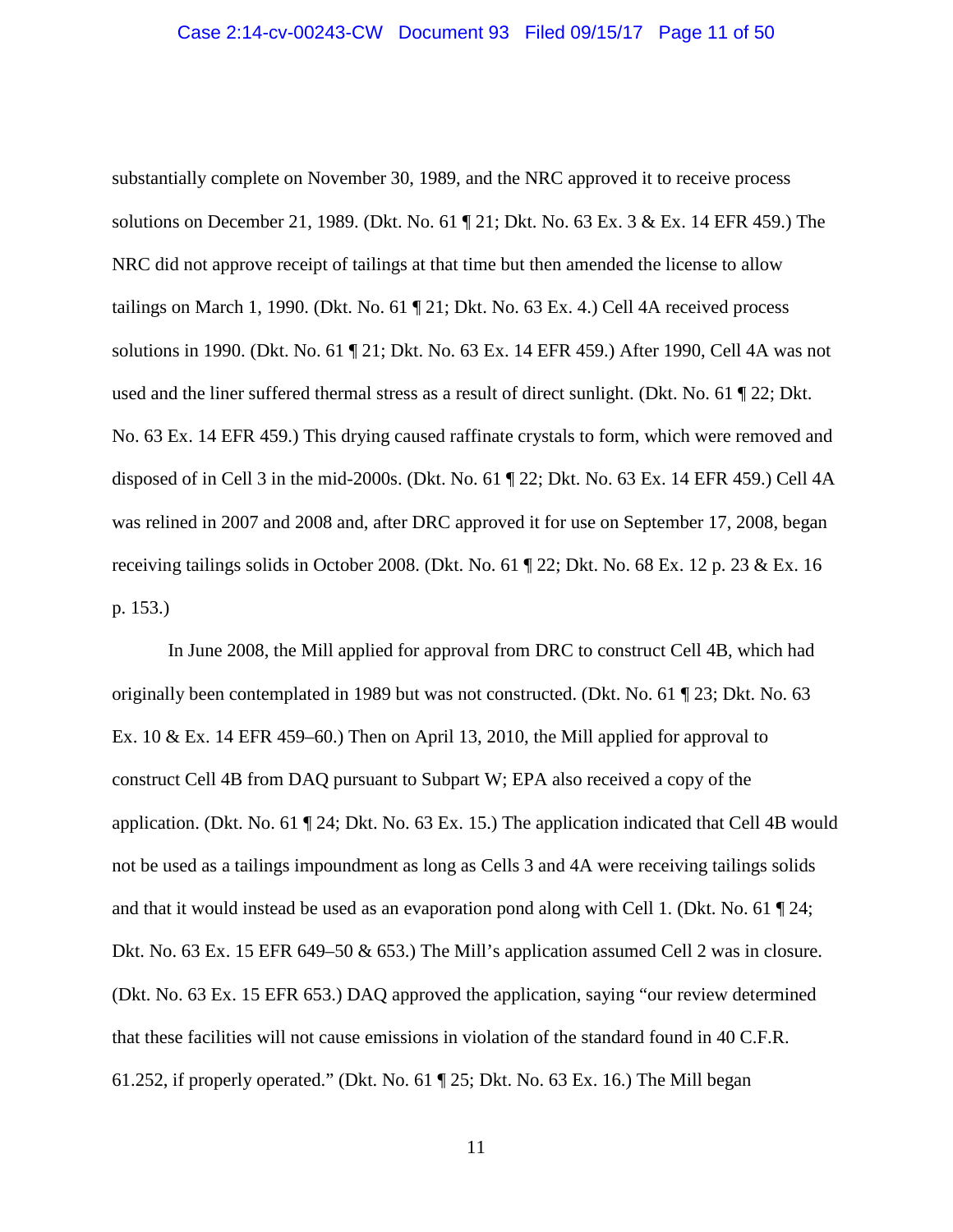#### Case 2:14-cv-00243-CW Document 93 Filed 09/15/17 Page 12 of 50

construction of Cell 4B in November 2010. (Dkt. No. 68 Ex. 17 p. 6.) DRC granted the Mill final approval to operate Cell 4B on January 31, 2011. (Dkt. No. 61 ¶ 26; Dkt. No. 63 Ex. 18.) And in either January or February of 2011, the Mill began moving processing solutions from Cell 4A into Cell 4B. (Dkt. No. 68 Ex. 9 p. 26, Ex. 13 pp. 5–6, & Ex. 18 DEQ 52.) At the time the Trust filed its motion for summary judgment, Energy Fuels continued to operate Cell 4B as an evaporation pond. (Dkt. No. 68 Ex. 16 pp. 131–32 & 134.)

Roberts Pond is a one-acre retention basin that dates to the original construction of the Mill in the early 1980's and that the Mill took out of service in March of 2014 and backfilled and regraded by early 2016. (Dkt. No. 61 ¶¶ 28 & 30; Dkt. No. 68 Ex. 9 pp. 193–94 & 197–98 & Ex. 12 p. 16.) Roberts Pond was used as a catch basin for process upsets and overflows and to capture storm water runoff. (Dkt. No. 61 ¶ 28; Dkt. No. 68 Ex. 9 pp. 193–95.) It is undisputed that upon its closure, there were materials that contained uranium in Roberts Pond, as evidenced by the Mill's having returned such materials to the ore pad for processing or deposited them into a tailings impoundment. (Dkt. No. 61 ¶ 28; Dkt. No. 68 Ex. 9 pp. 201 & 204–06, Ex. 10 EFR 21069, & Ex. 19 EFR 23930.) The Mill cleaned up Roberts Pond in July 2012 and again in 2014. (Dkt. No. 68 Ex. 10 EFR 21069 & Ex. 11.)

Therefore, it is undisputed that at the time of the briefing of the instant motions, Cells 3 and 4A were serving as tailings impoundments. It is also undisputed that Cells 1 and 4B were at that time operating as a part of the tailings management system as evaporation ponds and that evaporation ponds are a necessary and approved part of its methods. (Dkt. No. 68 Ex. 9 85–87 & 90–92; Dkt. No. 77 Ex. 6 p. 6,389.)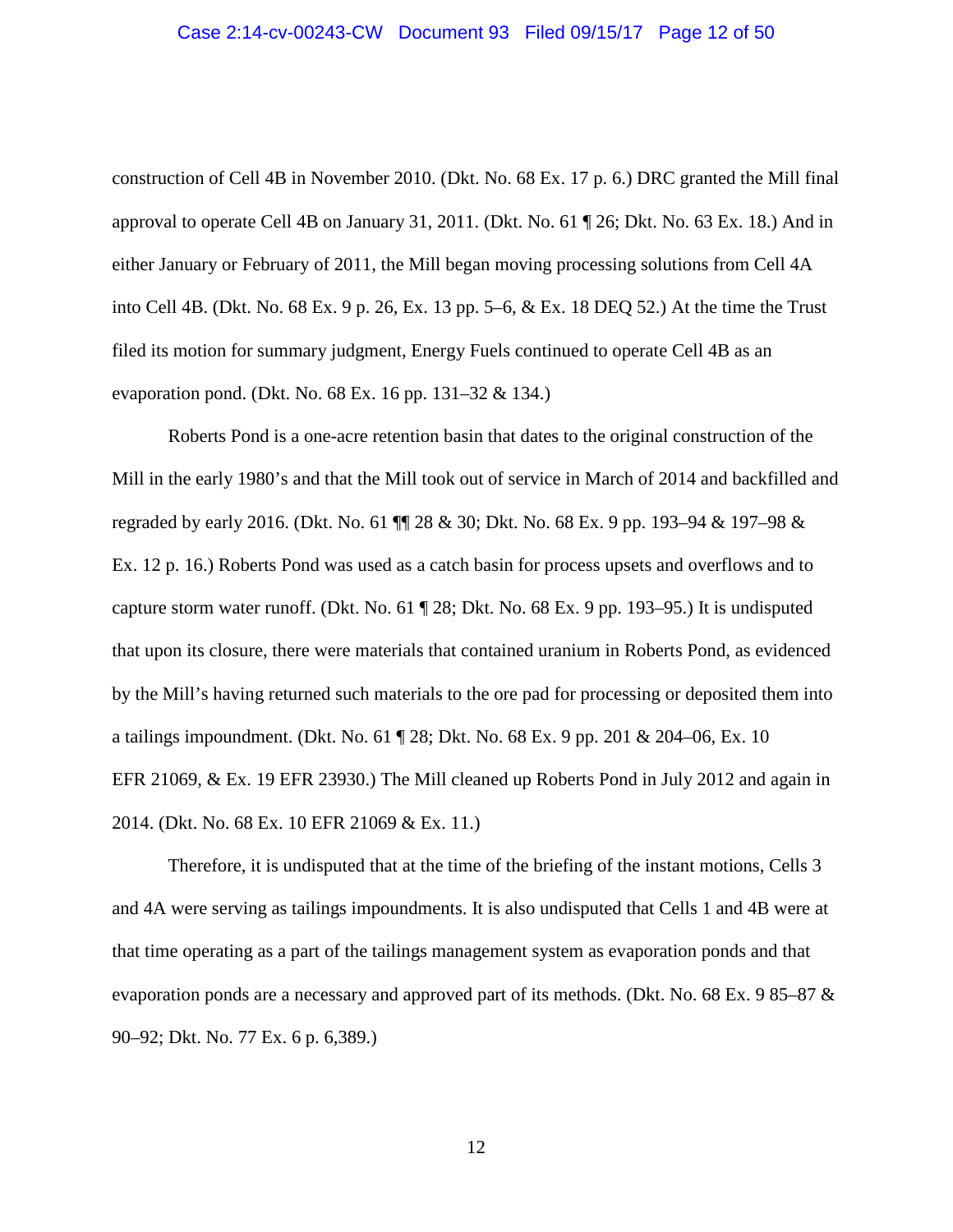#### *b. Claims 1, 3, 4, and 5: Radon Emissions Testing*

The tailings impoundments that existed before December 15, 1989, are subject to monitoring requirements pursuant to Method 115 and the reporting requirements set out in Subpart W. 40 C.F.R. §§ 61.253–254; Method 115 §§ 2.1.2–3. Although any "tailings pile" falls under those reporting requirements, only testing of Cell 2 in 2012 and 2013 and Cell 3 in 2013 are now before the court.

*i. Cell 2*

On May 4, 2012, the Mill notified DAQ and the EPA that it would measure radon emissions from Cells 2 and 3 between June 11 and 15, 2012. (Dkt. No. 68 Ex. 23 EFR 35272.) The results of those tests revealed that Cell 2 exceeded the regulatory limit by emitting radon-222 at 23.1 pCi/(m<sup>2</sup>-sec), based on an average of each of the tested areas. (Dkt. No. 68 Ex. 24 EFR 35276.)

The Mill then determined to conduct further testing during 2012. (Dkt. No. 68 Ex. 16 pp. 49–52.) On August 3, 2012, it notified DAQ and the EPA of this intention and that it would retest Cell 2 in September and November or early December. (Dkt. No. 68 Ex. 25 EFR 35274.) The September test again exceeded the radon flux limit, this time measuring 26.6 pCi/ $(m^2\text{-sec})$ . (Dkt. No. 68 Ex. 27 EFR 31861.) The Mill then tested in October, which yielded still higher results of 27.7 pCi/(m<sup>2</sup>-sec), and November, which returned 26.1 pCi/(m<sup>2</sup>-sec). (Dkt. No. 84 Ex. 1 p. 2.) Therefore, Cell 2 exceeded the radon flux limit in 2012, averaging 25.9 pCi/ $(m^2\text{-sec})$ . (Dkt. No. 68 Ex. 26 GCT 8875.)

On March 29, 2013, the Mill reported the 2012 radon flux results for Cell 2 to DAQ. (Dkt. No. 62 ¶ 7; Dkt. No. 63 Ex. 21.) The report demonstrated an increase in radon flux and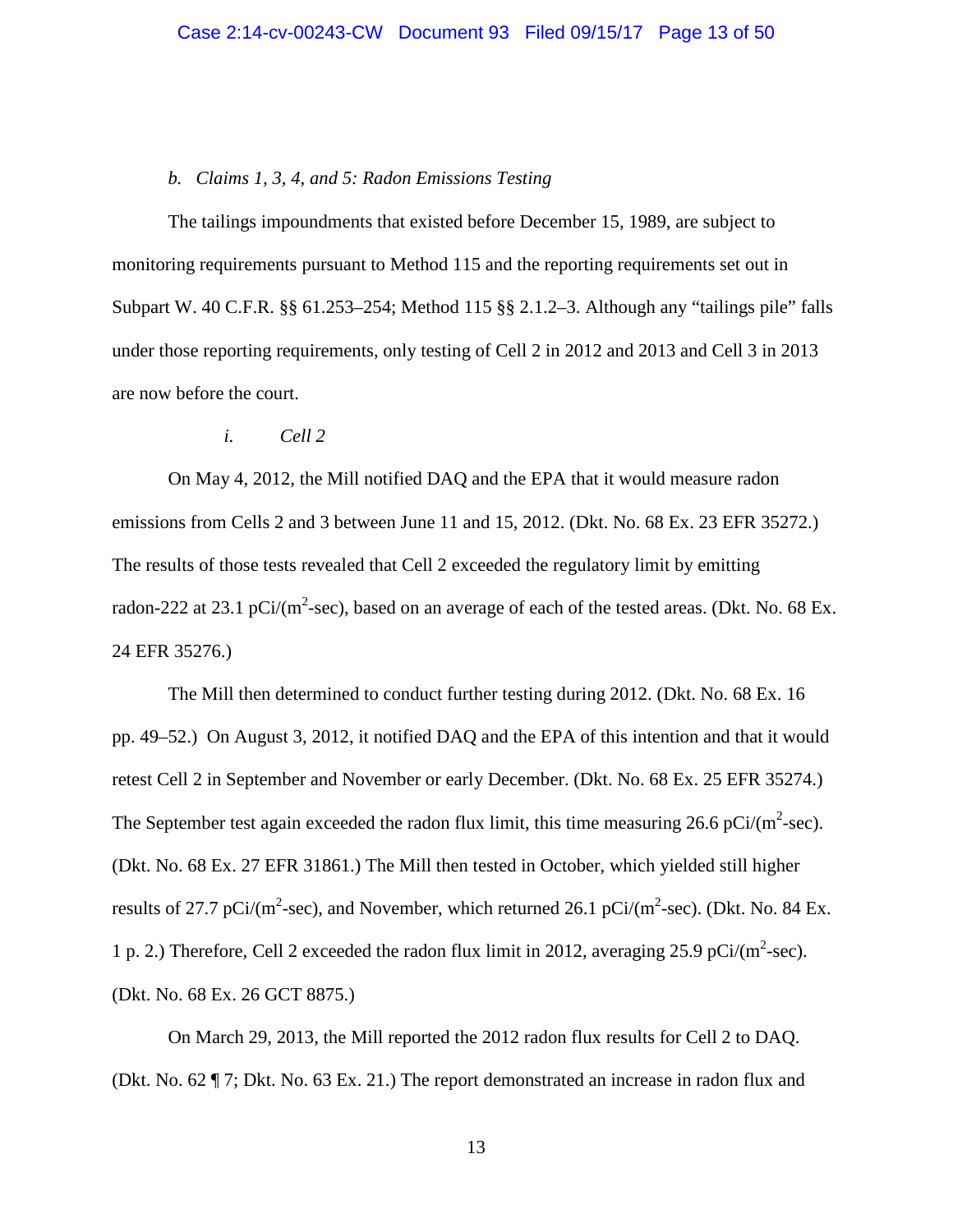#### Case 2:14-cv-00243-CW Document 93 Filed 09/15/17 Page 14 of 50

included the Mill's proposed plan to bring the results back under the standard by adding cover and engaging in monthly sampling. (Dkt. No. 62 ¶ 7; Dkt. No. 68 Ex. 26 GCT 8875–83.) Pursuant to 40 C.F.R. § 61.254(b), the Mill began monthly monitoring and reporting in April 2013. (Dkt. No. 68 Ex. 26 GCT 8872 & 8883.)

The Mill tested Cell 2 monthly in 2013 because of its 2012 violation. On April 3, 2014, the Mill reported that Cell 2 remained in violation of the radon flux limit and reported an average of its radon-222 emissions between April and December 2013 of 20.4 pCi/ $(m^2\text{-sec})$ . (Dkt. No. 68) Ex. 29 GCT 8226.) It further reported that Cell 2 had reported emissions below 20.0 pCi/ $(m^2$ sec) since September 2013. (*Id.* GCT 8228.) It submitted a table of the monthly averages in its annual compliance report, which showed that Cell 2's radon-222 emissions were below 20.0 pCi/(m<sup>2</sup>-sec) for five of the previous nine months and had not exceeded 20.0 pCi/(m<sup>2</sup>-sec) since August 2013. (*Id.* GCT 8237.) The report attributed the high emissions levels to the dewatering process mandated by its groundwater permit and identified certain remediation measures it had already taken. (*Id.* GCT 8234–35.)

To remediate the Cell 2 radon flux violation, the Mill covered "hot spots" where radon flux readings were highest. (Dkt. No. 62 ¶ 8; Dkt. No. 63 Exs. 25–29.) It also removed tailings that had blown from Cell 3 into Cell 2 and constructed a five-foot berm to reduce future windblown tailings. (Dkt. No. 62 ¶ 8; Dkt. No. 63 Ex. 25 EFR 1000.) And the Mill covered large areas of Cell 2 with additional cover to fortify the platform fill cover that was already in place. (Dkt. No. 62 ¶¶ 8 & 14; Dkt. No. 63 Ex. 40.) These efforts appear to have worked, as the Mill reported below standard radon-222 levels in September 2013 and continuing until May 2014 when they submitted a request to DAQ for permission to cease monthly monitoring. (Dkt. No. 62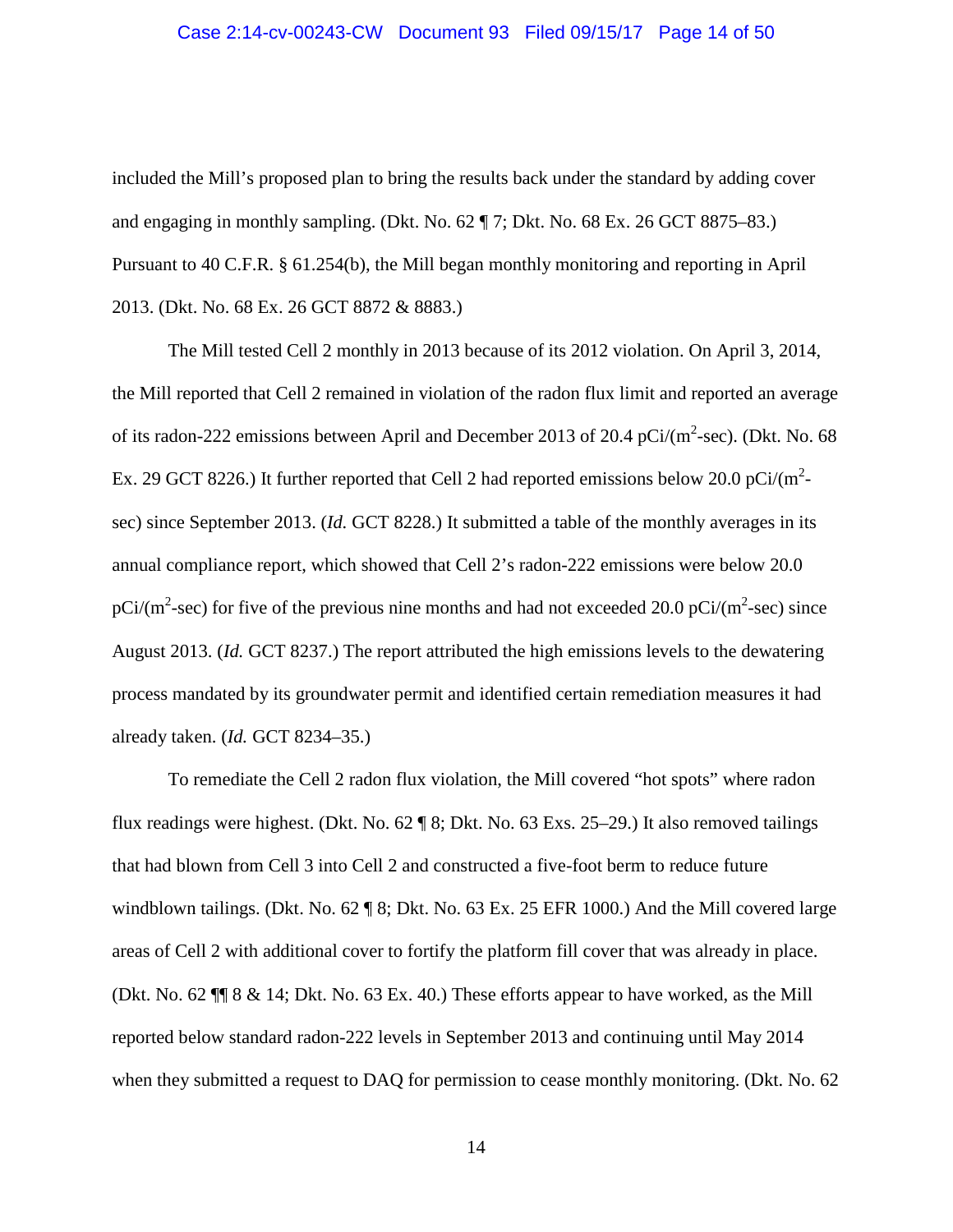¶¶ 10–11; Dkt. No. 84 Ex. 1.) DAQ granted the Mill's request on July 23, 2014, and informed the Mill that DAQ and DRC agreed that Cell 2 was closed and therefore was not actually subject to Subpart W, but that it would be required to conduct semiannual radon monitoring to maintain its radiation permits. (Dkt. No. 62 ¶ 12; Dkt. No. 63 Ex. 38.) While the Mill awaited DAQ's response to its request to cease testing, it tested in May, June, and July 2014. (Dkt. No. 62 ¶ 13; Dkt. No. 84 Ex. 1.) In July radon emissions slightly exceeded the limit, and the Mill added additional platform fill in August and November of 2014. (Dkt. No. 62 ¶¶ 13–14; Dkt. No. 84 Ex. 1.)

#### *ii. Cell 3*

In April 2013, the Mill notified DAQ that it would perform an "annual sampling event" of Cell 3 between June 10 and 13, 2013. (Dkt. No. 68 Ex. 31 EFR 35264.) The June test results were 22.7 pCi/(m<sup>2</sup>-sec) (Dkt. No. 68 Ex. 30 GCT 8293 & Ex. 32 EFR 24924), so the Mill submitted an amended schedule on July 18, 2013, identifying planned tests for September 2013 and "Late November/Early December" (Dkt. No. 68 Ex. 33 EFR 992). It modified the schedule again on September 5, 2013, setting another round of testing between December 2 and 4, 2013. (Dkt. No. 68 Ex. 34 EFR 1067.) In its annual report, the Mill reported yearly average radon-222 emissions from Cell 3 of 19.4 pCi/ $(m^2\text{-sec})$ . (Dkt. No. 68 Ex. 30 GCT 8280.)

After June 2013, the Mill only tested Cell 3's cover region, not its beach. (Dkt. No. 84 Ex. 2 p. 2.) It averaged the June beach measurement with the September and December measurements of the covered region to reach the annual average of 19.4 pCi/ $(m^2\text{-sec})$ . (Dkt. No. 68 Ex. 30 GCT 8280, 8318, 8320, 8351, & 8353.) The Mill had not previously, nor has it since, used this method for measuring and calculating compliance with the radon flux limit. (Dkt.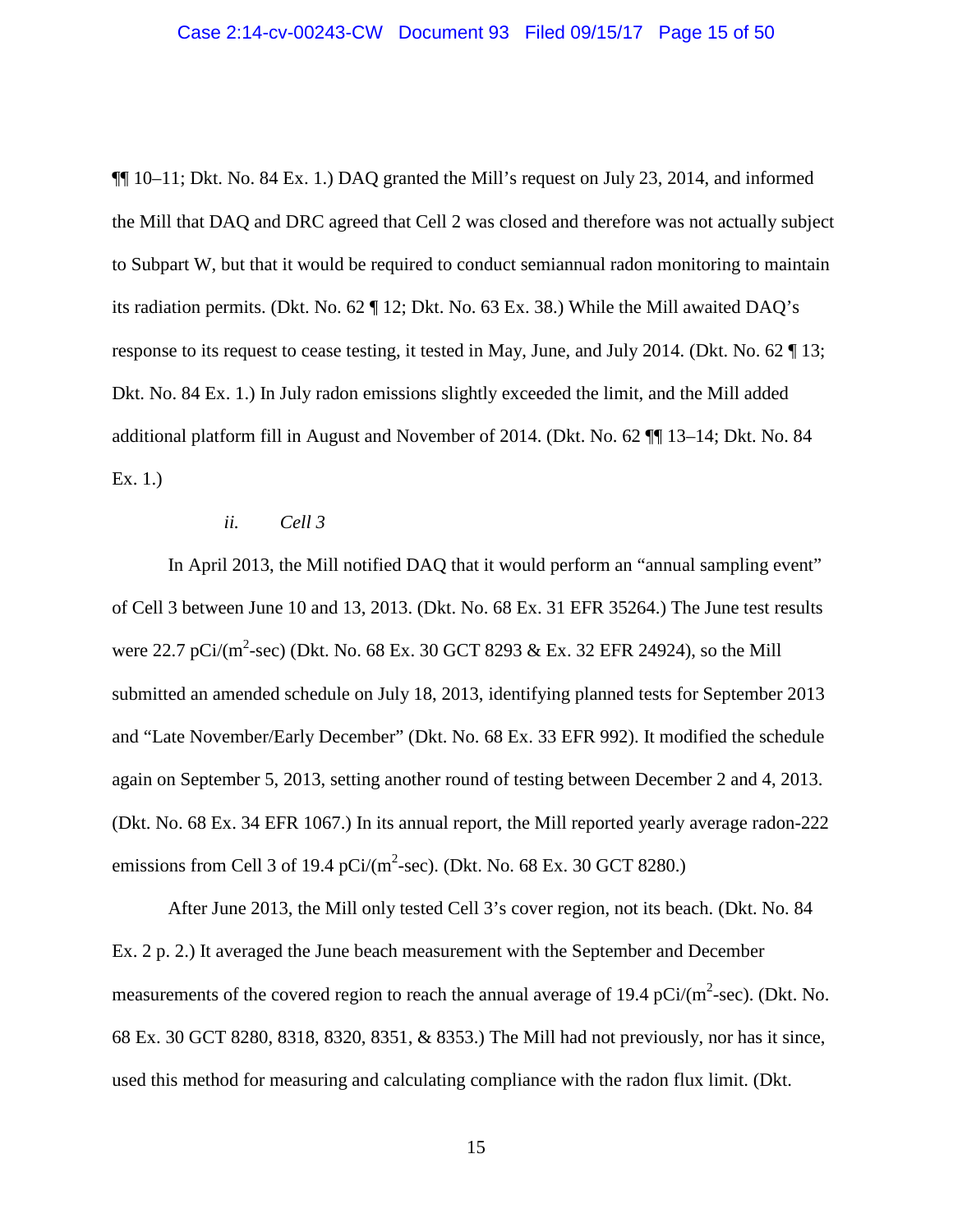No. 84 Ex. 2.) The Mill did not measure the sides of Cell 3 because they were built with dirt and therefore excluded from Method 115. Method 115 § 2.1.2.

DAQ received all of the scheduling and measurement location information, but never pursued a violation of Cell 3. The head of Minor Source Compliance for DAQ, Jay Morris, stated in his declaration to the court that he knew of the Trust's concerns "regarding the way Cell 3's radon flux sampling was conducted by the Mill in 2013" but that DAQ accepted the Mill's sampling results because they "met [DAQ's] requirements, . . . [DAQ] knew that the Mill was taking steps to address those areas of Cell 3 with high radon levels, and . . . the sampling results showed a trajectory of improvement sufficient to allow [DAQ] to conclude that the standard was being met." (Dkt. No. 65 ¶ 8.) He knew of the scheduling concerns but believed Subpart W's scheduling requirement was flexible and permitted the Mill to amend its schedule as needed. (*Id.* ¶ 9.) He also knew the Mill did not retest the beach in September and December 2013, but DAQ did not treat this as a violation because of the Mill's steps to mitigate high radon areas and because of the flexibility of Subpart W's language. (*Id.* ¶ 10.) Finally, Mr. Morris declared that "[t]he overall structure of uranium mill cell radon flux testing and remedial provisions in Subpart W and Method 115 are designed to ensure that a source begins taking steps to reduce emissions if it exceeds the standard," and because the Mill was taking steps to cover and reduce emissions and showed improvement in its follow-up emissions tests, "there was no time [Mr. Morris] felt that a compliance action was necessary." (*Id.* ¶ 15.)

## **4. The Trust's Connection to the Mill**

In support of its motion for summary judgment, the Trust provided declarations from four Trust members—Yolanda Badback, Thelma Whiskers, Bill Crowder, and Ann Leppanen—who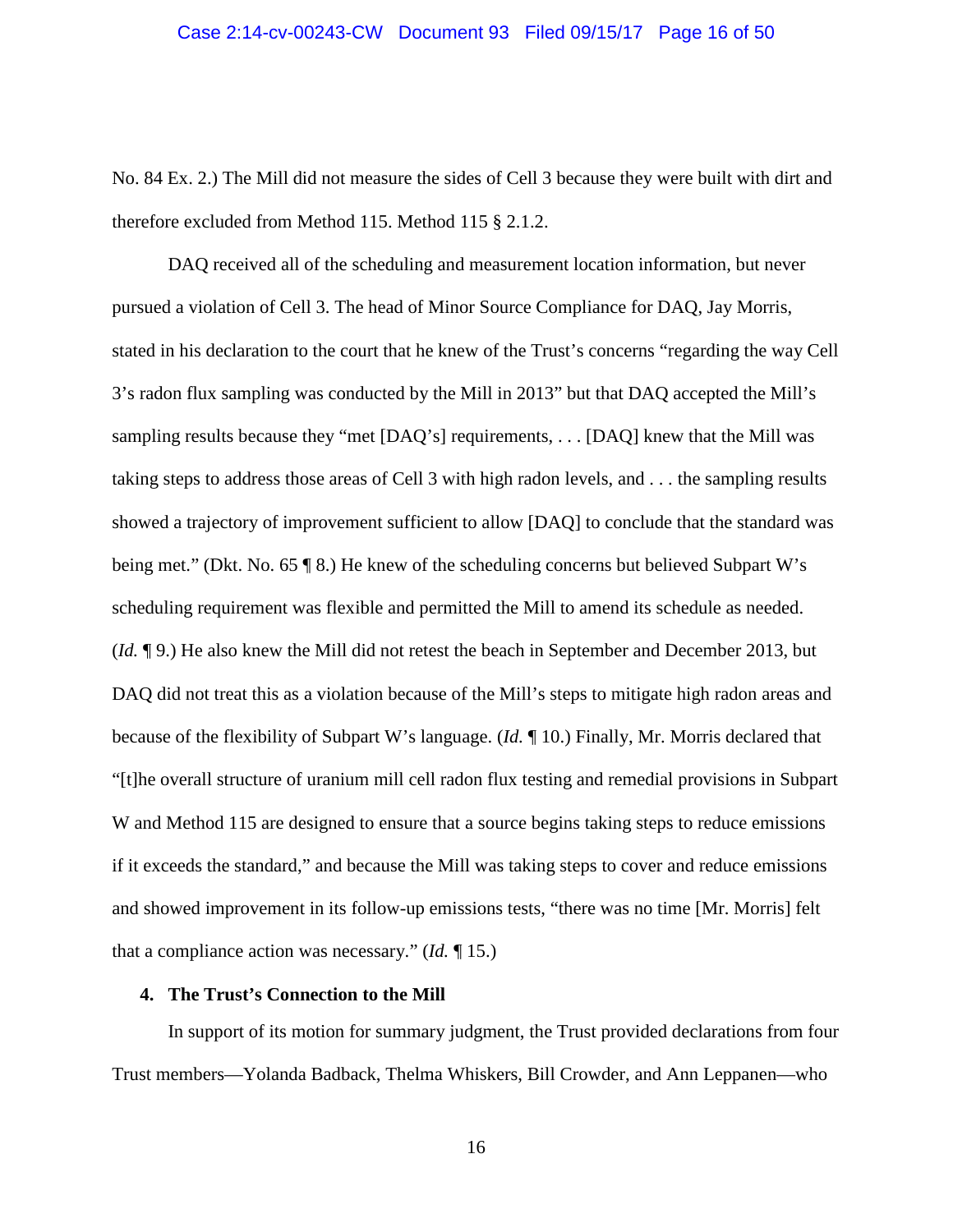#### Case 2:14-cv-00243-CW Document 93 Filed 09/15/17 Page 17 of 50

described their connection to the area around the Mill and the effect the Mill's alleged violations have had on their lives.

Ms. Badback and Ms. Whiskers are both members of the Ute Mountain Ute tribe and have both been members of the Trust since before the filing of this lawsuit. (Dkt. No. 68 Ex. 39 ¶ 2 & Ex. 40 ¶ 1.) The Ute Mountain Ute tribe's reservation is in southeast Utah and includes White Mesa, Utah. (Dkt. No. 68 Ex. 39 ¶ 2.) Ms. Badback is Ms. Whiskers's daughter, and the women reside in the same home along with Ms. Badback's four children (between the ages of 13 and 21) and niece in White Mesa. (*Id.* ¶ 1.) Both women intend to live in White Mesa for the remainder of their lives. (Dkt. No. 68 Ex. 39  $\P$  1 & Ex. 40  $\P$  $\P$  1 & 7.) Both women historically have eaten meat from deer hunted in the area near the Mill, drank well water, and gathered sagebrush and other herbs for medicinal purposes. (Dkt. No. 68 Ex. 39  $\P$  $[4, 9-10, 12-13 \&$ Ex. 40  $\P$  2, 5, & 6.) They have ceased such activities in recent years because they fear the effect of the high levels of radon from the Mill. (Dkt. No. 68 Ex. 39  $\P$  6, 10, 12–13 & Ex. 40  $\P$  6–7.) Now they travel to far-off locations to collect herbs, eat meat from other states, and drink bottled water. (Dkt. No. 68 Ex. 39  $\P$  10, 12–13 & Ex. 40  $\P$  6.)

Ms. Badback is forty-two years old, has lived in White Mesa her entire life, raised her children in White Mesa, and declares that "she has no plans to move away." (Dkt. No. 68 Ex. 39 ¶ 1.) She went to school in nearby Blanding, Utah, then worked in Blanding and White Mesa in various jobs until January 2014 when she injured her back. (*Id.* ¶ 3.) Ms. Badback complains that the Mill has created hardships for her everyday life. (*Id.* ¶ 4.) She says the Mill negatively affects the air, water, land, and wildlife, as well as her culture, community, and way of life. (*Id.*) Specifically the dust and smell of chemicals are a problem for Ms. Badback. (*Id.*) She also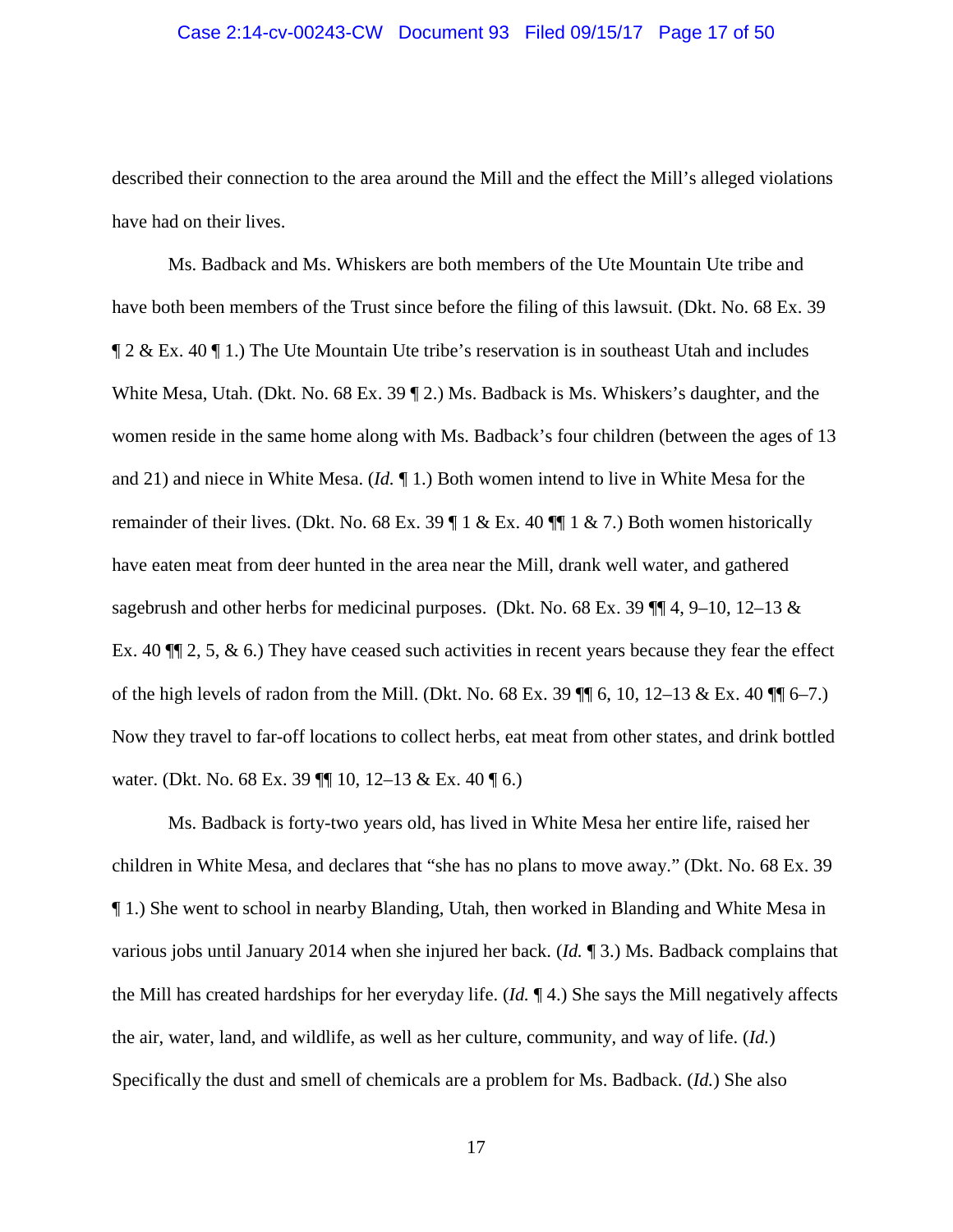#### Case 2:14-cv-00243-CW Document 93 Filed 09/15/17 Page 18 of 50

suggests that the Mill has caused people in White Mesa to have cancer and that it has poisoned birds. (*Id.*) She says the Mill is built on sacred tribal burial grounds and is killing off sagebrush and other herbs in its vicinity. (*Id.*)

Ms. Badback and her family have participated in efforts against the Mill for about fifteen years. (Dkt. No. 68 Ex. 39 ¶ 5.) Among her many efforts, Ms. Badback traveled to Moab, Utah to attend a meeting where the Mill was discussed and where a woman from an organization called Uranium Watch told her that the Mill's radiation numbers were higher than they should be. (*Id.*) At the same meeting, Ms. Badback met a staff attorney from the Trust who later came to her home and told her that the Mill was using more waste ponds than it should. (*Id.*)

Ms. Badback declares that she had her home tested for radon because of her concerns about the Mill and that she worries about her family breathing radon. (*Id.* ¶¶ 6–7.) As a result of her fears, Ms. Badback and her family go outside less than they did before Ms. Badback went to the meeting in Moab and learned about the high radiation coming from the Mill. (*Id.*) Ms. Badback also complains about heavy dust and smoke from the Mill and says that she was diagnosed with asthma around 2012, which she suspects is related to emissions from the Mill. (*Id.* ¶ 8.) She states that if the Mill were made "to obey the law" and close and properly clean up excess waste ponds, she "might feel a little bit safer living near the Mill [and] . . . might stay outside more." (*Id.* ¶ 15.) She "might" return to her former uses of the land, including eating meat hunted from nearby and collecting herbs. (*Id.*) She desires to see the Mill "stop running" or to run "less often," both of which she says would positively impact her day-to-day life. (*Id.* ¶ 16.)

Ms. Whiskers similarly declares that she feels concern for herself, her family, and her community because of the Mill. (Dkt. No. 68 Ex. 40 ¶ 2.) She says people in her community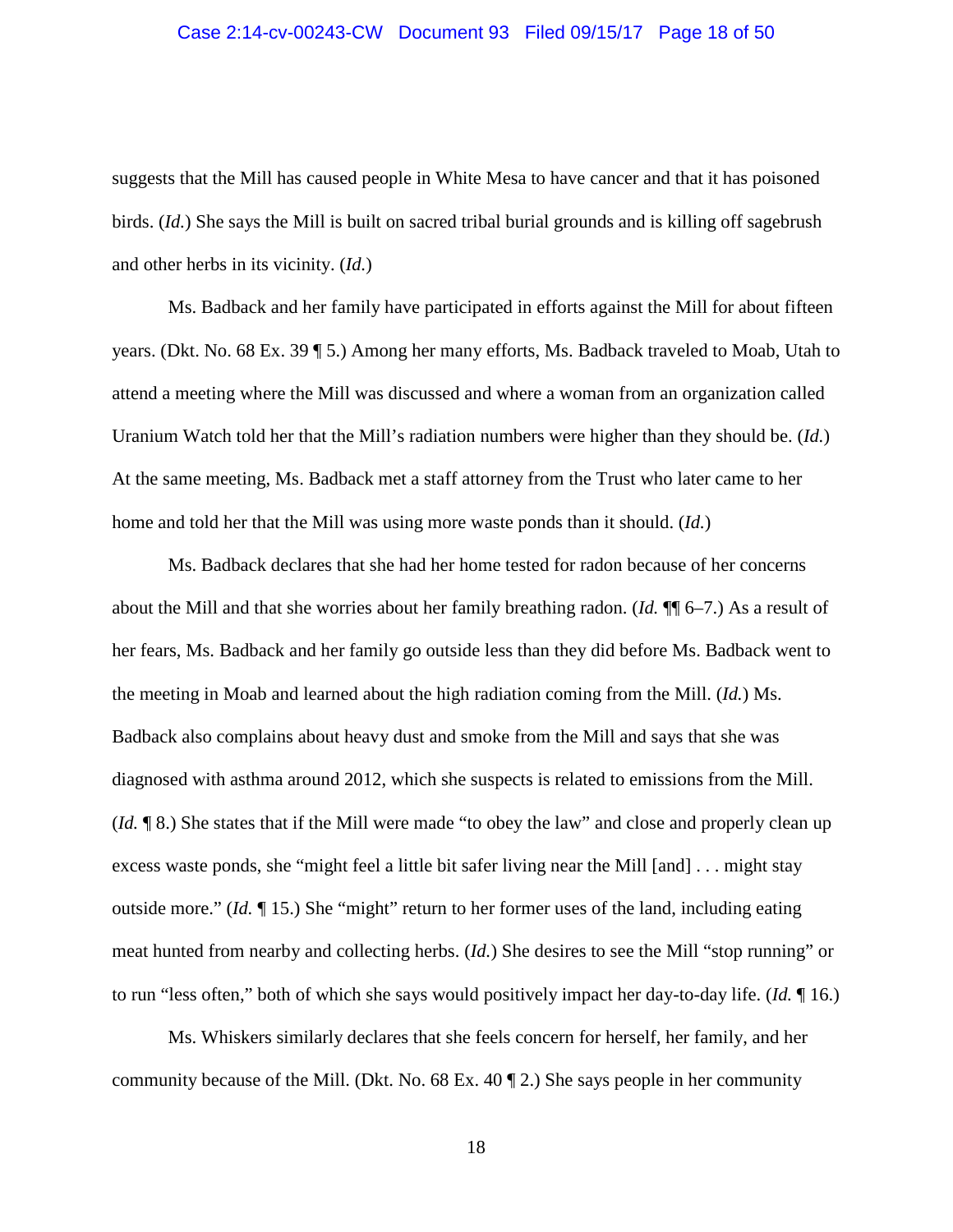suffer asthma and cancer and that sacred places have been disrupted. (*Id.*) Because of health concerns linked to smoke and dust from the Mill, Ms. Whiskers moved her horse corral and worries about the possibility of radiation in the water. (*Id.* ¶¶ 4–5.) She also has witnessed the loss of native herbs, sagebrush, and willows and has had to travel long distances to collect such plants. (*Id.* ¶ 6.) She desires to drink the water, collect herbs, and live free of dust and smells from the Mill. (*Id.*  $\P$  $7 \& 9$ .)

Like Ms. Badback, Ms. Whiskers has advocated against the Mill for many years, including attending the same meeting as Ms. Badback in Moab. (*Id.* ¶ 3.) As a result of that meeting, she came in contact with an attorney from the Trust, with whom she "talked about problems at the Mill." (*Id.*) Although many of her concerns about the Mill are general and relate to its operation, not exclusively to its violation of Subpart W, she does express that she has "heard that some of the waste ponds would be cleaned up if the Court made the Mill stop using some of the waste ponds. If some of the ponds were cleaned up, [she] would worry less about the Mill and how it hurts [her] land and [her] community." (*Id.* ¶¶ 7–8.) She would "feel safer living in White Mesa" if the Mill was made "to close waste ponds or keep its radiation numbers what they're supposed to be." (*Id.* ¶ 9.) She would "feel better" about using herbs and sagebrush for medicine, spending time outside, and having her family remain in White Mesa. (*Id.*)

Husband and wife Bill Crowder and Ann Leppanen are Trust members who live half the year in Bluff, Utah and the other half in St. Paul, Minnesota. (Dkt. No. 68 Ex. 41 ¶ 1 & Ex. 42 ¶ 1.) Both have been members of the Trust since before this lawsuit was filed. (Dkt. No. 68 Ex. 41 ¶ 1 & Ex. 42 ¶ 2.) The couple's Bluff home is approximately twenty miles south of the Mill. (Dkt. No. 68 Ex. 41 ¶ 2.) They say they chose the specific location for their home in part because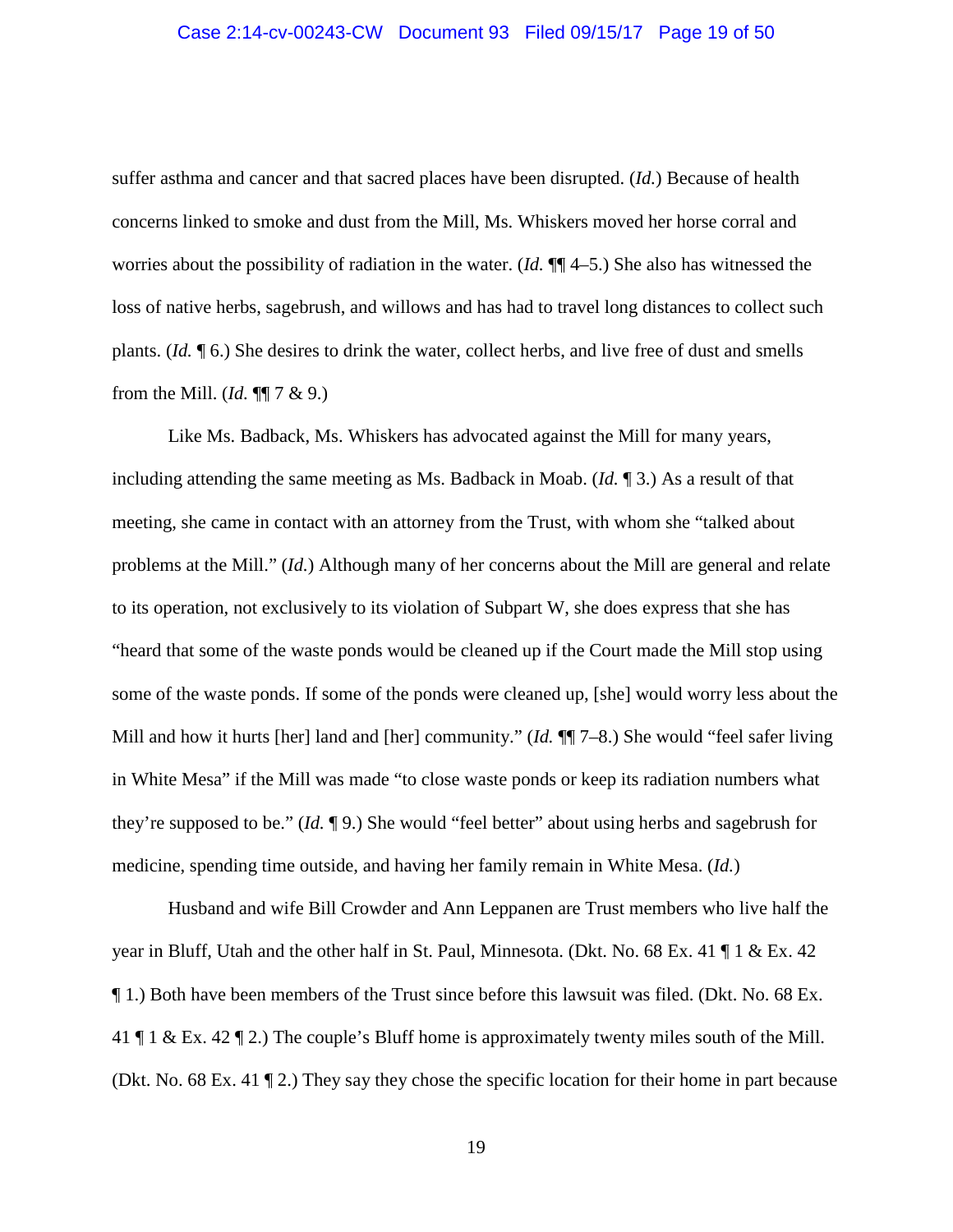#### Case 2:14-cv-00243-CW Document 93 Filed 09/15/17 Page 20 of 50

Bluff did not, at that time, have the same history of uranium contamination that some of the other towns in the area do. (*Id.* ¶ 8.) The Crowders purchased the land upon which their home now sits in 1998 with the intentions of retiring there. (*Id.* ¶ 2.) They built the home between 2003 and 2013, and they have spent increasing amounts of time in Bluff each year. (*Id.*)

In 2015, Mr. Crowder spent about half the year in Bluff, and he intends to spend at least that much time each year for the rest of his life. (*Id.*) He retired from practicing as a consumerprotection lawyer in 2015 and hopes to spend more time in Bluff moving forward. (*Id.*) He has been going to southeastern Utah for backpacking trips since the mid-1980s and is drawn to its "red rock landscapes, its archeological treasures, its remarkable cultural past, its wide-open vistas and clean air, its wild and remote character." (*Id.* ¶ 3.) When he is in Bluff, Mr. Crowder spends his time hiking and exploring. (*Id.* ¶ 4.) In particular he enjoys investigating rock art in the area. (*Id.*) When he is in Bluff, Mr. Crowder spends between four and five days a week camping and hiking in the area surrounding his home and the Mill. (*Id.*) He has visited Recapture Canyon, Cottonwood Wash, and Westwater Canyon. (*Id.*) These areas range from one to five miles from the Mill. (*Id.* ¶¶ 4–5.) Over the years, he has also camped with Ms. Leppanen, their dogs, and friends in the areas around the Mill. (*Id.* ¶ 6.)

At some point, Mr. Crowder "learned that the Mill had been violating federal legal limits on its emissions of radon and the number of mill ponds it's allowed to use," and after that he limited his use of the areas surrounding the Mill. (*Id.* ¶ 7.) He now avoids hiking in the canyons closest to the Mill and in areas downwind of the Mill. (*Id.*) This includes the areas where he once spent significant time. (*Id.*) He would look for rock art in these areas if not for the Mill's radon emissions, and he does not receive as much pleasure from hiking and exploring the canyons near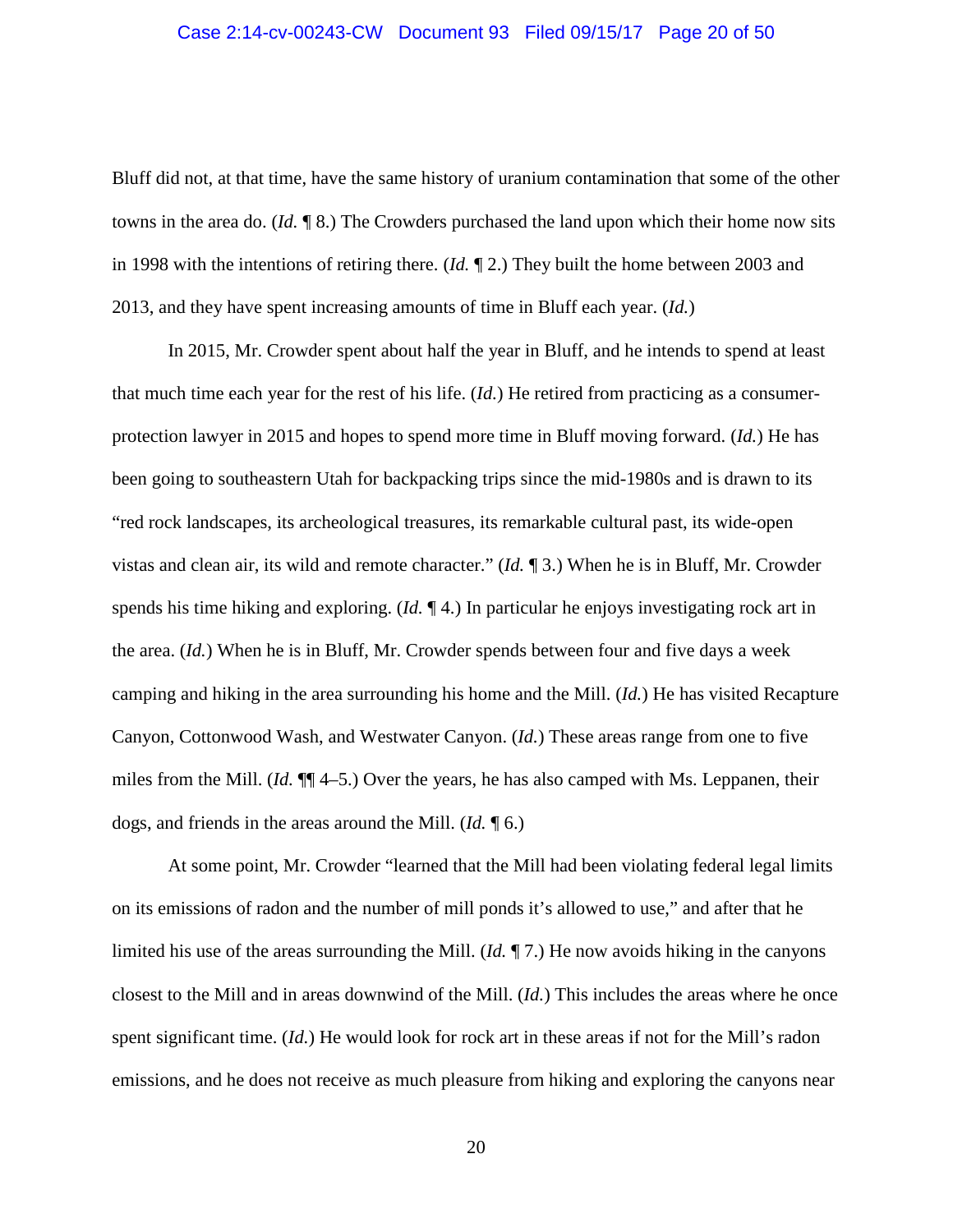#### Case 2:14-cv-00243-CW Document 93 Filed 09/15/17 Page 21 of 50

the Mill as he once did because of his knowledge of the Mill's activities. (*Id.*) The Mill's conduct has also diminished the pleasure Mr. Crowder receives from his Bluff home, and he now questions whether the home will be the family home for generations, as he and Ms. Leppanen had once hoped. (*Id.* ¶¶ 8–9.)

Mr. Crowder asserts that an injunction and or penalties would "alleviate [his] concerns enough that [he'd] start hiking closer to the Mill and taking more pleasure out of exploring the greater area around the Mill." (*Id.* ¶ 10.) A court-ordered cleanup of the waste ponds, or financial penalty that could be used for cleanup, "would go a long way in eliminating the worries [he has] that the Mill will be a long-term affliction on his home and the area around it." (*Id.*) It would restore the pleasure he receives from his home and the goal of passing it down to future generations of their family. (*Id.*)

Like her husband, Ms. Leppanen has a passion for hiking, exploring, and camping in the areas around the Mill and their home in Bluff. (Dkt. No. 68 Ex. 42 ¶ 5.) She states that they began staying in their home in 2005 and that she has spent more time in Bluff each year since her retirement in October of 2011. (*Id.* ¶¶ 3–4.) In addition to the hiking activities her husband described, Ms. Leppanen is also a Utah state site steward for two archeological sites in Butler Wash, northwest of the Mill. (*Id.* 16.) Her duties as site steward include at least quarterly visits to the sites to search for vandalism, looting, or other damage and then reporting to the Edge of the Cedars Museum in Blanding. (*Id.*) She intends to be a site steward indefinitely. (*Id.*)

Since learning that the Mill may be violating Subpart W, Ms. Leppanen has limited her use of the area surrounding the Mill. (*Id.* ¶ 7.) This has diminished her pleasure in hiking in the area and caused her to worry about breathing radon and contamination of local water sources.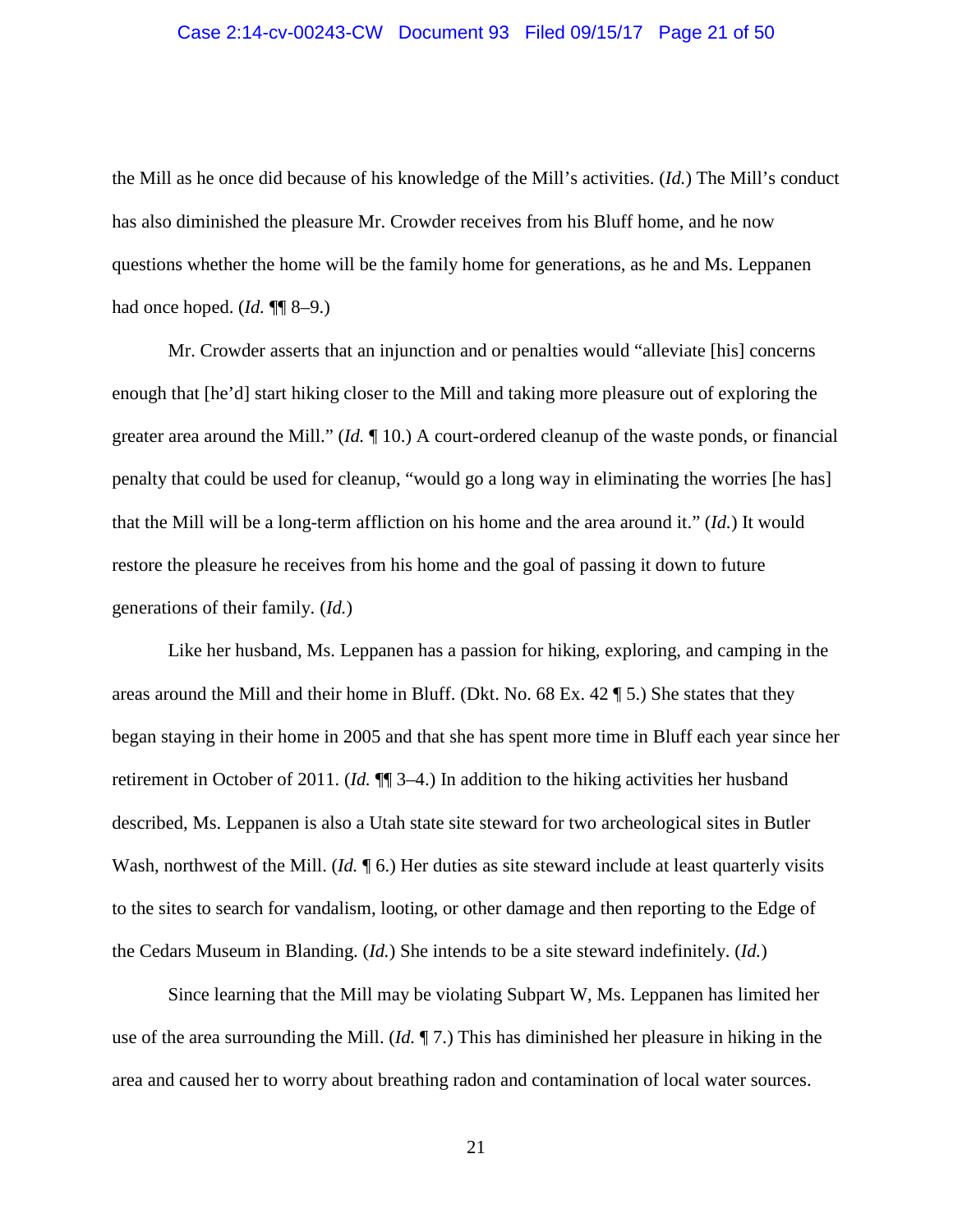(*Id.*) She has limited her hikes to Butler Wash and elsewhere and no longer hikes with her dogs for fear that they will drink contaminated water. (*Id.*) She also used to pick wild grape leaves in the Bluff area, including by the creek that flows by her archaeological sites in Butler Wash. (*Id.* ¶ 8) She used the leaves for cooking, but she stopped doing so when she learned of the Mill's excessive radon emissions. (*Id.*) Like her husband, Ms. Leppanen has reduced pleasure from her home, which she had hoped would be "passed down through generations." (*Id.¶* 9.) But she declares that if the court were to make the Mill pay penalties and otherwise comply with legal standards, her concerns would be eased (although not eliminated) and she would probably resume hiking closer to the Mill, taking her dogs to the archaeological sites, and picking grape leaves. (*Id. ¶* 10.)

## **LEGAL STANDARD**

Summary judgment is proper when the moving party demonstrates that there is no genuine issue of material fact and that it is entitled to judgment as a matter of law. Fed. R. Civ. P. 56(a). When applying this standard, the court must "view the evidence and draw reasonable inferences therefrom in a light most favorable to the nonmoving party." *Commercial Union Ins. Co. v. Sea Harvest Seafood Co.*, 251 F.3d 1294, 1298 (10th Cir. 2001).

#### **ANALYSIS**

#### **1. Standing**

As a threshold matter, the Mill argues that the Trust lacks standing to bring its claims and that the court, therefore, lacks jurisdiction. (Dkt. No. 76 p. 29.) In reviewing a CAA citizen suit, the court must satisfy itself that the statutory requirements are met and that the action presents a case and controversy pursuant to Article III of the Constitution. The CAA citizen-suit provision permits "any person," upon sixty-day's notice, to "commence a civil action on his own behalf"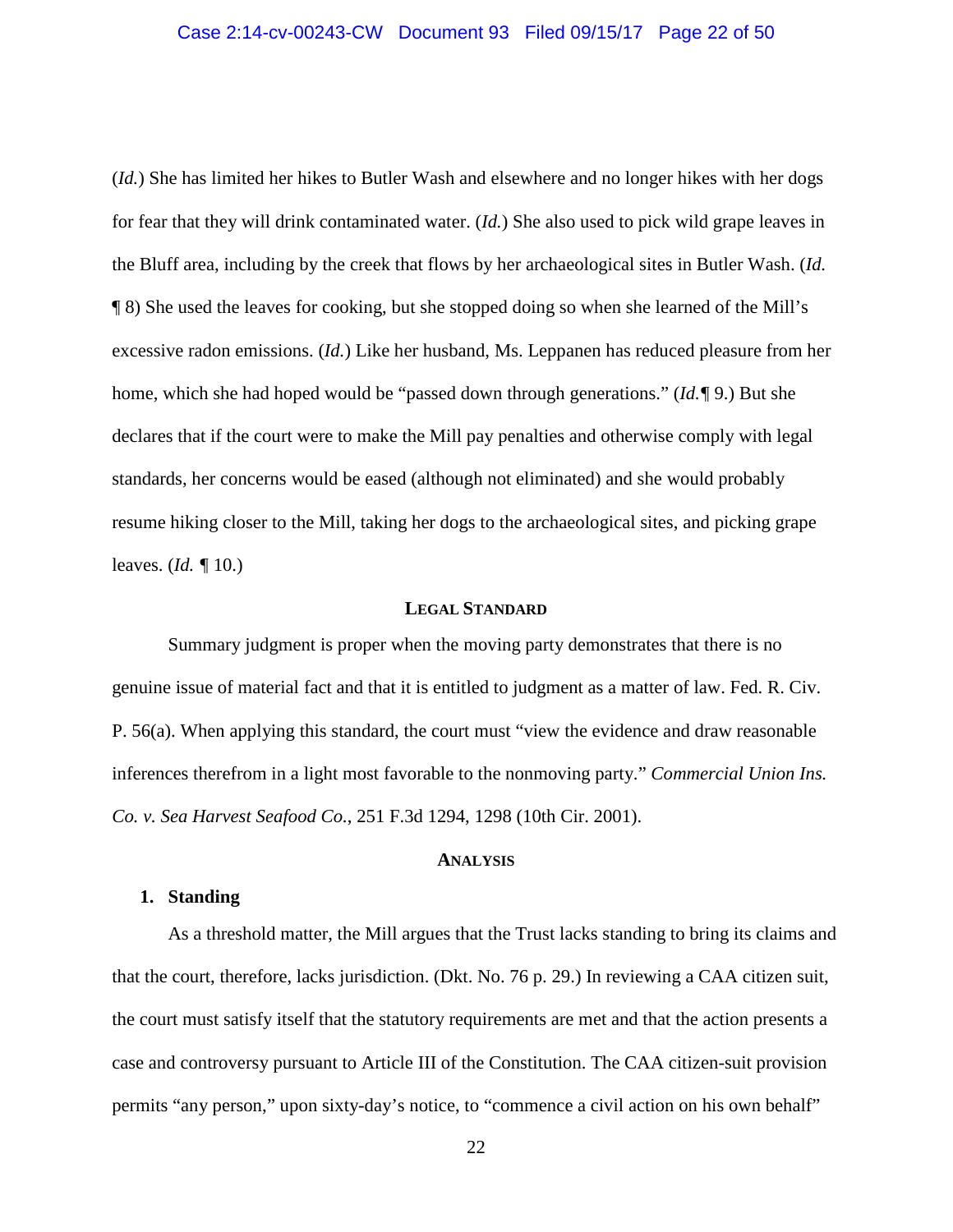#### Case 2:14-cv-00243-CW Document 93 Filed 09/15/17 Page 23 of 50

against a person or entity "who is alleged to have violated (if there is evidence that the alleged violation has been repeated) or to be in violation of . . . an emission standard or limitation" under the CAA. 42 U.S.C. § 7604. And it authorizes federal district courts to consider citizen suits seeking to enforce the CAA through injunctions, specific performance, and civil penalties. *Id.* Here the parties do not dispute that the statutory requirements are met, and the court is satisfied that both parties are proper under the CAA and that the procedural requirements have been met. Therefore, the court concludes that, if the constitutional requirements are met in this case, so too are the statutory standing requirements set out in the CAA.

The parties disagree, however, on whether the Trust satisfies the constitutional standing requirements. (Dkt. No. 76 pp. 29–33; Dkt. No. 85 pp. 7–11.) The federal courts' jurisdiction extends only to actions that present a justiciable case or controversy. U.S. Const. art. III, § 2; *Lujan v. Defenders of Wildlife*, 504 U.S. 555, 559–60 (1992). For an action to present a justiciable case or controversy, the plaintiff must have standing to pursue it. *Id.* at 560. A plaintiff has standing if it demonstrates (1) that it "suffered an 'injury in fact'"; (2) that "a causal connection [exists] between the injury and the conduct complained of"; and (3) that it is "'likely,' as opposed to merely 'speculative,' that the injury will be redressed by a favorable decision.'" *Id.* at 560–61 (citation omitted). Where an association brings a claim on behalf of its members, as the Trust has done, it must show "its members would otherwise have standing to sue in their own right, the interests at stake are germane to the organization's purpose, and neither the claim asserted nor the relief requested requires the participation of individual members in the lawsuit." *Friends of the Earth, Inc. v. Laidlaw Envtl. Servs.(TOC), Inc.*, 528 U.S. 167, 181 (2000).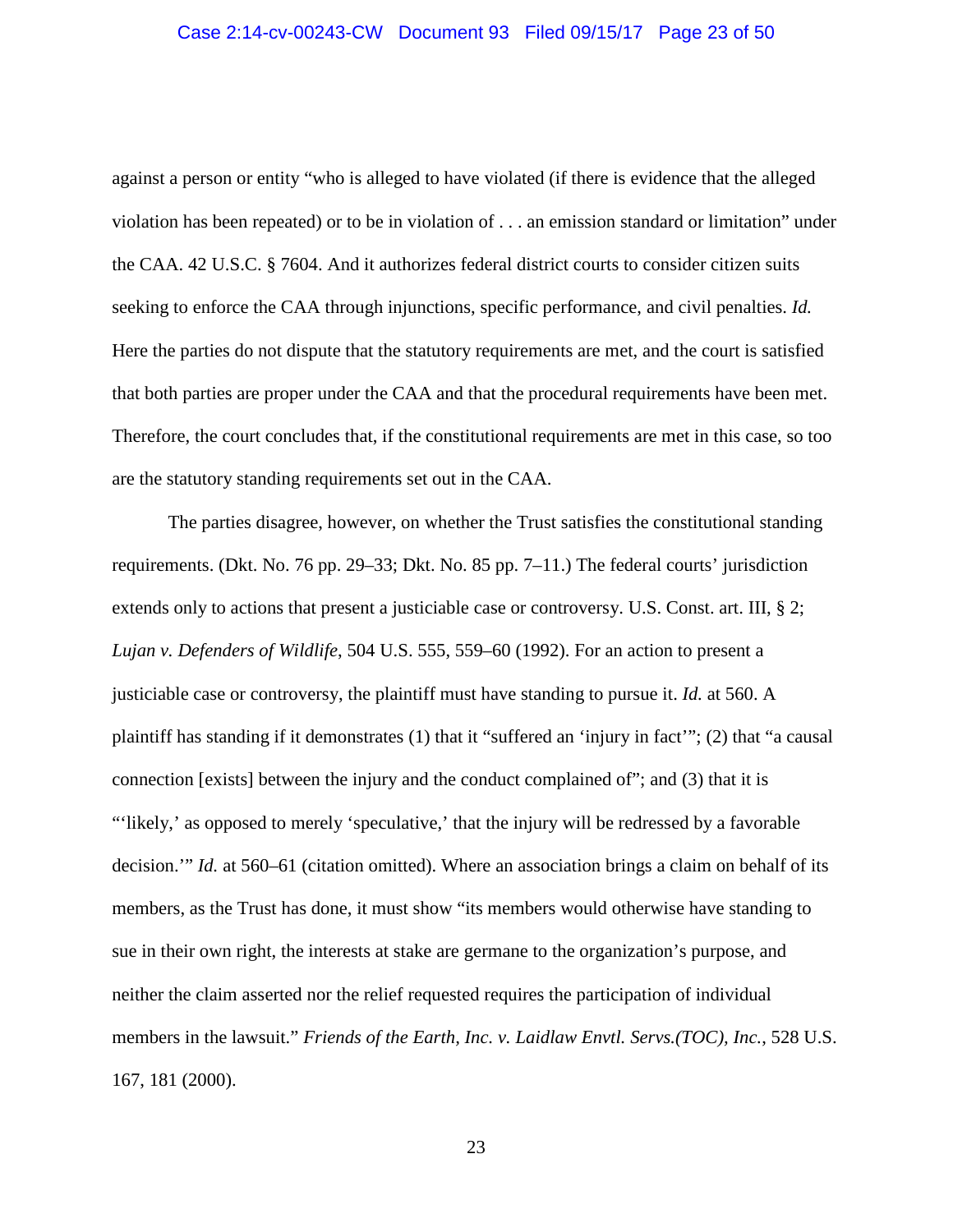"[T]he party invoking federal jurisdiction bears the burden of establishing its existence." *Steel Co. v. Citizens for a Better Env't*, 523 U.S. 83, 104 (1998). Thus, it is the Trust's burden to show each element of standing "in the same way as any other matter on which the plaintiff bears the burden of proof, *i.e.*, with the manner and degree of evidence required at the successive stages of the litigation." *Lujan*, 504 U.S. at 561. At the summary judgment phase, plaintiffs "must 'set forth' by affidavit or other evidence 'specific facts." *Id.* (quoting Fed. R. Civ. P. 56(e)). Because the record reflects, and the Mill does not dispute, that the interests addressed are germane to the Trust's purpose and that the Trust members' participation is not necessary, the only issue is whether individual Trust members would have standing to sue the Mill for the relief the Trust seeks. *See Sierra Club v. Envtl. Prot. Agency*, 762 F.3d 971, 976 (9th Cir. 2014).

The Mill contends that the Trust lacks standing because it has failed to show that any of its members have sustained an "injury in fact." (Dkt. No. 76 pp. 29–30.) For this element to be satisfied, at least one member of the Trust must have been harmed in a manner "that is (a) concrete and particularized and (b) actual or imminent, not conjectural or hypothetical." *Laidlaw*, 528 U.S. at 180. The members must have "'a direct stake in the outcome'" of the litigation. *S. Utah Wilderness All. v. Palma*, 707 F.3d 1143, 1155 (10th Cir. 2013) (quoting *Comm. to Save the Rio Hondo v. Lucero*, 102 F.3d 445, 451 (10th Cir. 1996)). Although "'generalized harm to the forest or the environment will not alone support standing,'" *Palma*, 707 F.3d at 1155 (quoting *Summers v. Earth Island Inst.*, 555 U.S. 488, 494 (2009)), "environmental plaintiffs adequately allege injury in fact when they aver that they use the affected area and are persons 'for whom the aesthetic and recreational values of the area will be lessened' by the challenged activity." *Laidlaw*, 528 U.S. at 183 (quoting *Sierra Club v. Morton*, 405 U.S. 727, 735 (1972)).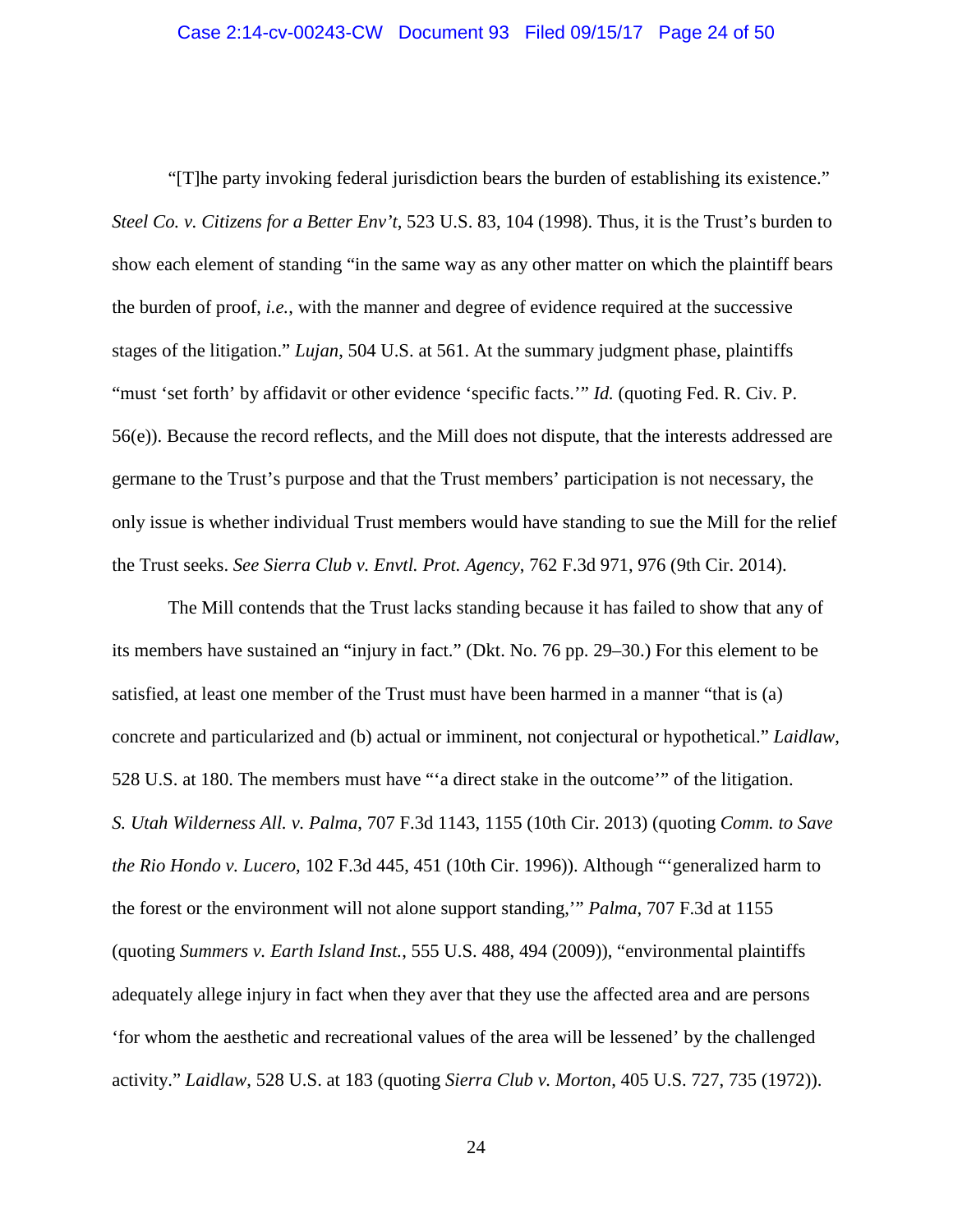#### Case 2:14-cv-00243-CW Document 93 Filed 09/15/17 Page 25 of 50

"A plaintiff who has repeatedly visited a particular site, has imminent plans to do so again, and whose interests are harmed by a defendant's conduct has suffered injury in fact that is concrete and particularized." *Palma*, 707 F.3d at 1156.

The Trust has shown its members have been injured in fact by the Mill's alleged violation of Subpart W. Ms. Badback and Ms. Whiskers state their desire to hunt for herbs, drink well water, eat local game, and spend time outdoors; but they limit or avoid such conduct because of their understanding that the Mill is violating EPA standards and emitting radon beyond what regulatory authorities have deemed safe. Ms. Badback in particular links her diminished time outside her home in White Mesa and collecting herbs in the vicinity of the Mill to its radon emissions. After attending the meeting in Moab, where she learned about excess radiation emissions, and meeting with the Trust's lawyer, who told her about the Mill's use of excess ponds, she had her home tested for radon and worries breathing the air could cause her, or her family, to become ill from radiation. Further, she attributes the loss of local food, well water, and medicine to the Mill. In these ways the Mill's alleged violations of Subpart W have impeded Ms. Badback and Ms. Whiskers's ability to use the land in the area in the manner they have routinely done in the past and would like to do in the future. It has injured them in fact. This is not changed by the fact that both women also raise, as the Mill points out, generalized concerns about chemical odors and dust they attribute to the Mill but not to its violation of Subpart W.

Mr. Crowder and Ms. Leppanen also demonstrated their recreational use of the land near the Mill is reduced by the radon emissions from the Mill in violation of Subpart W. They hike less and no longer visit places they once enjoyed. And Ms. Leppanen no longer picks grape leaves for cooking. Additionally, Ms. Leppanen's statements regarding the archeological sites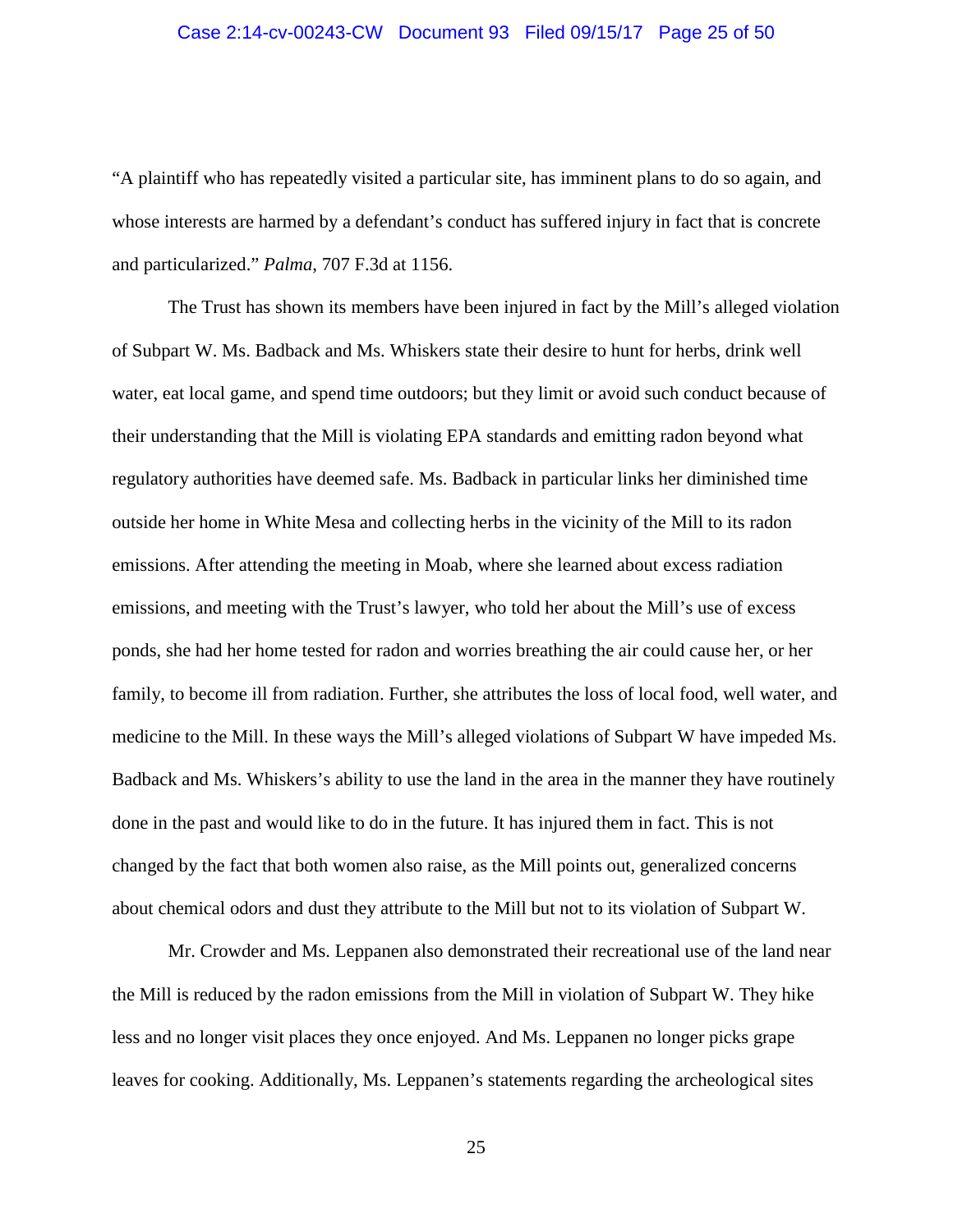that she monitors are particularly pertinent. She has been visiting the sites, which are located to the northwest of the Mill, at least quarterly since April 2012. Her position as a site steward for the State of Utah requires her to go to these sites regularly, and she plans to hold the position indefinitely. Although she has continued to make those visits, she no longer brings her dogs with her and she limits hiking in the area. She would like to return to her prior use of this land. As *Laidlaw* contemplates, she has repeatedly visited Butler Wash and other areas in southeast Utah in proximity to the Mill, she has imminent plans to visit them again as dictated by her commitment as a site steward, but her ability to visit them under the circumstances she finds most enjoyable, without exposing herself to harm, is diminished. These are not generalized harms but actual, ongoing uses of the land that have been curtailed by the Mill's alleged conduct. They are injuries in fact.

The Mill's argument that the Trust members' injuries must be health related because the EPA promulgated Subpart W to prevent harm to human health resulting from radon emissions from the Mill's tailings impoundments is unavailing. (Dkt. No. 76 p. 10.) The CAA's express purpose is to protect health, 42 U.S.C. 7401(b)(1) ("The purposes of this subchapter are—to protect and enhance the quality of the Nation's air resources so as to promote the public health and welfare and the productive capacity of its population."), yet the Tenth Circuit has applied *Laidlaw*'s recreation-only principle in CAA context. *See WildEarth Guardians v. Pub. Serv. Co. of Colo.*, 690 F.3d 1174, 1189 n.10 (distinguishing *Laidlaw*, where injuries were adequately alleged, on the grounds that the alleged negative health effects were generalized to all Coloradans and not specific to WildEarth's members). It is sufficient that, because of their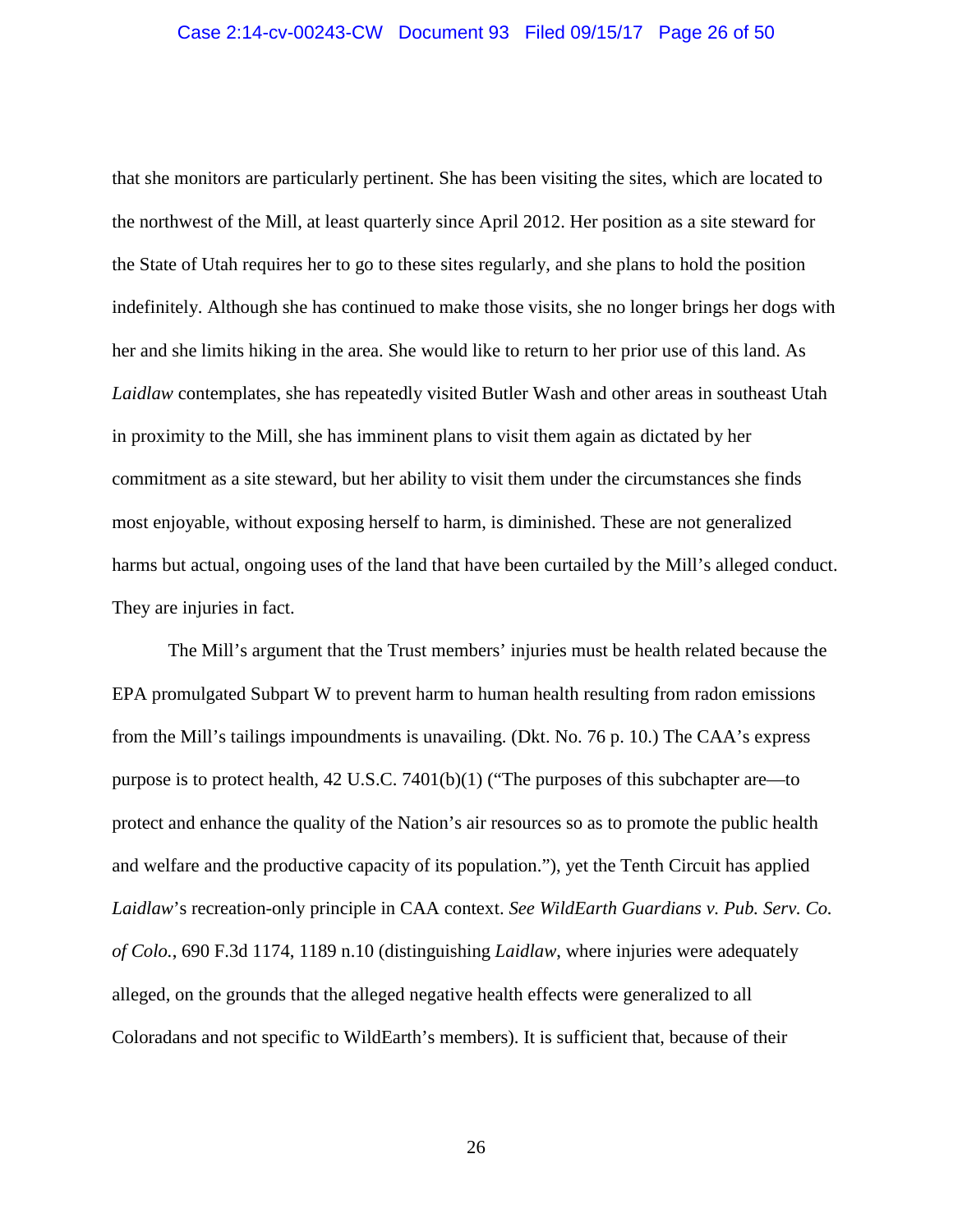#### Case 2:14-cv-00243-CW Document 93 Filed 09/15/17 Page 27 of 50

concerns about the health effects of excess radon emissions, Trust members have reduced their recreational use of the land.

Next, the Mill must show that its alleged injury is "'fairly . . . trace[able] to the challenged action of the defendant, and not . . . th[e] result [of] the independent action of some third party not before the court.'" *Lujan*, 504 U.S. at 560 (alterations in the original) (citation omitted). A fairly traceable connection must be more than "an attenuated connection," *Robbins v. U.S. Dep't of Housing and Urban Dev.*, 72 F. Supp. 3d 1, 7 (D. D.C. 2014), but need not rise to the level of proximate cause, *Nova Health Sys. v. Gandy*, 416 F.3d 1149, 1156 (10th Cir. 2005). "Article III does at least require proof of a substantial likelihood that the defendant's conduct caused plaintiff's injury in fact." *Id.* The Mill does not argue failure to satisfy the causation requirement, and the members have all stated that they curtailed activity on the land near the Mill after learning of the Mill's violation of either the radon emissions or tailings pond limitations. Accepting their statements as true, there is no question this element has been met. *See Sierra Club v. Tri-State Generation & Transmission Ass'n, Inc.*, 173 F.R.D. 275, 280 (D. Colo. 1997) ("Plaintiff's allegations—that defendants' emissions impair its members' ability to breathe clean air and view natural scenery and wildlife—clearly satisfy [the causation] requirement.").

Finally, the Trust's members' injuries are redressable. An injury is redressable if it is "'likely,' as opposed to merely 'speculative,' that the injury will be 'redressed by a favorable decision.'" *Lujan*, 504 U.S. at 561 (citation omitted). Here the Trust seeks civil penalties, injunctive relief, and declaratory judgment, all of which would require the Mill to comply with Subpart W (Dkt. No. 29  $\P$  1 & Prayer for Relief), and the Trust members state they would return to their activities on the land if the Mill was made to stop violating Subpart W or pay fines that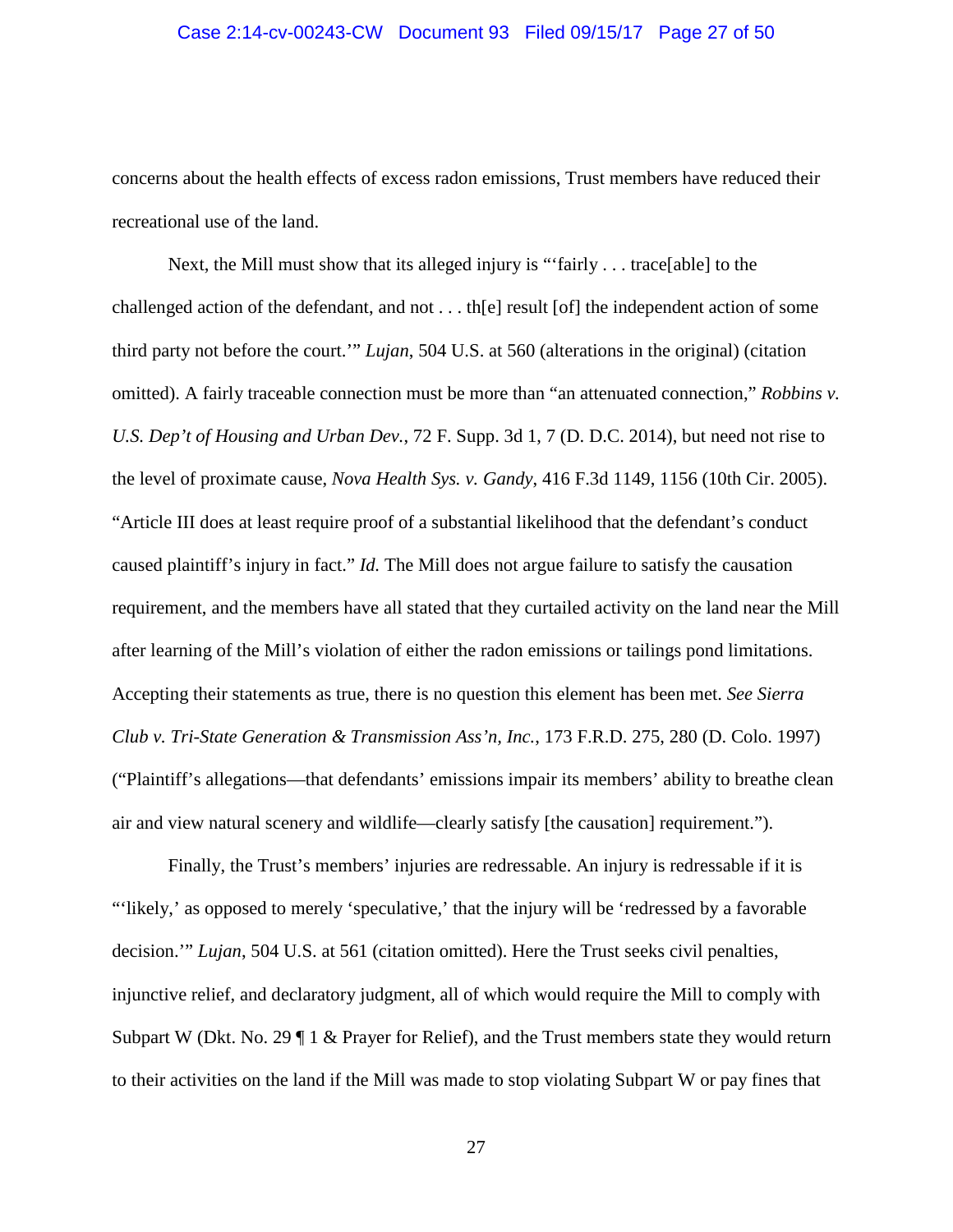could be used to help clean up the Mill's violations. Enforcement of a statute or regulation enacted to protect health interests serves to protect the health of those who desire to use affected land, whether for recreation or other purposes. *Sierra Club v. Johnson*, 436 F.3d 1269, 1279 (11th Cir. 2006) (determining that "concerns about pollution" that reduce a declarant's aesthetic and recreational experience are sufficient to satisfy standing requirement). And civil penalties help remedy a violation and discourage future violations. *Laidlaw*, 528 U.S. at 185–86 ("To the extent that [civil penalties] encourage defendants to discontinue current violations and deter them from committing future ones, they afford redress to citizen plaintiffs who are injured and threatened with injury as a consequence of ongoing unlawful conduct."). Thus the specific relief and civil penalties that the Trust seeks would, if granted, redress its members' injuries. Because the Trust has shown its members would have standing, it has associational standing and the court is satisfied that it has jurisdiction over this action.

#### **2. Number of Tailings Impoundments**

 $\overline{a}$ 

In its second claim for relief, Grand Canyon Trust alleges that the Mill has been violating Subpart W's phased disposal work practice, 40 C.F.R. § 61.252(b)(1), which seeks to limit radon emissions in part by prohibiting uranium mills that utilize phased disposal from operating more than two tailings impoundments at any given time.<sup>6</sup> (Dkt. No. 29.) Both parties have moved the court for summary judgment of this claim. (Dkt. Nos.  $60 \& 67$ .) The Trust alleges that the Mill began violating the impoundment limit on November 11, 2010, when it constructed Cell 4B while Cells 1, 2, 3, and 4A and Roberts Pond were tailings impoundments in operation and count

<sup>6</sup> Phased disposal is "a method of tailings management and disposal which uses lined impoundments which are filled and then immediately dried and covered to meet all applicable Federal standards." 40 C.F.R. § 61.252(f). It is undisputed that the Mill uses phased disposal. (Dkt. Nos. 67 p. 35; 76 p. 20.)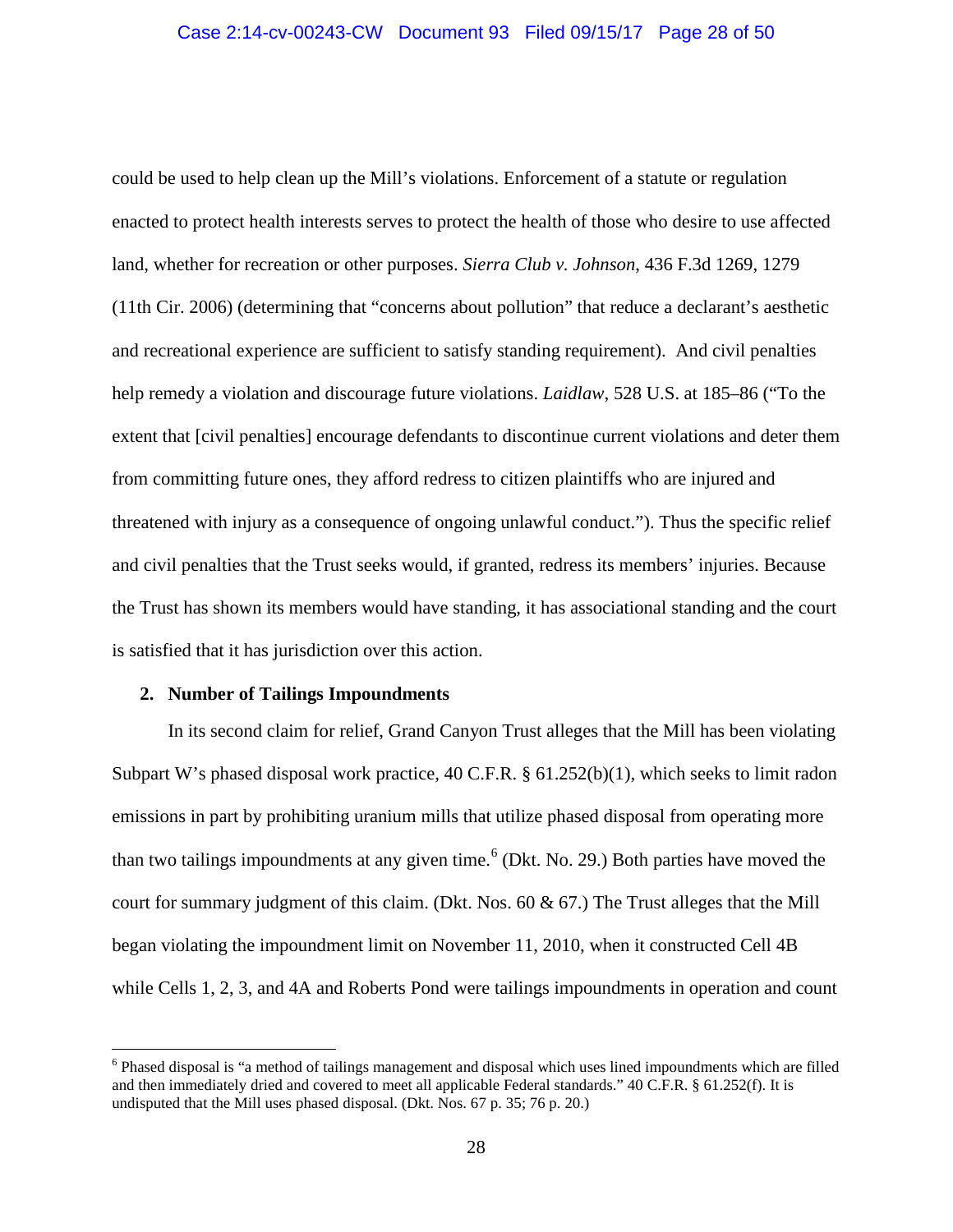against Subpart W's two-impound maximum. (Dkts. No. 29  $\&$  67 p. 53.) The Mill argues that the statute of limitations to the CAA's citizen-suit provision bars this claim and that, even if the claim is timely, the Mill is not violating  $\S 61.252(b)(1)$  because Cell 2 is in final closure while Cells 1, 4B, and Roberts Pond were evaporation ponds not within the scope of the phased disposal work practice, leaving only Cells 3 and 4 as operational tailings impoundments.<sup>7</sup> (Dkt. No. 60 pp. 46–48; Dkt. No. 76 pp. 40–49.) Both parties agree that, at the time the summary judgment motions were filed, Cells 3 and 4A were operating tailings impoundments. (Dkt. Nos. 67 p. 53; Dkt. No. 76 p. 20.)

The statute of limitations for CAA citizen suits is five years. 28 U.S.C. § 2462. The limitations period begins to run "as soon as a claim '*first* accrue[s],'" *Sierra Club v. Okla. Gas & Elec. Co.*, 816 F.3d 666, 671 (10th Cir. 2016) (emphasis and alteration in original), which in this case is upon construction of a new tailings impoundment or the first use of an existing cell as a

 $<sup>7</sup>$  The Mill also argues that laches bars the Trust's claim and that the Mill failed to exhaust its administrative</sup> remedies before raising this claim. (Dkt. No. 60 pp. 48–52.) The court declines to consider the laches defense because compliance with the statute of limitations generally bars a laches claim and, where the Trust does not comply with the statute, laches is redundant. *See Petrella v. Metro-Goldwyn-Mayer, Inc.*, 134 S.Ct. 1962, 1967 (2014) ("To the extent that an infringement suit seeks relief solely for conduct occurring within the limitations period, however, courts are not at liberty to jettison Congress' judgment on the timeliness of suit. Laches, we hold, cannot be invoked to preclude adjudication of a claim for damages brought within the three-year window. As to equitable relief, in extraordinary circumstances, laches may bar at the very threshold the particular relief requested by the plaintiff."); *Pres. Coal., Inc. v. Pierce*, 667 F.2d 851, 854 (9th Cir. 1982) ("Laches must be invoked sparingly in environmental cases because ordinarily the plaintiff will not be the only victim of alleged environmental damage. A less grudging application of the doctrine might defeat Congress's environmental policy."). Likewise, the court does not consider the exhaustion defense because the CAA imposes no such exhaustion requirement. *See* 42 U.S.C. § 7604; *see also Citizens for a Better Env't-Cal. v. Union Oil Co. of Cal.*, 83 F.3d 1111, 1119 (9th Cir. 1996) (concluding an action to enforce Clean Water Act requirements was proper even though there remained state administrative remedies to review the state's method of enforcing the relevant CWA requirement). And there is no reason for the court to impose such a requirement on a discretionary basis, as there are no ongoing administrative procedures with which this court's ruling would interfere and because the remedies the Trust seeks are available under the CAA but could not be awarded by a state administrative agency. And the Mill's citations to collateral attack cases are inapposite because the CAA expressly permits this challenge in Claim 2. 42 U.S.C. § 7604.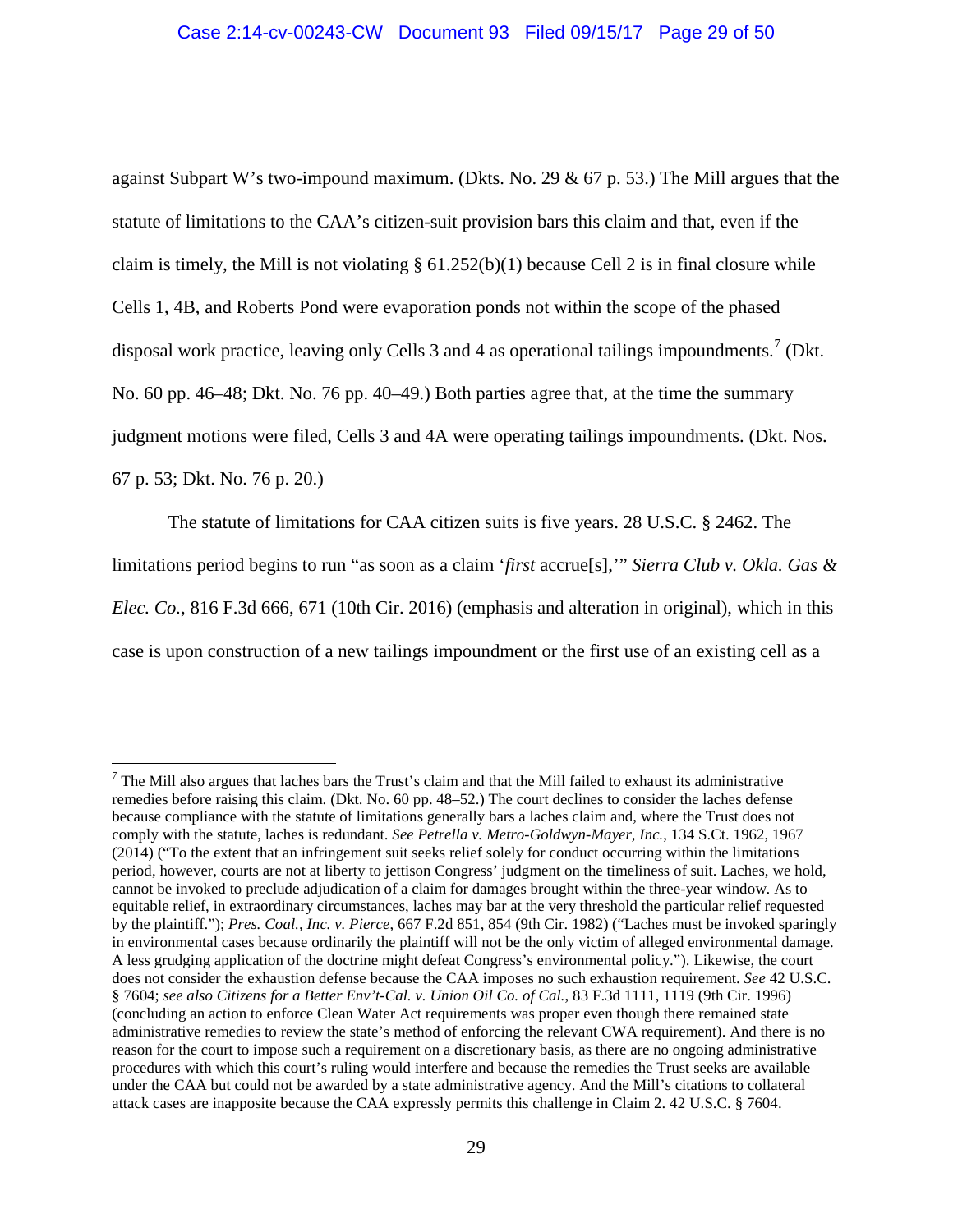tailings impoundment, 40 C.F.R. § 61.252(b).<sup>8</sup> The limitations period applies to the Trust's claim for civil penalties and extends to its request for injunctive and declaratory relief under the concurrent relief doctrine. *Okla. Gas & Elec. Co.*, 816 F.3d at 670 & 675–76. It is undisputed that Cell 4B was built within five years of the Trust's complaint, so the court first considers whether Cell 4B was a tailings impoundment subject to the phased disposal work practice upon first being constructed. $^{9}$  Concluding that Cell 4B is not a tailings impound, the court then addresses whether any other cells fall within the limitations period and determines that no cell does. Therefore, no combination of cells constitutes an actionable violation of the work practice.

*a. Cell 4B Did Not Cause the Mill To Exceed the Phased Disposal Work Practice.*

Subpart W prohibits facilities licensed to manage uranium byproduct materials from building new tailings impoundments after December 15, 1989, unless those impoundments comply with certain requirements. 40 C.F.R. §§ 61.250 & 252. For facilities utilizing the phased disposal method, Subpart W requires (1) that newly constructed impoundments not exceed forty acres; (2) that such impoundments satisfy standards for uranium byproduct management under the Atomic Energy Act of 1954; and (3) that no more than two tailings impoundments be "in operation" at a time, including impoundments that existed prior to December 15, 1989. 40 C.F.R. § 61.252(b)(1). The Trust's argument that the construction of Cell 4B, completed on November 11, 2010, violated Subpart W assumes that Cell 4B is an operational tailings impoundment. But

<sup>8</sup> "[A] claim accrues as soon as 'the plaintiff can file suit and obtain relief.'" *Sierra Club v. Okla. Gas & Elec. Co.*, 816 F.3d 666, 673 (10th Cir. 2016) (quoting *Heimeshoff v. Hartford Life & Accident Ins. Co.*, 134 S.Ct. 604, 610 (2013)). "[T]he clock under § 2462 begins only once, when a claim *first* accrues." *Id.*, 816 F.3d at 673–74 (emphasis in original). And where a citizen suit seeks equitable relief "based on the same facts supporting the time-barred legal claim," the equitable claims are also untimely and therefore barred. *Id.* at 675–76.

<sup>&</sup>lt;sup>9</sup> The Trust argues Cell 4B violates the phased disposal work practice regardless of whether it was receiving tailings solids or process solutions. But because Cell 4B had not ever received tailings solids at the time the instant motions were filed, the court considers the date of construction.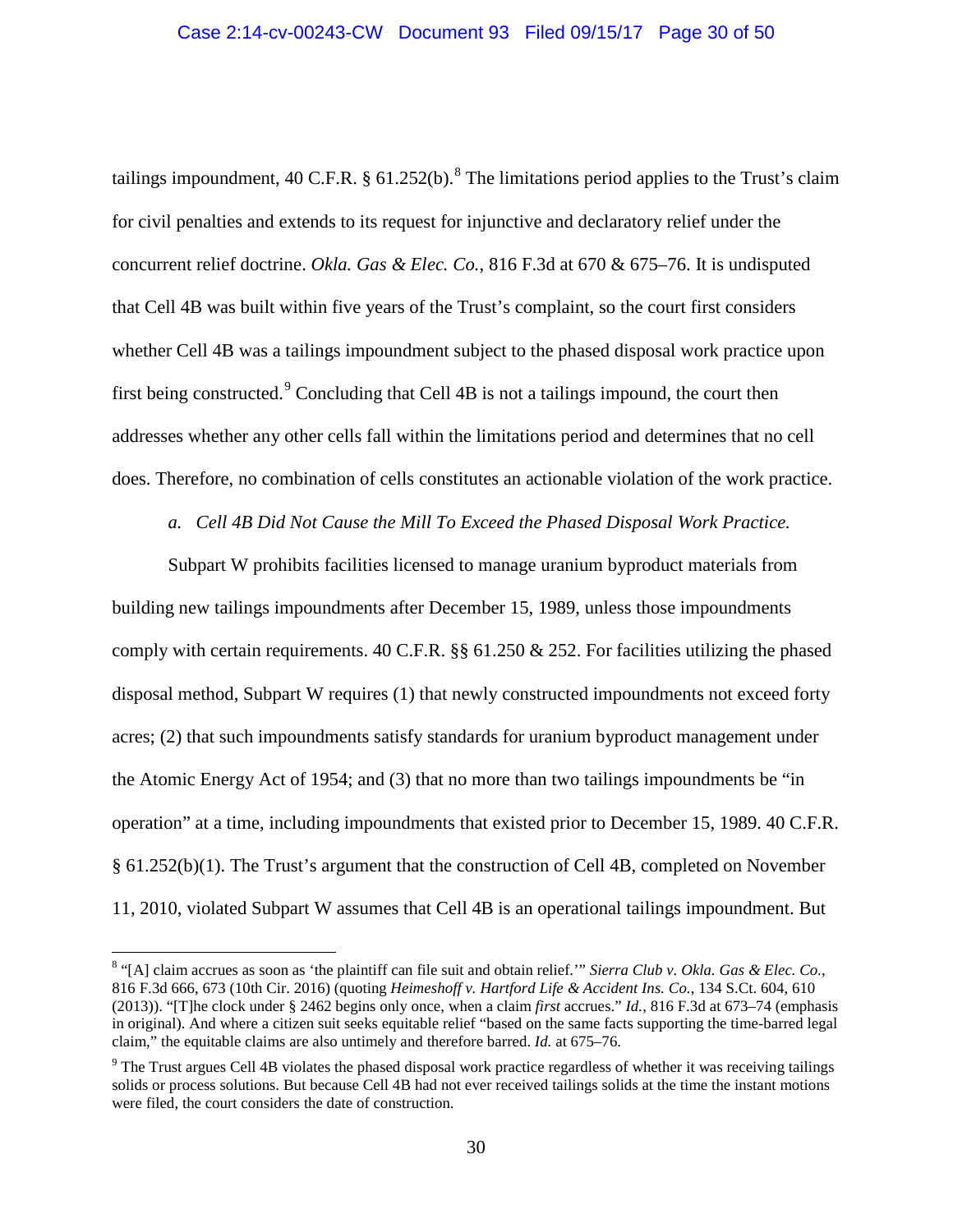## Case 2:14-cv-00243-CW Document 93 Filed 09/15/17 Page 31 of 50

DAQ approved construction of Cell 4B, concluding that it would not cause the Mill to violate the requirements of Subpart W. (Dkt. No. 64 Ex. 3.) Indeed, DAQ historically had viewed evaporation ponds as distinct from tailings impoundments and had not counted them as part of the two operating tailings impounds. (Dkt. No. 64 ¶ 8.) Although the court is not directly reviewing DAQ's decision to permit construction of Cell 4B, DAQ's interpretation provides a useful starting point. Therefore, the court must first determine how much, if any, deference is owed to DAQ as the agency administering Subpart W in Utah and specifically whether it should defer to DAQ's conclusion that the construction of Cell 4B would not be in violation of Subpart W.

Whether a state agency is entitled to deference when administering federal law is not well settled.<sup>10</sup> According to the Tenth Circuit, a "state agency's determination of procedural and substantive compliance with federal law is not entitled to the deference afforded a federal agency." *AMISUB (PSL), Inc. v. Colo. Dep't of Soc. Servs.*, 879 F.2d 789, 796 (10th Cir. 1989) (reviewing de novo the state of Colorado's Medicaid plan for consistency with the Federal Medicaid Act and relevant federal regulations) (citing *Turner v. Perales*, 869 F.2d 140, 141–42 (2d Cir. 1989), which distinguished *Chevron U.S.A. v. Natural Resources Defense Council*, 467

 $10$  The Mill's motion for summary judgment argues that "DAQ's interpretations and application of subpart W are owed substantial deference." (Dkt. No. 60 p. 43.) In reaching this conclusion, the Mill cites case law that federal agencies are entitled to substantial deference when interpreting their own regulations and that, when an agency delegates its authority, the delegatee is vested with the same authority and therefore deserves the same deference as the delegating agency because it steps into the shoes of the delegating agency. (*Id.* pp. 43–44.) The case law upon which the Mill relies does not, however, address the EPA or the unique circumstances of cooperative federalism embodied in the Clean Air Act. Rather, the Mill relies on cases involving the Federal Communications Commission in which the FCC delegated its authority to a subdivision within the agency. *See Ind. Bell Tel. Co., Inc. v. McCarty*, 362 F.3d 378, 385–87 (2004) (deferring to the expertise of the Wireline Competition Bureau—a division of the FCC—because the WCB was serving as "the voice of the FCC interpreting its own rule"). Such cases are inapposite where, as here, a separate and distinct sovereign has accepted the responsibility of implementing the law of another sovereign.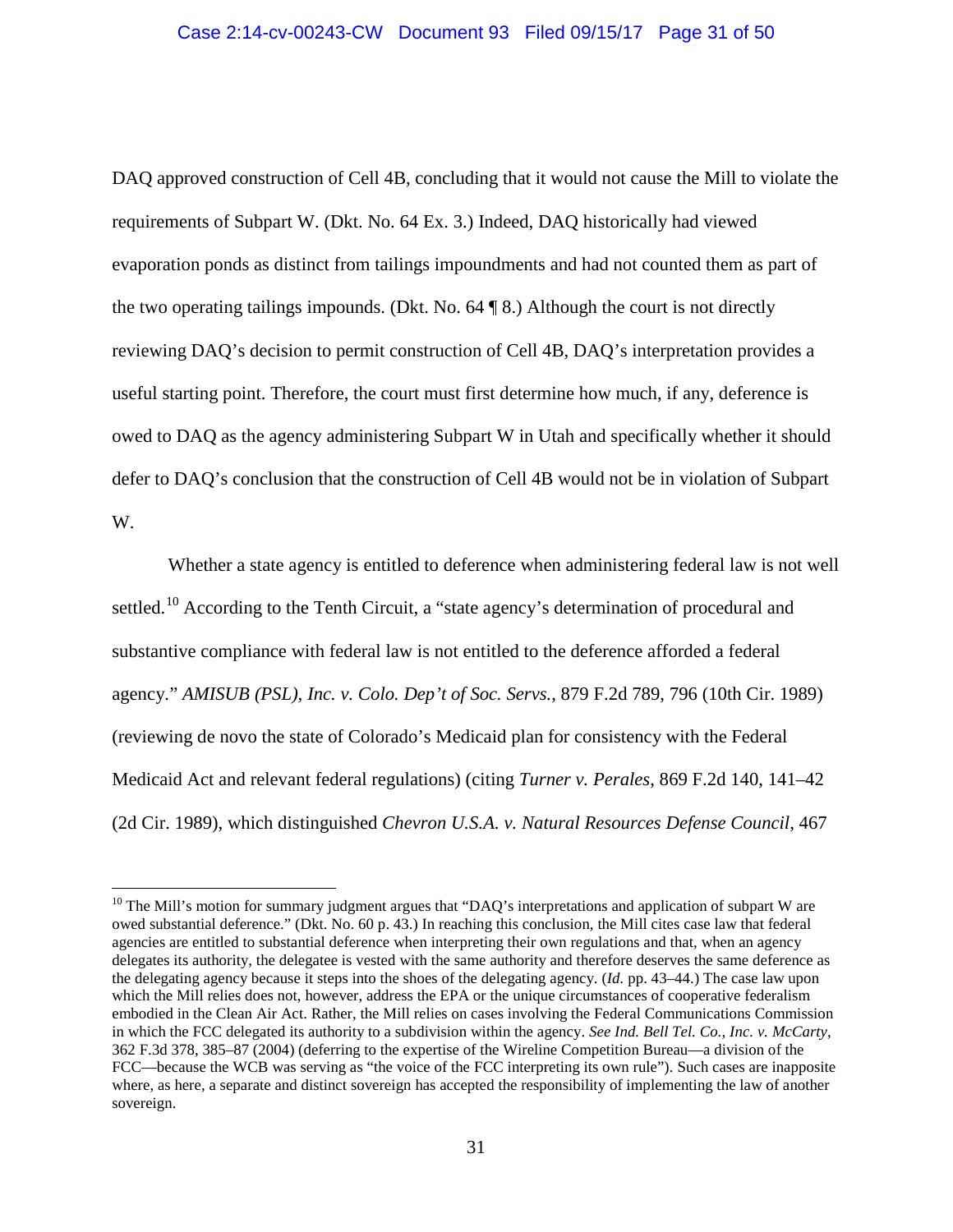U.S. 837, 843–44 (1984)). But the Tenth Circuit's conclusion does not preclude all deference to state agencies, and other circuits have concluded that state agencies' regulatory decisions may, nonetheless, merit some deference where the agency is administering federal statutes and regulations upon an express delegation from Congress as long as the agency's interpretation or application is otherwise consistent with federal law. *See, e.g.*, *Ariz. v. City of Tucson*, 761 F.3d 1005, 1014–15 (9th Cir. 2014) (concluding that the relevant state agency was owed "some deference" regarding the environmental issues in a CERCLA consent decree but not in interpreting CERCLA's mandate); *City of Bangor v. Citizens Commc'ns Co.*, 532 F.3d 70, 94 (1st Cir. 2008) (noting that "Federal courts generally defer to a state agency's interpretation of those statutes it is charged with enforcing, but not to its interpretation of federal statutes it is not charged with enforcing"); *Bldg. Trades Employers' Educ. Ass'n v. McGowan*, 311 F.3d 501, 507 (2nd Cir. 2002) (observing that no deference is owed to state agency's interpretations of federal laws the agency is not charged with enforcing, implying that some deference is owed where the agency has been charged by Congress or a federal agency with enforcement); *Ritter v. Cecil Cty. Office of Housing & Cmty. Dev.*, 33 F.3d 323, 328 (4th Cir. 1994) (concluding that a state agency charged with administering the federal Section 8 housing program pursuant to congressional authorization should be accorded deference because the agency's regulation was not inconsistent with federal law and "a court may not substitute its own interpretation for the agency's if the agency's interpretation is reasonable").

This is so because the state agency has at least some expertise and Congress likely intended to draw on that expertise when permitting delegation to a state agency. *See City of Tucson*, 761 F.3d at 1014–15 ("[W]here state agencies have some environmental expertise they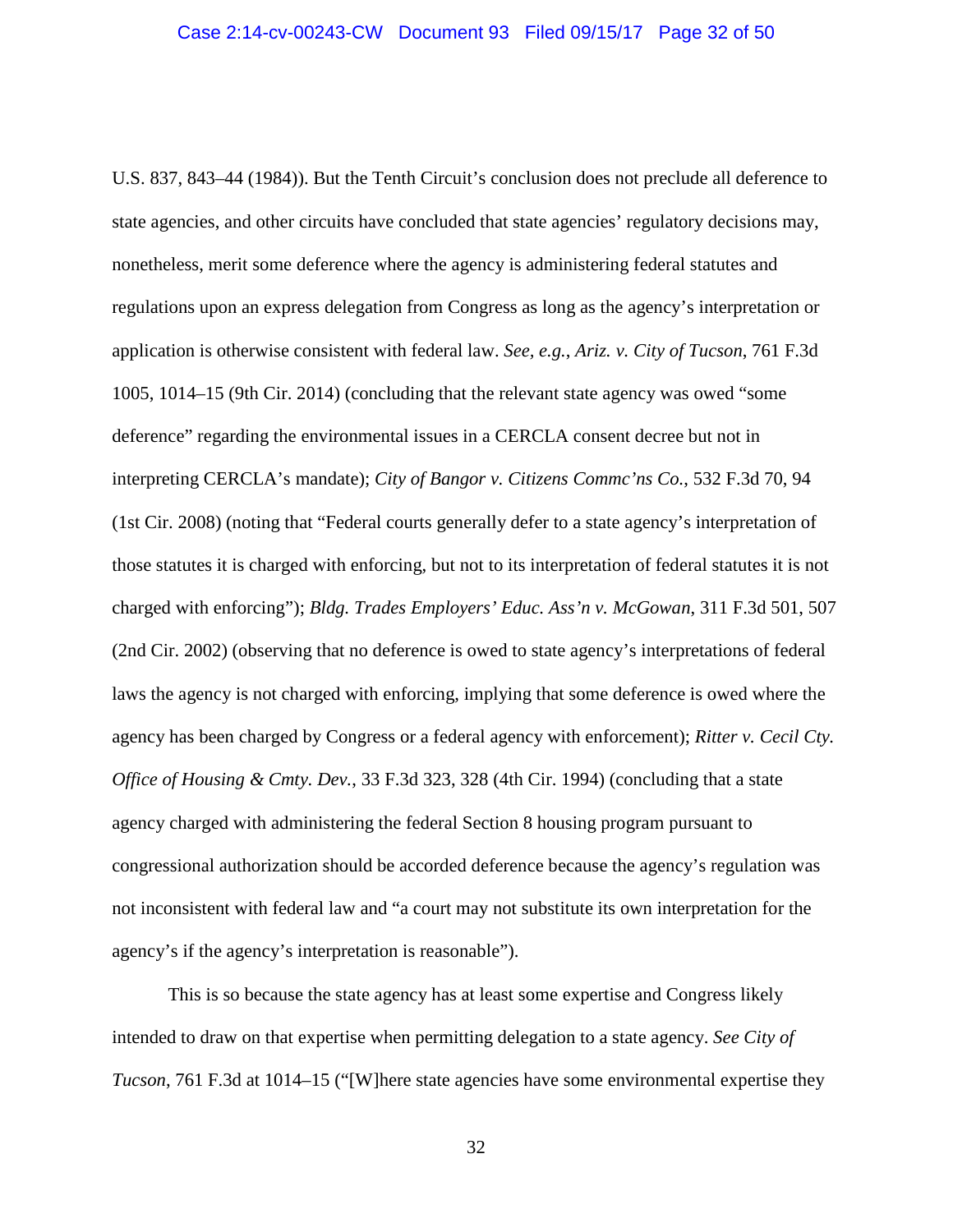are entitled to 'some deference' with regard to questions concerning their area of expertise."); *City of Bangor*, 532 F.3d at 94 (granting some deference to a state agency's decision to enter a consent decree in a CERCLA enforcement action because "the state agency has some expertise," but noting the deference is less than the EPA would receive); *League to Save Lake Tahoe v. Trounday*, 598 F.2d 1164, 1174 (9th Cir. 1979) (concluding that it was proper to defer to the state agency's permitting decision pursuant to the Nevada State Implementation Plan mandated by the Clean Air Act); *Voigt v. Coyote Creek Mining Co., LLC*, No. 1:15-CV-00109, 2016 WL 3920045, at \*31 (D. N.D. July 15, 2016) (deferring to the state agency's application of federal law "to the particular circumstances of th[e] case" in issuing a minor source permit under the CAA); *Nw. Envtl. Def. Ctr. v. Cascade Kelly Holdings LLC*, 155 F. Supp. 3d 1100, 1124–25 (D. Or. 2016) (deferring to a state agency implementing the Clean Air Act and the Oregon SIP because Congress directly contemplated state involvement and the state agency had environmental expertise).

The Supreme Court's view of the EPA's role in overseeing state agencies' administration of the Clean Air Act supports some deference to DAQ. *See Alaska Dep't of Envtl. Conservation v. Envtl. Prot. Agency*, 540 U.S. 461, 490–91 (2004). In *Alaska Department of Environmental Conservation v. EPA*, the Court instructed that the EPA should not "step in" and involve itself in state administration of the CAA unless the "state agency's" application of the relevant standard is "not based on a reasoned analysis." *Id.* at 490 (citation and quotation marks omitted). It continued that, while the EPA serves a "limited but vital role in enforcing [CAA standards]," the statutory "scheme . . . places primary responsibilities and authority with the States, backed by the Federal Government." *Id.* at 491 (citation and quotation marks omitted); *see also League to Save*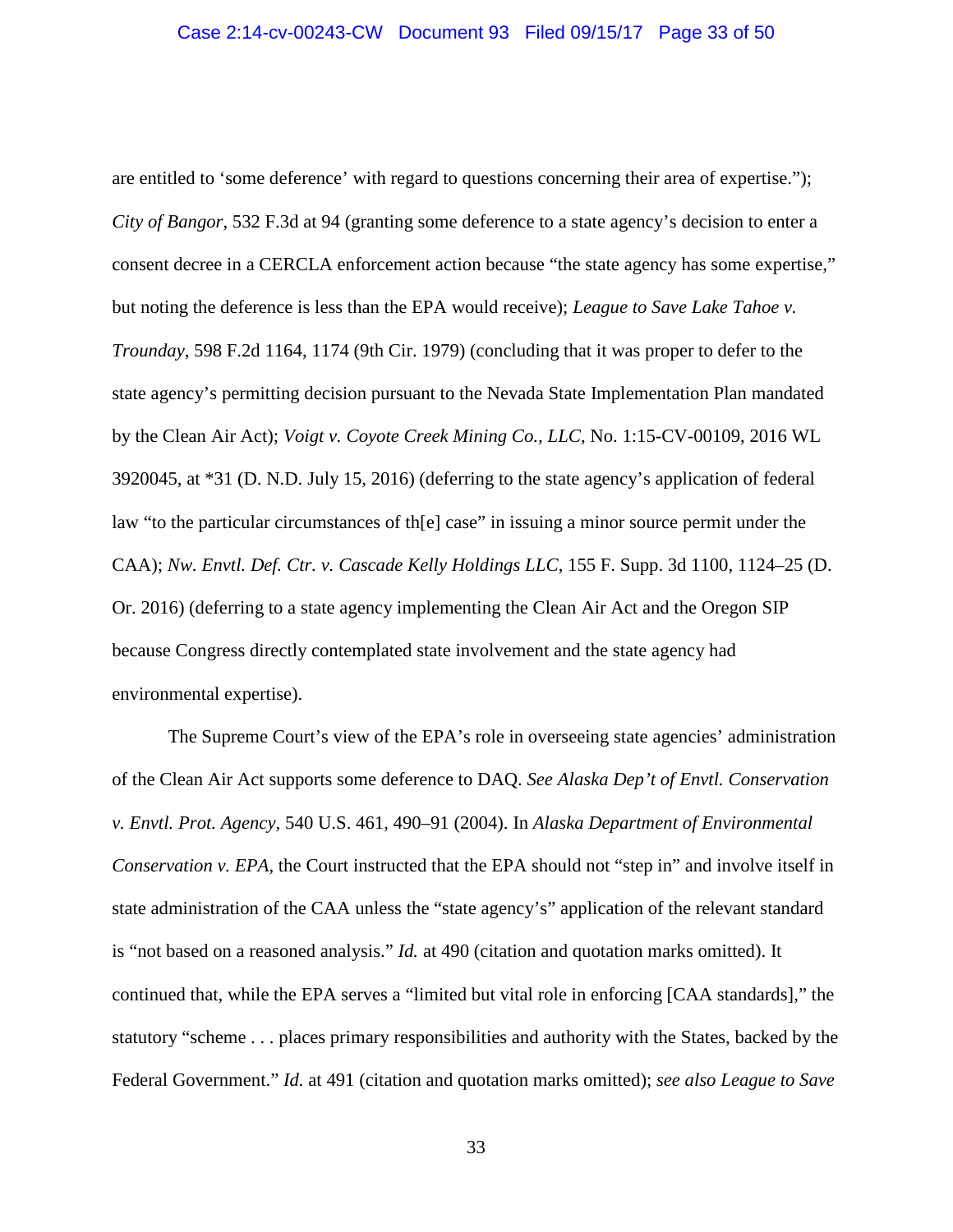*Lake Tahoe*, 598 F.2d 1164, 1174 n.11 (9th Cir. 1979) ("In its findings in Subchapter I of the Act, Congress explicitly stated that 'the prevention and control of air pollution at its source is the primary responsibility of States and local governments.'" (quoting 42 U.S.C. § 7401(a)(3)). Here, DAQ is entitled to some deference because it is applying federal regulations pursuant to Congress's express authorization in a manner that is not inconsistent with federal law and is reasonable.

First, DAQ's conclusion merits deference because Congress invited state agency involvement in HAP regulation by authorizing states to apply to the EPA for approval to become the implementing and enforcing body. 42 U.S.C. § 7412(l). Utah satisfied all statutory and regulatory requirements in 1995 and, effective May 15, 1995, the EPA "delegate[d] its authority for the implementation and enforcement of [many of the] . . . National Emission Standards for Radionuclides for all sources located, or to be located in the State of Utah," including Subpart W. Approval of Delegation of Authority; National Emission Standards for Hazardous Air Pollutants; Radionuclides; Utah, 60 Fed. Reg. 13,912–13 (March 15, 1995). Thus, as Congress contemplated, DAQ has administered Subpart W for over twenty years. (Dkt. No. 64 ¶ 4.) And although Congress authorized the EPA to intervene and enforce a regulation when a state has failed to do so, 42 U.S.C. §§ 7412(1)(6) & 7413(a), the EPA has not exercised that authority with respect to the Mill.

Second, DAQ's conclusion that construction of Cell 4B did not cause the Mill to violate Subpart W is not inconsistent with federal law. Subpart W defines existing impounds as "any uranium mill tailings impoundment which is licensed to accept additional tailings and is in existence as of December 15, 1989." 40 C.F.R. § 61.251(d). It defines tailings, in conjunction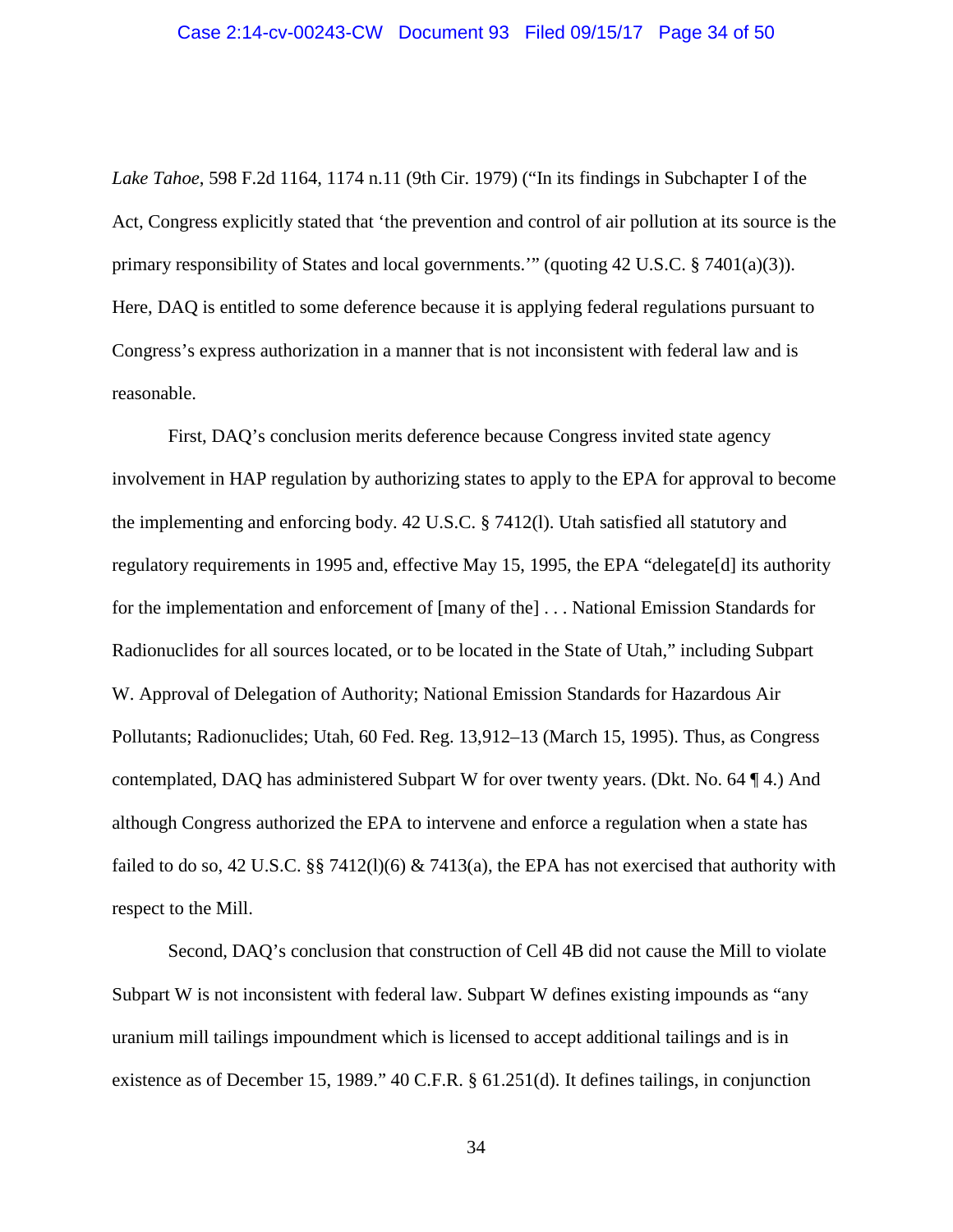with "uranium byproduct material," as "the waste produced by the extraction or concentration of uranium from any ore processed primarily for its source material content. Ore bodies depleted by uranium solution extraction and which remain underground do not constitute byproduct material for the purposes of this subpart." *Id.* § 61.251(g). "[O]peration means that an impoundment is being used for the continued placement of new tailings or is in standby status for such placement. An impoundment is in operation from the day that tailings are first placed in the impoundment until the day that final closure begins." *Id.* § 61.251(e). Finally, "phased disposal" is "a method of tailings management and disposal which uses lined impoundments which are filled and then immediately dried and covered to meet all applicable Federal standards." *Id.* § 61.252(f). But Subpart W does not define either "tailings impoundments" or "final closure." The CAA is also silent on the matter.

Therefore, DAQ had to interpret the rule when presented with the task of approving Cell 4B. In light of these gaps in the definitions and aware that at least Cells 3 and 4A were used as tailings impoundments, DAQ permitted Cell 4B to be built, concluding that doing so would not result in a violation of 40 C.F.R. 61.252. (Dkt. No. 64 Ex. 3.) Thus, DAQ implicitly adopted the position that "tailings impoundments" were only those containing tailings solids, not evaporation ponds, which receive only process solutions and other liquids. This does not contradict the definitions set out in Subpart W, and it is consistent with past EPA interpretation of the phased disposal work practice. (Dkt. No. 64  $\P$  $\mathbb{I}$  2–9 & Ex. 1.) The Trust argues that the definition of "tailings" encompasses all waste produced, including liquids, and for that reason declining to treat evaporation ponds as impounds is contrary to the Subpart. (Dkt. No. 67 pp. 54–59.) While Subpart W's definition of "tailings," if read in isolation, may be broad enough to include liquids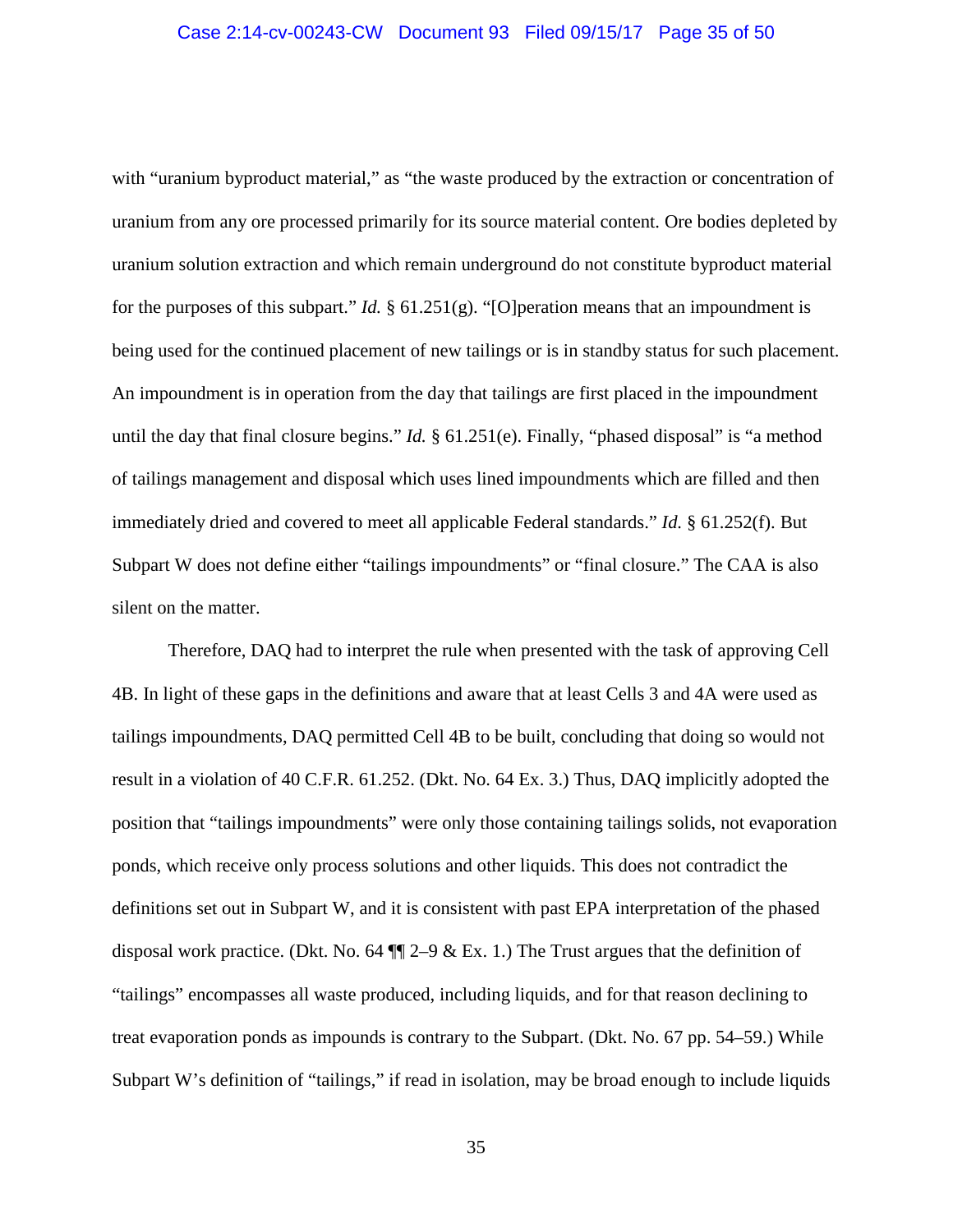#### Case 2:14-cv-00243-CW Document 93 Filed 09/15/17 Page 36 of 50

deposited in the evaporation ponds, the definition of phased disposal makes the Trust's argument impossible because it contemplates filling and covering. Evaporation ponds by their very nature do not remain full. And covering requires a stable base upon which to apply the cover, which would sink to the bottom of a liquid-filled evaporation pond. Thus, the definitions in Subpart W, when taken together, do not contradict DAQ and the definition of phased disposal appears to support DAQ's conclusion.

Third, DAQ's interpretation is reasonable. It distinguishes solids, which will remain permanently on the Mill site, from liquids, which evaporate. As stated, Subpart W's definition of phased disposal involves events that would never happen at an evaporation pond—filling, drying, and covering. And Method 115 also contemplates the limitation by requiring testing of beaches, surface, and sides. Method 115 § 2.1.3. Evaporation ponds have no beaches or surface as they are entirely submerged. And, as Method 115 notes, water covered areas are assumed not to emit at all. *Id.* § 2.1.3(a). It is also reasonable as a practical matter because evaporation ponds are necessary to operation of the Mill. (Dkt. No. 68 Ex. 9 pp. 85–86  $\&$  90–92; Dkt. No. 77 Ex. 6 p. 6389.) If evaporation ponds were considered tailings impoundments, at least one impound would have to be used for evaporation, leaving only one impound for tailings solid. As a result, the Mill would be forced to close anytime a cell receiving tailings solids became full, and it would have to remain closed until final closure had begun and a new tailings impoundment had been constructed and was ready to receive solid waste.

The conclusions of other regulating agencies also support the reasonableness of DAQ's approach. For instance, the Nuclear Regulatory Commission amended the Mill's Source Material License, permitting the Mill to receive and process uranium byproduct material and permitting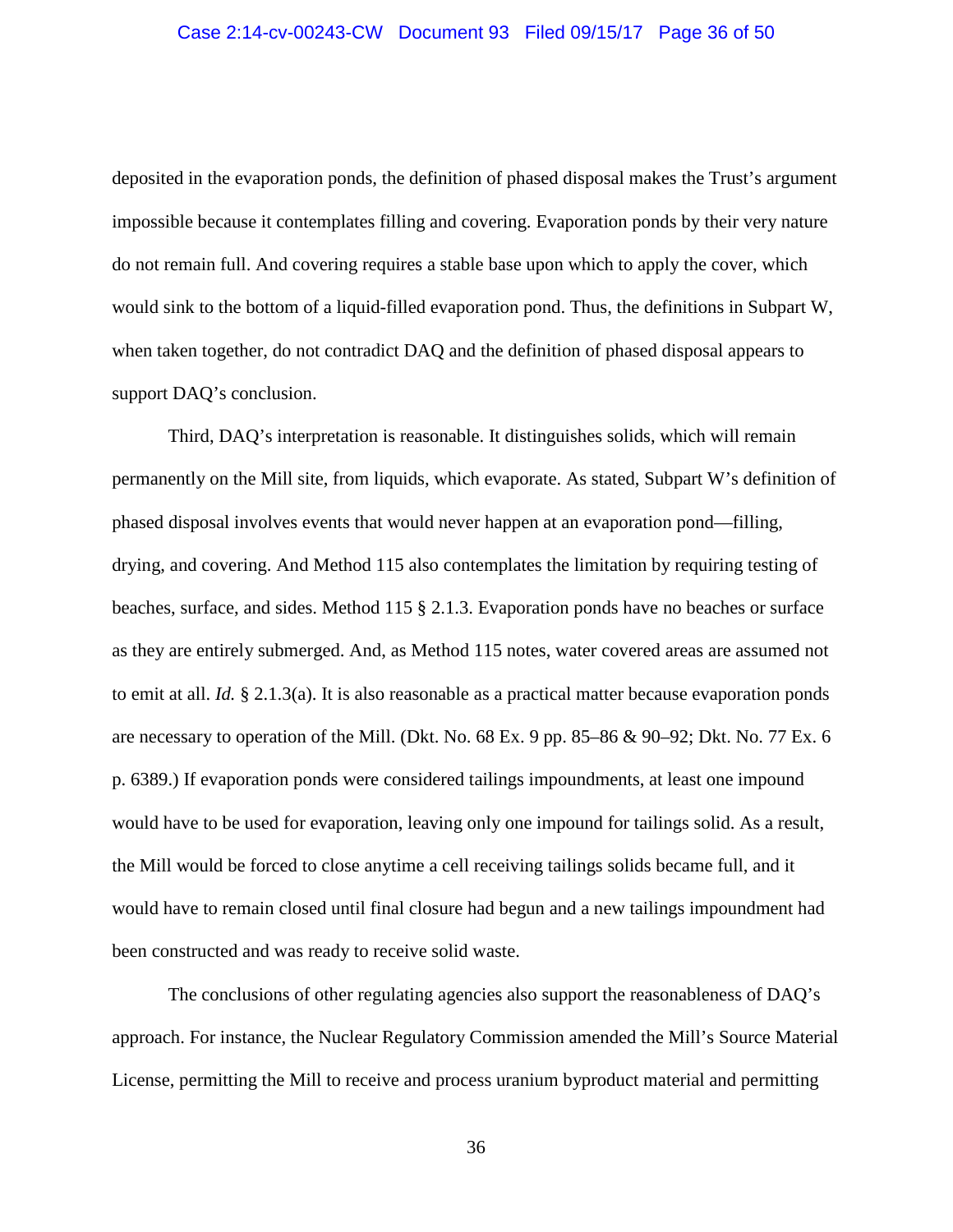#### Case 2:14-cv-00243-CW Document 93 Filed 09/15/17 Page 37 of 50

discharge of process solutions into Cell 4A at a time when Cell 1 was receiving process solutions and Cells 2 and 3 were both receiving tailings solids. (Dkt. No. 63 Ex. 3 EFR 378.) Therefore, NRC's permitting decision authorized a new cell when three others were operating because it distinguished evaporation ponds from tailings impoundment. Similarly, Phil Goble of the DRC stated on February 19, 2014, that the Mill operated only two tailings cells—noting that Cell 4B was "used for liquid management" and had not ever received tailings. (Dkt. No. 66 Ex. 2 p. 1.)

The Trust, however, points the court to an EPA statement from 1986 in which it referred to "slimes," i.e., process solutions, as tailings as evidence that EPA believed evaporation ponds contained tailings and were therefore tailings impoundments. (Dkt. No. 68 Ex. 50 GCT525, 535.) The court is unpersuaded, however, because, aside from occasionally defining "tailings" broadly in contexts divorced of the relationship to tailings impoundments for purposes of Subpart W, the EPA never took the position contrary to DAQ's while it was the regulating authority nor has it seen fit to intervene in DAQ's regulatory approach. In fact, EPA's recent revision of Subpart W expressly excludes evaporation ponds from the phased disposal work practice. Revisions to National Emission Standards for Radon Emissions from Operating Mill Tailings, 82 Fed. Reg. 5,142 (Jan. 17, 2017). The preamble to the new rule makes clear that "Subpart W . . . does not apply to impoundments constructed for the purpose of managing liquids generated by closure or remediation activities, when they are used solely for that purpose." *Id.* at 5,166. Instead, Subpart W only begins to apply once the impoundment receives tailings or uranium byproduct material. *Id.* at 5,167. As such, the new rule defines conventional impoundments—those receiving tailings or uranium byproduct material that will be left in place upon facility closure—and nonconventional impoundments—those that are used for managing liquids and "contain[]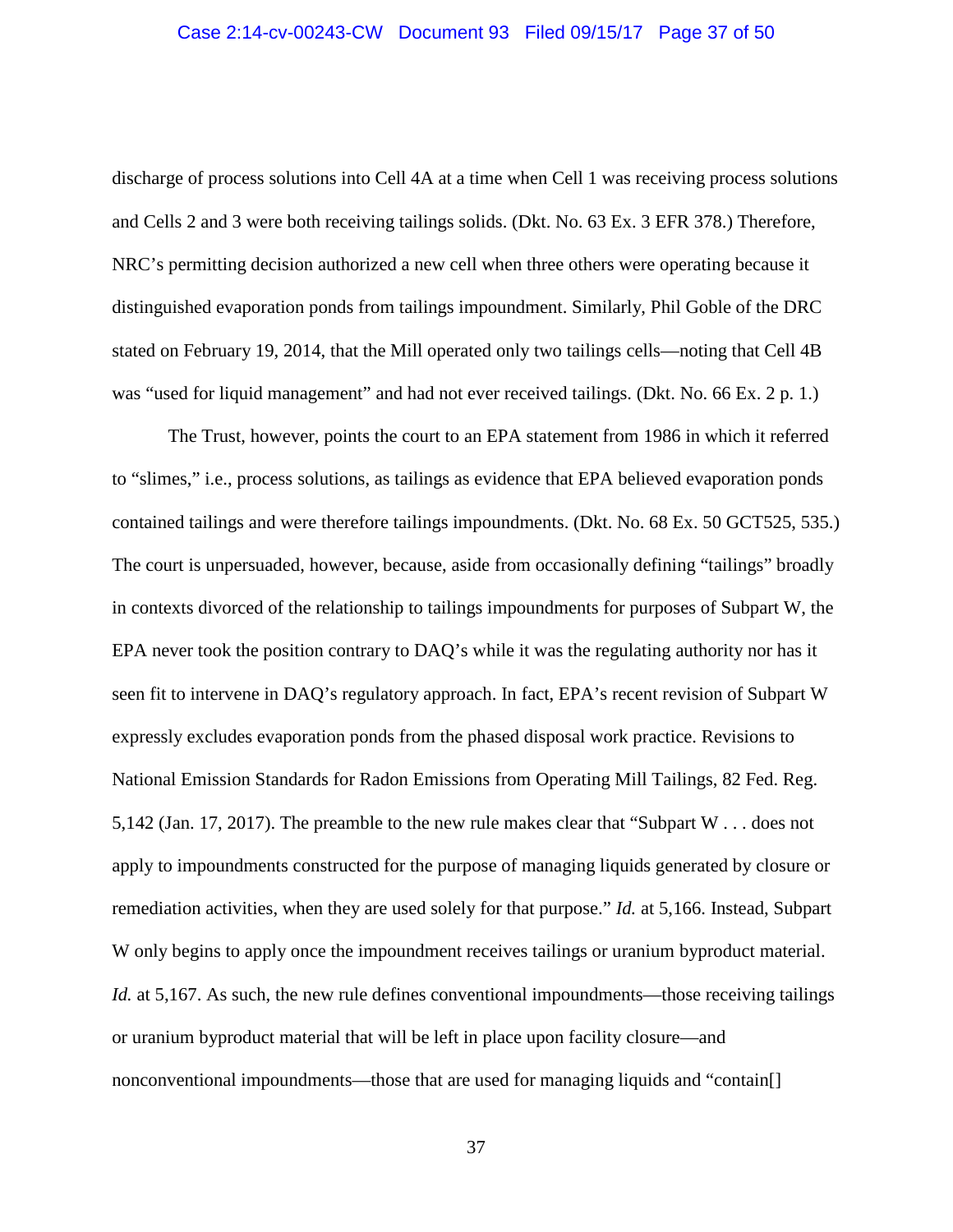uranium byproduct material or tailings suspended in and/or covered by liquids." *Id.* at 5,179. It then amends the phased disposal work practice to clarify that it only applies to conventional impoundments. *Id.* In other words, the new rule codifies the distinction between tailings impoundments and evaporation ponds that the Mill argues for on summary judgment and that is reflected in the DAQ's conclusion that Cell 4B did not cause the Mill to violate Subpart W. Given the consensus among the agencies, the court defers to DAQ's expertise.

## *b. The Statute of Limitations Precludes Review of All Other Cells.*

The Trust contends that even if Cell 4B did not fall within  $\S 61.252(b)(1)$ , the Mill was nonetheless violating the impoundment limit because Cell 2 had not entered final closure when Cell 4A began to receive the tailings solids in 2008. But the statute of limitations has run on any remaining combination of cells. It is undisputed that Cell 2 began accepting tailings before 1989 and that Cell 3 has been accepting tailings since its construction was complete sometime in the 1980s. (Dkt. No. 67 p. 37; Dkt. No. 68 Ex. 14 EFR 4353; Dkt. No. 76 p. 25.) Cell 4A was under construction until sometime after Cell 2 began closure in 2008, and it began receiving tailings in October 2008.<sup>11</sup> (Dkt. No. 68 Ex. 12 p. 23 & Ex. 16 pp. 134–39.) Cell 1 and Roberts Pond only ever served as evaporation and catchment basins respectively, and they were built well before the five-year limitations period. (Dkt. No. 61 ¶ 28; Dkt. No. 63 Ex. 14 EFR 467.) Because Cell 4B is an evaporation pond that does not count against the two-cell limitation and because no other cell was constructed within five years of the amended complaint, no "new tailings impoundment" triggered the phased disposal work practice. 40 C.F.R. § 61.252(b). Thus, the Mill is entitled to summary judgment of Claim 2, which is DISMISSED with prejudice.

 $11$  Even if Cells 1, 2, and Roberts Pond were tailings impoundments, it is undisputed that they were completed and accepting materials well before the five-year limitations period.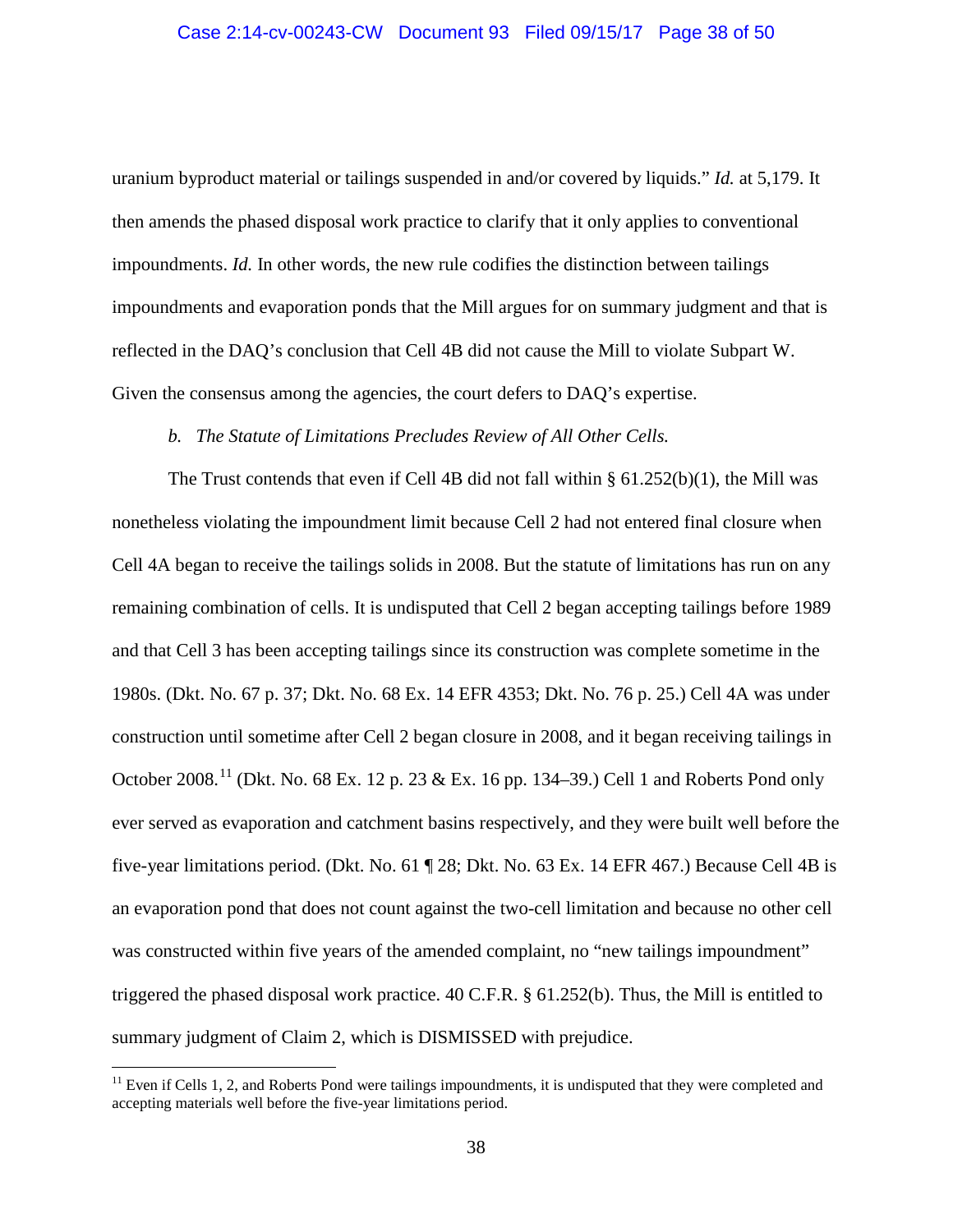### **3. Excessive Radiation**

Finally, the Trust contends that the Mill failed to comply with Subpart W's radon flux limit in 2012 and 2013. Specifically, the Trust says that Cell 2 exceeded 20 pCi/ $(m^2\text{-sec})$  in 2012 and 2013 and that Cell 3 did the same in 2013. (Dkt. No. 67 pp. 46–49.) The Trust also argues that the Mill improperly scheduled and conducted testing of Cell 3 and that those improprieties violated Subpart W. (*Id.* pp. 49–53.) In light of these alleged violations, the Trust seeks an enforcement order under the CAA that would require the Mill to comply with the standards set forth in Subpart W. (Dkt. No. 29 ¶¶ 44, 54, 60, & 62.) It also seeks an injunction against further radon-222 emission in violation of Subpart W and civil penalties for the Mill's alleged violations. (*Id.* Prayer for Relief.) As an initial mater, the Mill argues these claims are moot. Because the mootness doctrine bears on the court's jurisdiction, the court first concludes these claims are not moot and then considers the alleged violations of Subpart W's radon flux limit.

#### *a. Mootness*

The Mill contends that all claims that it violated the radon flux limit are moot because it is now in compliance, having brought radon-222 emissions at Cells 2 and 3 below 20.0 pCi/ $(m^2\text{-sec})$ . (Dkt. No. 60 pp. 55–58.) There are two forms of mootness: constitutional and prudential. *S. Utah Wilderness All. v. Smith*, 110 F.3d 724, 727 (10th Cir. 1997). If a claim is constitutionally moot, the court does not have power to adjudicate the claim. *See WildEarth Guardians*, 690 F.3d at 1182. Constitutional mootness applies when "a plaintiff has standing at the beginning of a case, but, due to intervening events, loses one of the elements of standing during litigation." *Id.* If a "'real and specific controversy admitting of specific relief through a decree of a conclusive character'" ceases to exist at any time during litigation, "[a] federal court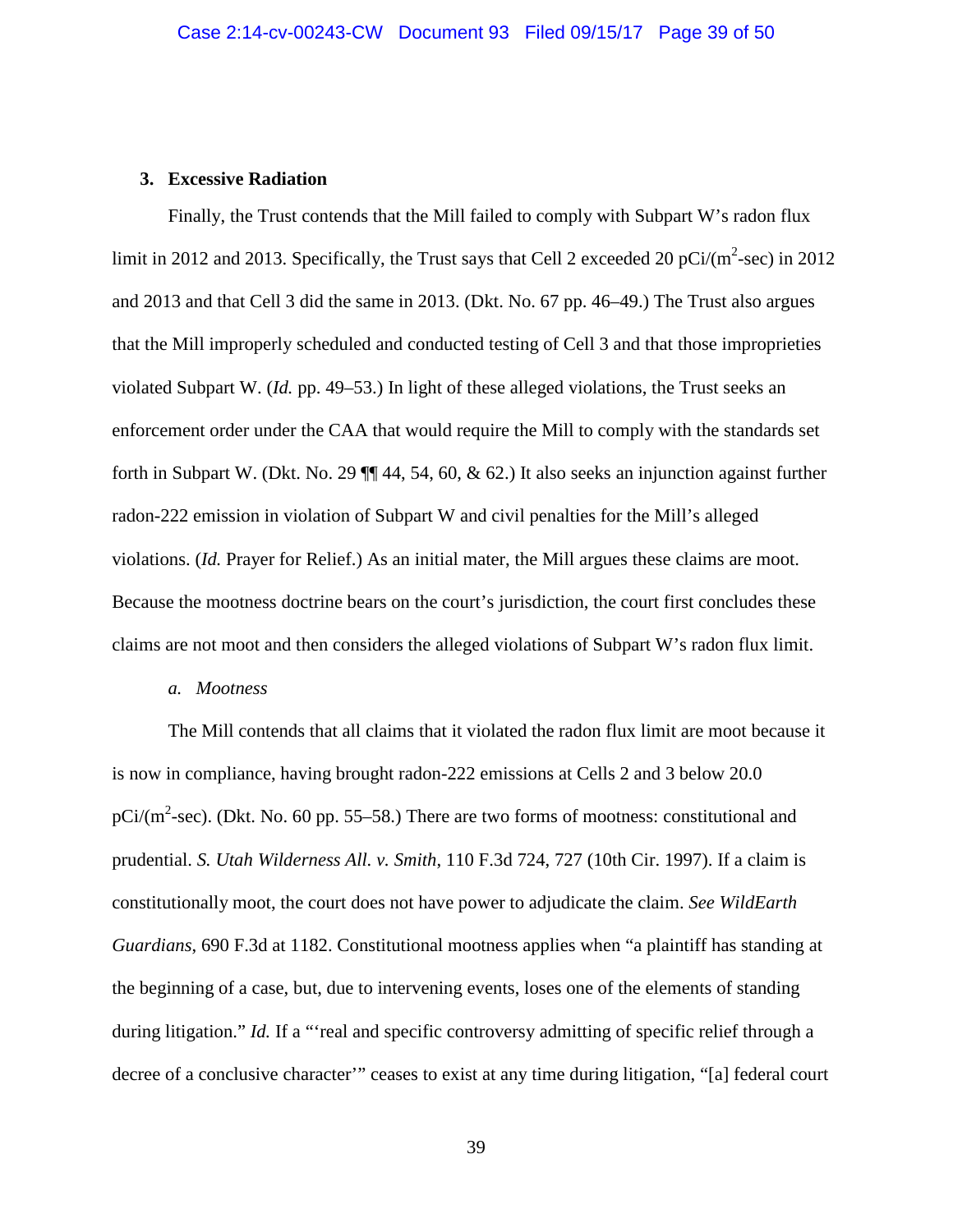#### Case 2:14-cv-00243-CW Document 93 Filed 09/15/17 Page 40 of 50

has no power to give opinions . . . or declare principles of law which cannot affect the matter in issue in the case before it." *Smith*, 110 F.3d at 727 (quoting *Preiser v. Newkirk*, 422 U.S. 395, 401 (1975)). A claim is constitutionally moot if there is no longer a live controversy and "the defendant shows it is 'absolutely clear' that [the complained-of] conduct 'could not reasonably be expected to recur,' thereby negating the potential deterrent value of the suit." *WildEarth Guardians*, 690 F.3d at 1186 (quoting *Laidlaw*, 528 U.S. at 189).

The Mill argues that its alleged emissions violations are no longer redressable because both Cells 2 and 3 are presently in compliance with Subpart W. While there may be no current violation, and therefore no live controversy, the Trust's claims are not moot for two reasons. First, it is possible that the Mill's radon flux violation will recur despite its best remediation efforts. In *WildEarth Guardians*, the court concluded the relevant conduct would not likely recur where a power plant was constructed amid a changing regulatory background and allegedly without a permit. 690 F.3d at 1186–87. There the court was persuaded because of changes to the relevant regulations and other circumstances beyond the defendant's control, because of the defendant's efforts to comply in the face of those changes, and because penalties enforcing the old regulations would have no deterrent effect. *Id.* Unlike in *WildEarth Guardians*, it is at least possible that the Mill will violate again, given the volatility of radon emissions and the difficulty of keeping radon emissions consistently low, as illustrated by the Mill's prolonged struggle to reduce emissions and the occasional spike in radon emissions demonstrated by the Mill's testing records. (Dkt. No. 84 Ex. 1  $\&$  2.) Thus, the Mill has not met the high bar for showing violations will not recur.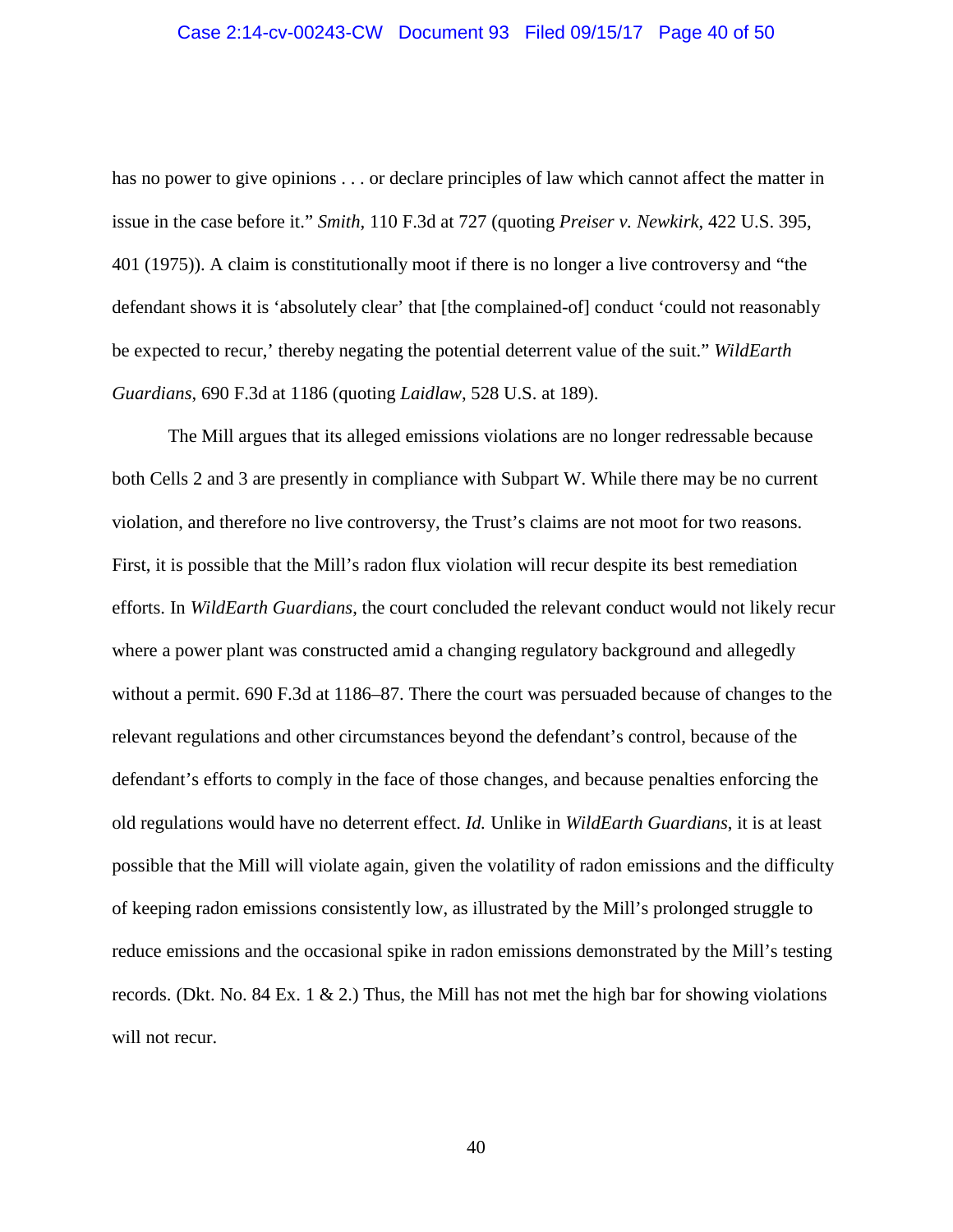#### Case 2:14-cv-00243-CW Document 93 Filed 09/15/17 Page 41 of 50

Second, when a claim is for damages or other monetary relief, the claim can still be redressed. *See* 13C Charles Alan Wright & Arthur R. Miller, *Federal Practice and Procedure: Jurisdiction* § 3533.3 (3d ed. 2017). And "in most citizen suits, a plaintiff's claim for civil penalties is not rendered moot by the defendant's compliance with the law because the plaintiff retains a concrete interest in deterring the defendant from future violations." *WildEarth Guardians*, 690 F.3d at 1186. Here the threat of civil penalties is an ongoing deterrent and could redress for the Mill's past violations. Therefore, the claims alleging radon flux limit violations are not constitutionally moot.

In some instances the court may have the power to decide a case but nevertheless decline to do so because the controversy before it is "'so attenuated that considerations of prudence and comity for coordinate branches of government counsel the court to stay its hand, and to withhold relief it has the power to grant.'" *Smith*, 110 F.3d at 727 (quoting *Chamber of Comm. v. United States Dep't of Energy*, 627 F.2d 289, 291 (D.C. Cir. 1980)). Such issues are prudentially moot. *See Winzler v. Toyota Motor Sales U.S.A., Inc.*, 681 F.3d 1208, 1209 (10th Cir. 2012). Because claims for equitable relief remain in the "remedial discretion" of the court, when a "plaintiff seeks equitable relief already being provided by coordinate branches of government" without some justification for duplicative efforts, the court can exercise its discretion and dismiss the case on prudential mootness grounds. *Id.* at 1209–10. But "[t]his doctrine generally applies only to requests for injunctive or declaratory relief." *Rio Grande Silvery Minnow v. Bureau of Reclamation*, 601 F.3d 1096, 1122 (10th Cir. 2010) (citing *Building & Construction Department v. Rockwell International Corp.*, 7 F.3d 1487, 1492 (10th Cir. 1993), in which the court determined that all cases applying prudential mootness were for prospective equitable relief).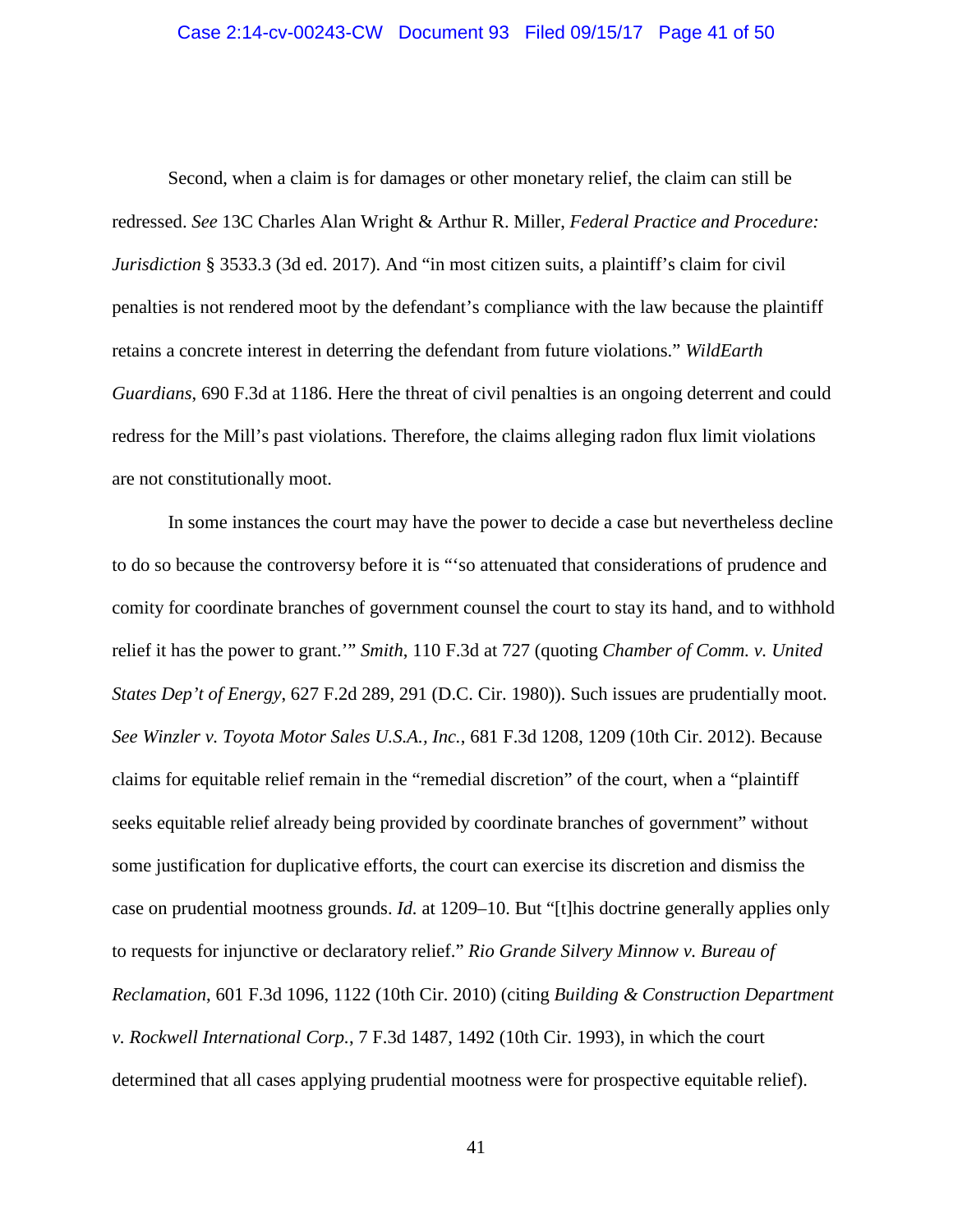#### Case 2:14-cv-00243-CW Document 93 Filed 09/15/17 Page 42 of 50

Because the Trust seeks civil penalties, and not just prospective equitable relief, the prudential-mootness analysis is not appropriate here. *See Rio Grande Silvery Minnow*, 601 F.3d at 1023.

*b. Cell 2*

In Claim 1 of the Amended Complaint, the Trust contends that the Mill exceeded the radon flux limit and therefore violated Subpart W in 2012 and 2013. (Dkt. No. 29 ¶ 41.) Subpart W states, "Radon-222 emissions to the ambient air from an existing uranium mill tailings pile shall not exceed 20 pCi/(m<sup>2</sup>-sec) (1.9pCi/(ft<sup>2</sup>-sec)) of radon-222." 40 C.F.R. § 61.252(a). Cell 2 averaged 25.9 pCi/(m<sup>2</sup>-sec) in 2012 and 20.4 pCi/(m<sup>2</sup>-sec) in 2013 (Dkt. No. 68 Ex. 26 GCT 8875 & Ex. 29 GCT 8226). It is uncontested that Cell 2 exceeded the limit set out in Subpart W. And a self-reported violation of an applicable limit is sufficient to create liability. *See, e.g.*, *Concerned Citizens around Murphy v. Murphy Oil USA, Inc.*, 686 F. Supp. 2d 663, 679–81 (E.D. La. 2010) (granting summary judgment with respect to liability for a CAA violation based only on the defendant's self-reported violations, where there were nineteen selfreported violations over an almost five-year period); *St. Bernard Citizens v. Chalmette Refining*, 354 F. Supp. 2d 697, 706–07 (E.D. La. 2005) (granting summary judgment on the issue of liability for thirty-four self-reported permit violations); *Sierra Club v. Pub. Serv. Co. of Colo., Inc.*, 894 F. Supp. 1455, 1458–61 (D. Colo. 1995) (determining only that the defendant's selfreported data was proof of liability of a violation and doing so when, on previous such violations, the state agency had first taken no action and later required only a small civil penalty. Thus, Cell 2 would have violated of Subpart W in 2012 and 2013 if it had been subject to Subpart W.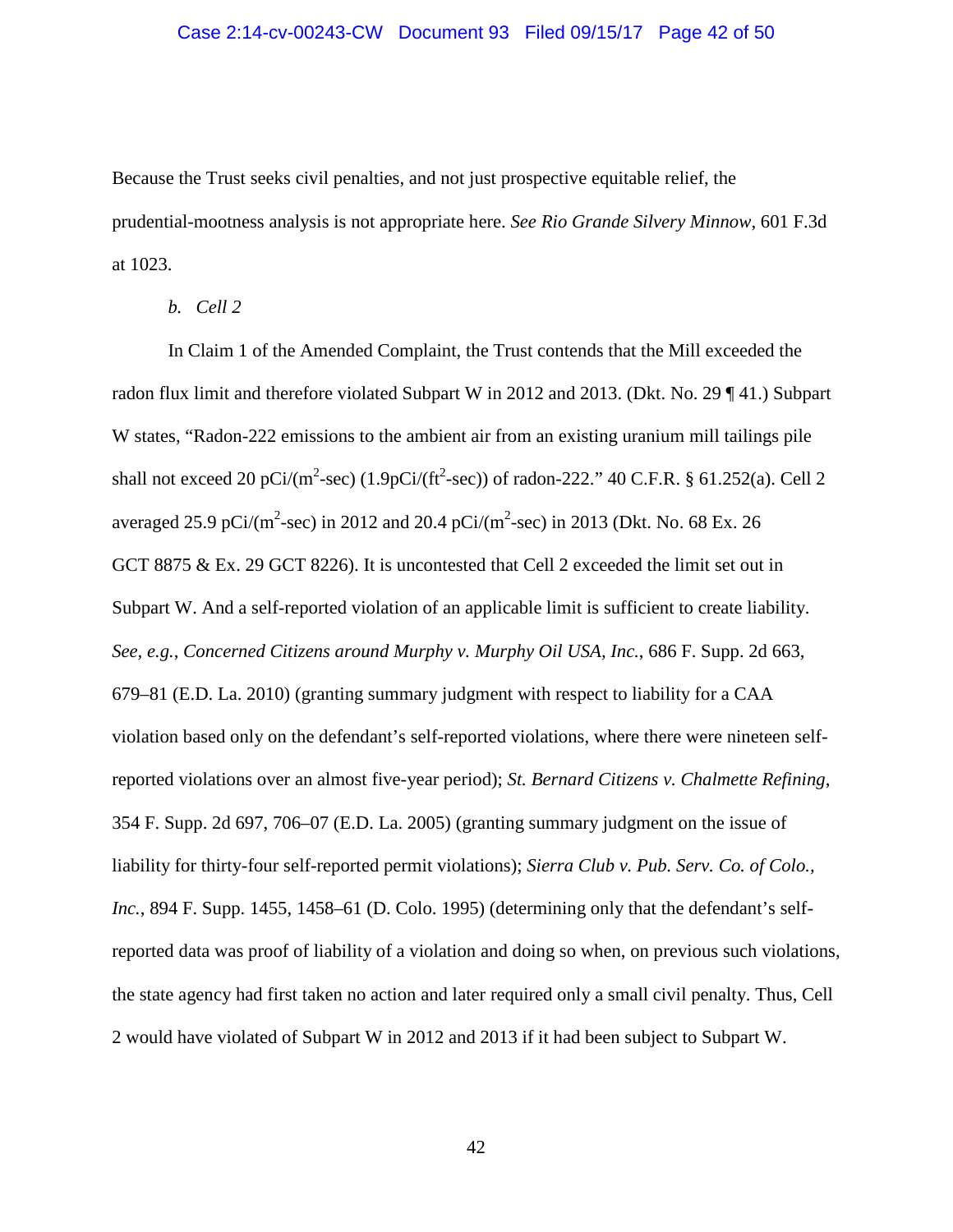But the Mill argues Cell 2 was not subject to Subpart W at the relevant time; the court agrees.<sup>12</sup> The Mill claims Subpart W does not apply to impoundments that are closed and that, as a result, it did not apply to Cell 2 after 2008, when the impoundment ceased being an operating existing mill impoundment. (Dkt. No. 60 p. 52.) Subpart W is entitled "National Emission Standards for Radon Emissions From *Operating* Mill Tailings." 40 C.F.R. § 61.250–256 (emphasis added). It applies to facilities "during and following the processing of uranium ores." *Id.* § 61.250. It "does not apply to the disposal of tailings." *Id.* Subpart W defines "operation" to "mean[] that an impoundment is being used for the continued placement of new tailings or is in standby status for such placement. An impoundment is in operation from the day that tailings are first placed in the impoundment until the day that final closure begins." *Id.* § 61.251(e). And the process of phased disposal includes the "immediate[e] dry[ing] and cover[ing]" of an impoundment, in accordance "with all applicable Federal standards," once the impoundment becomes full. *Id.* § 61.251(f).

It is undisputed that Cell 2 ceased receiving tailings by at least 2008. (Dkt. No. 60 p. 18; Dkt. No. 67 p. 61; Dkt. No. 68 Ex. 16 pp. 164–65.) Therefore, Cell 2 was not involved "during" uranium processing, leaving open the question of whether it was simply "following" uranium processing or if it had moved into "disposal." None of those terms, which are used to define the scope of Subpart W, are defined in the regulation. But the title of Subpart W indicates "operating" is key to the scope of the regulation, and definition of "operation" makes clear that

<sup>&</sup>lt;sup>12</sup> The Mill also argues that, if Subpart W applies, it is not liable for exceeding 20 pCi/(m2-sec) because Subpart W has an automatic remedy, and it complied with that remedy. (Dkt. No. 60 pp. 52–53.) Subpart W requires a "facility [that] is not in compliance with the emission limits" to "commence reporting . . . on a monthly basis . . . . [and] monthly reports shall include [a]ll controls or other changes in operation of the facility that will be or are being installed to bring the facility into compliance." 40 C.F.R. § 61.254(b). The court declines to consider this because it concludes that Subpart W does not apply. It notes, however, that Subpart W's requirements do not supplant the remedies Congress made available in the CAA citizen-suit provision.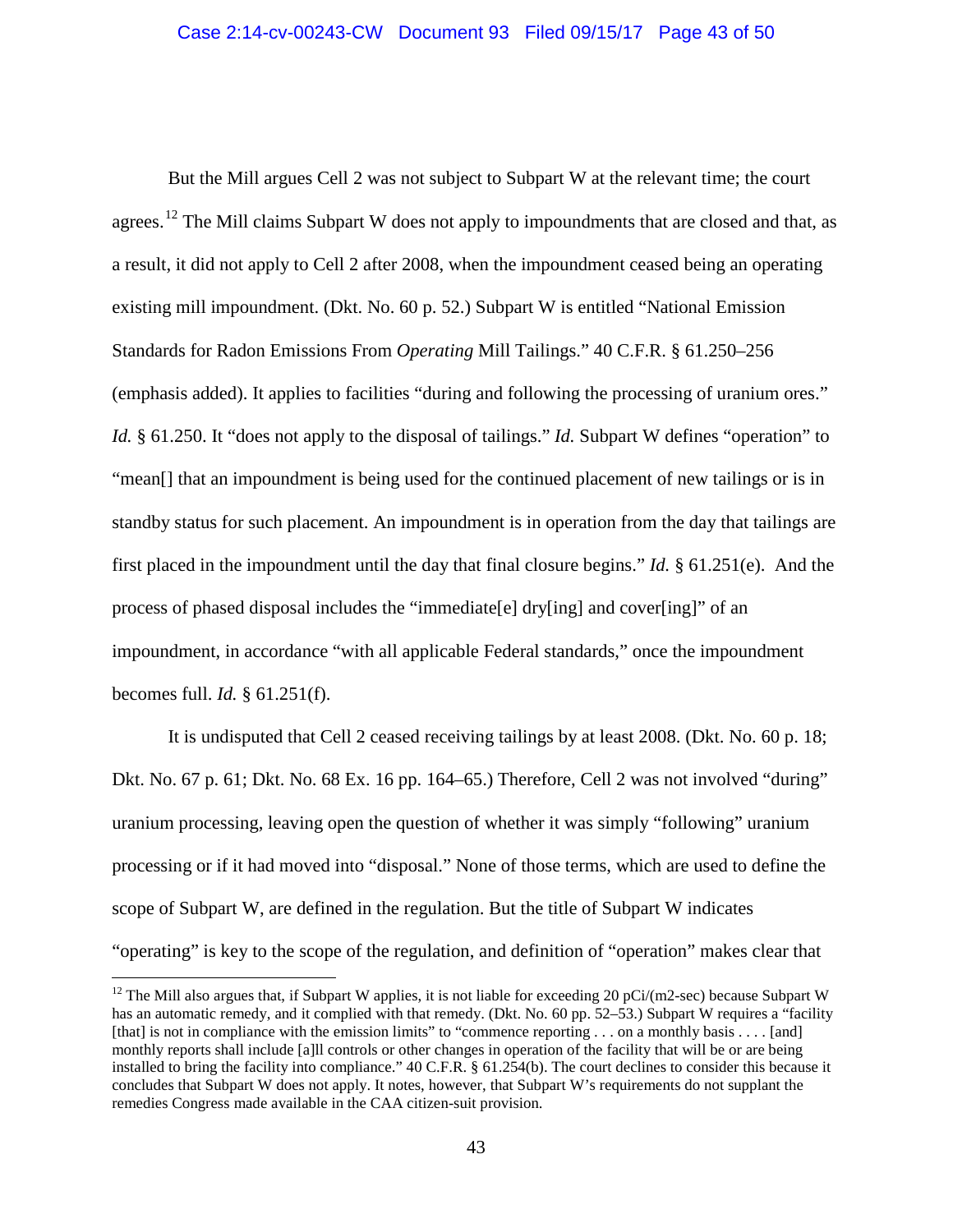#### Case 2:14-cv-00243-CW Document 93 Filed 09/15/17 Page 44 of 50

an impoundment is no longer in operation when it has ceased being used for placement of tailings and will never again be used for placement of tailings. That definition is satisfied here. The undisputed facts are that Cell 2 did not receive tailings after 2008, and because Cell 2 was full, there is not even an inference that it was in standby awaiting additional tailings. (Dkt. No. 68, Ex. 16 pp. 165–66.) In fact, the Mill placed a four-foot cover across the entire cell in 2008 and began dewatering sometime in 2008 or 2009. (Dkt. Nos. 61 ¶16 & 68 Ex. 16 pp. 167–68.) That is, it was impossible after 2008 to place tailings in Cell 2, and it was therefore out of operation and not subject to Subpart W.

Nevertheless, the Trust insists Subpart W did apply, contending that an impoundment is in operation until final closure begins and that final closure cannot begin until DRC has approved a final reclamation plan that provides for application of the final radon barrier and sets deadlines for establishing the steps toward reclamation. (Dkt. No. 67 pp. 60–64.) It supports this argument by pointing to the definition of "phased disposal," which subjects the process of filling and covering an impoundment to all relevant federal standards. 40 C.F.R. § 61.251(f). And it cites Nuclear Regulatory Commission regulations that specify criteria for approval of a reclamation plan, 10 C.F.R. Pt. 40, Appx. A, to support its claim that the Mill's reclamation plan is inadequate as it lacks deadlines for completing the steps in the cell-closure process.

But the NRC regulations do not address the scope of Subpart W. The NRC's regulations set out "procedures and criteria for the issuance of licenses to receive title to, receive, possess, use, transfer, or deliver source and byproduct material" and "provide[] for the disposal of byproduct material and for the long-term care and custody of byproduct material and residual radioactive material." 10 C.F.R. § 40.1. They do not set the standard for identifying an operating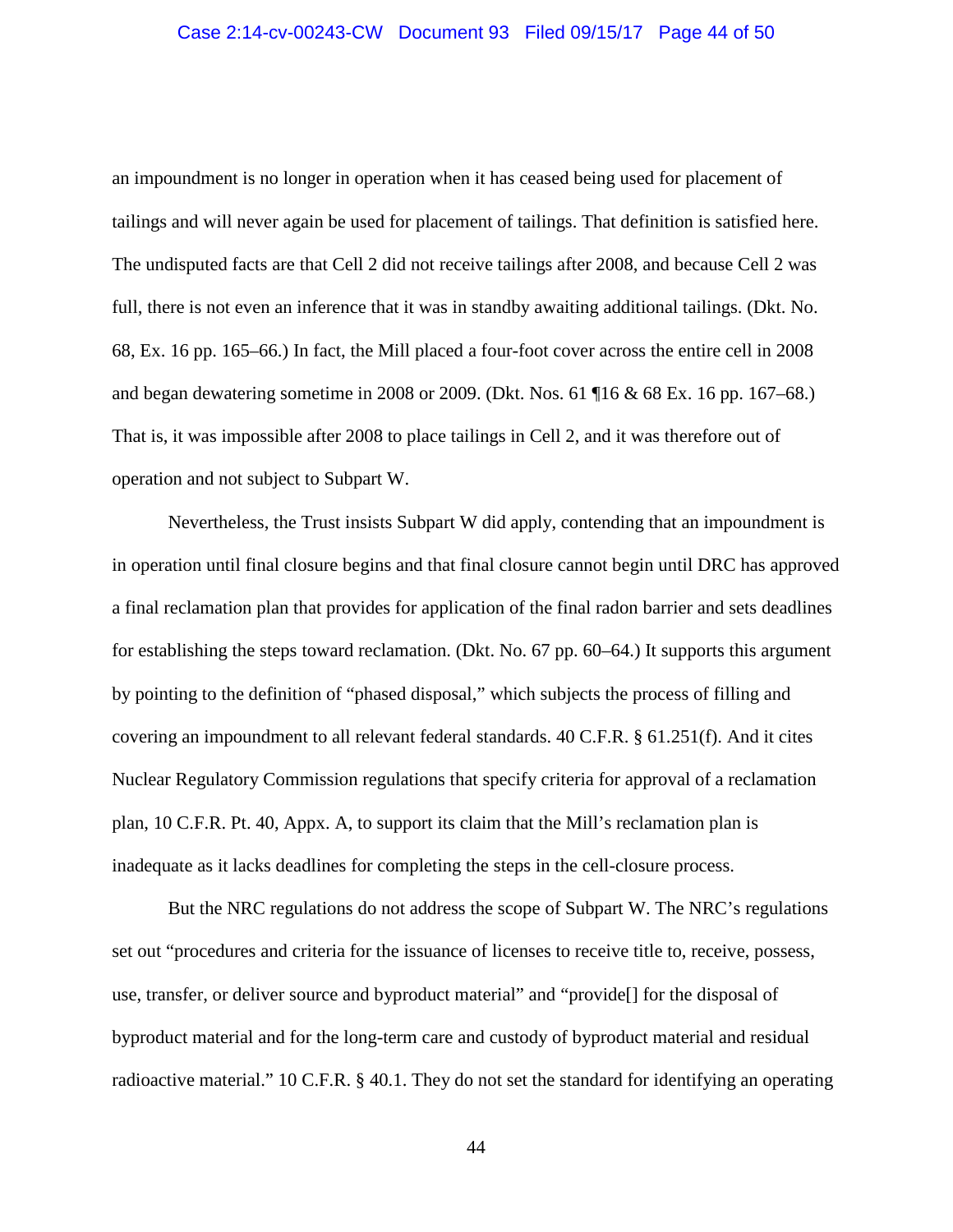tailings impoundment. As stated above, the first sentence of the definition of "operation" clearly does not apply to Cell 2, and the second sentence simply refers to "the day that final closure begins." Because the definition provides for no category of impoundment other than those (1) receiving or in standby to receive tailings and (2) those having reached the first day of final closure, the court must assume the first day that final closure begins is the same day that the cell ceases to receive or be on standby to receive tailings. And "the day that final closure begins" implies no progress need actually have been made toward closure but only that from the moment the impoundment ceases receiving tailings the closure process has begun and the impoundment ceases to be in operation. Therefore, the court is unpersuaded by the argument that the NRC's reclamation plan requirements dictate the application of Subpart W.

The Mill next argues that, even if Cell 2 was in final closure, the Mill and DAQ proceeded as if the Mill was subject to the radon flux limit and that the court should defer to this course of conduct. The Mill provided annual reports for 2012 and 2013, and for both years DAQ concluded that Cell 2 was "in violation" of the 20  $pCi/(m^2\text{-sec})$  limit and that monthly reporting was necessary until such time as the Mill complied with the radon flux limit. (Dkt. No. 68, Ex. 26 GCT 8871 & Ex. 29 GCT 8226–27.) It is true that neither the Mill nor DAQ appear to have questioned the application of Subpart W until 2014, when DEQ, DAQ, and DRC expressed in a letter that the Mill could cease monthly monitoring under Subpart W but that Cell 2 must remain below 20 pCi/(m<sup>2</sup>-sec). (Dkt. No. 63, Ex. 38 UTAH767–68.) According to the agencies' letter, compliance with the limit would from then on be measured following Method 115 but reported on a semiannual basis to DRC. (*Id.*) The letter clarifies the closure status of Cell 2, but states Cell 2 must still be monitored for radon flux, using the limit set out in Subpart W.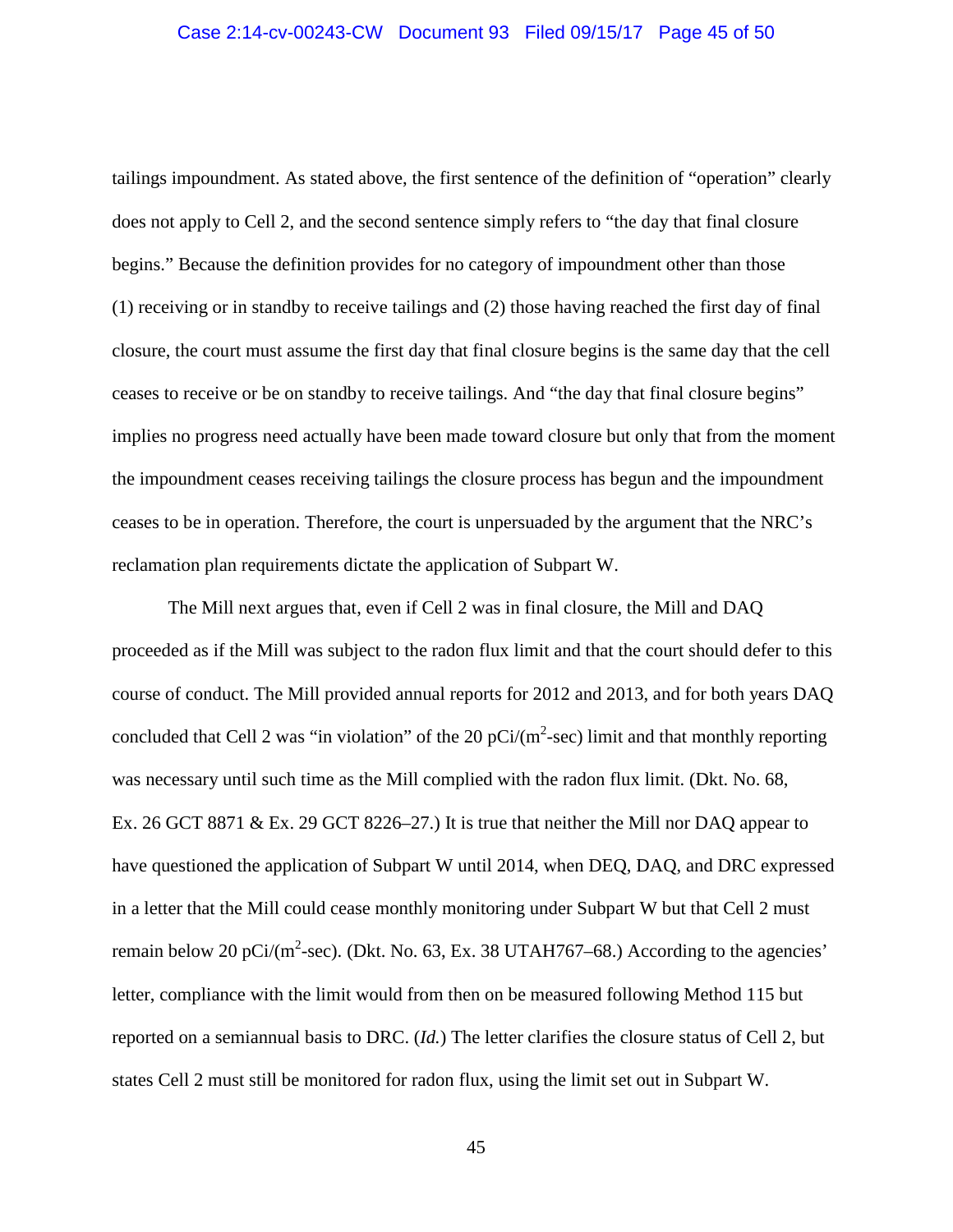#### Case 2:14-cv-00243-CW Document 93 Filed 09/15/17 Page 46 of 50

Therefore, it is at least possible the parties did not reconsider the issue until 2014 because as a practical matter, the Mill had to report radon-222 emissions and the agencies were not concerned about which regulation it was applying. But even if the DAQ believed Cell 2 was subject to Subpart W during 2012 and 2013, the court owes that conclusion no deference. DAQ's conduct, whether it intended it or not, directly contradicted the plain language of the regulation, which is a legal issue for the court to resolve, especially where it does not require the expertise of the agency as do some of the other issues presented in this action.

The court concludes Cell 2 was not at the relevant time subject to Subpart W's radon flux limit. Hence, it GRANTS the Mill's motion and DENIES the Trust's as to Claim 1.

*c. Cell 3*

Cell 3 exceeded 20 pCi/ $(m^2$ -sec) in June 2013, but the Mill recorded results in September and December that it then averaged with the June results to reach a reported yearly average of 19.4 pCi/(m<sup>2</sup>-sec) for 2013. (Dkt. No. 65 Ex. 2 GCT 8279; Dkt. No. 67 pp. 48–49; Dkt. No. 68 Ex. 30 GCT 8289, 8318, 8320, 8351 & 8353 & Ex. 32 EFR 24924.) Based on the yearly average, DAQ concluded Cell 3 was not in violation of Subpart W for 2013. The Trust argues, however, that the Mill failed to comply with the measurement and reporting requirements set out in Subpart W and Method 115 in conducting the September and December tests, and therefore, that the court should ignore all but the June 2013 test and find that a violation occurred. (Dkt. No. 67 pp. 37–38.) The Mill responds that the scheduling and testing were proper, and DAQ determined the Mill had committed no violation. (Dkt. No. 65 ¶ 7 & Ex. 2 GCT8279.) The court considers the Mill's conduct in light of DAQ's determination and takes the Trust's claims in the order they are presented in the complaint.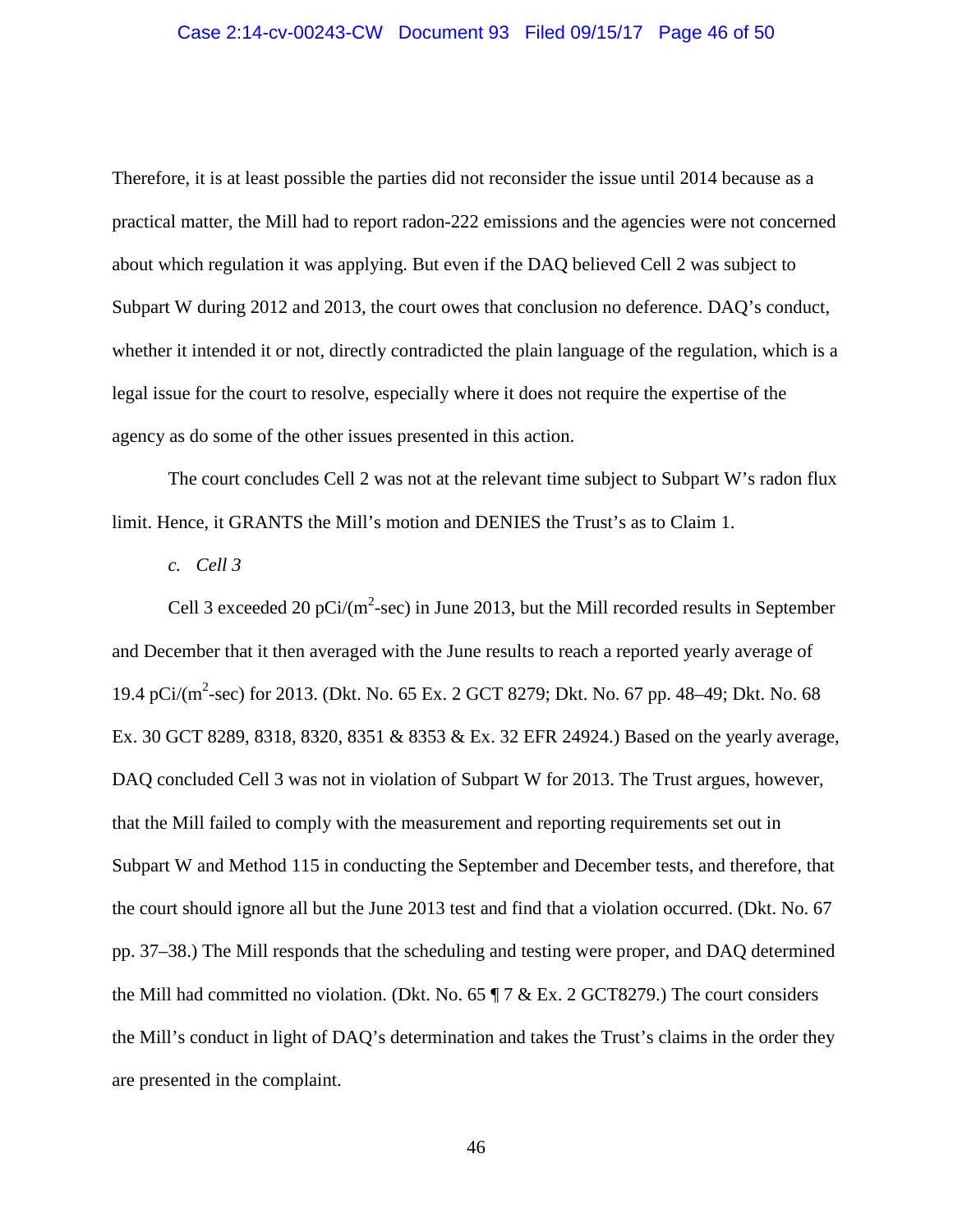## *i. Scheduling*

Claim 3 asks the court to find that the Mill violated Subpart W's scheduling requirement.

(Dkt. No. 29 ¶ 54.) The scheduling requirement states:

Compliance with the emission standard in this subpart shall be determined annually through the use of Method 115 of appendix B. When measurements are to be made over a one year period, EPA shall be provided with a schedule of the measurement frequency to be used. The schedule may be submitted to EPA prior to or after the first measurement period. EPA shall be notified 30 days prior to any emissions test so that EPA may, at its option, observe the test.

40 C.F.R. § 61.253. The Trust advocates a narrow reading of the plain language of the regulation. (Dkt. No. 67 p. 49.) It focuses on the regulation's use of the singular articles "a" and "the" to modify "schedule" and its use of the disjunctive "or" between "prior to" and "after." (*Id.* at 49–50.) The Trust contends that the singular articles show that the Mill should only have submitted one schedule per year and that the disjunctive "or" means that if a schedule is submitted before testing, one cannot also be submitted after testing. While the Trust's reading of the regulation is not unreasonable, the Mill's method of scheduling is not precluded by the plain language.

According to Jay Morris, the Minor Source Compliance Section Manager at DAQ charged with compliance oversight of the Mill during the relevant time, he did not believe the Mill violated the scheduling requirement, because he understood the standard to be flexible enough to accommodate the Mill's practice of scheduling additional tests after the results of the initial test exceeded the regulatory limit. (Dkt. No. 65 ¶ 9.) Mr. Morris pointed to the use of the word "or" as support for the view that there is flexibility to the scheduling requirement. That is, he believed the regulation permitted scheduling before, after, and both before and after.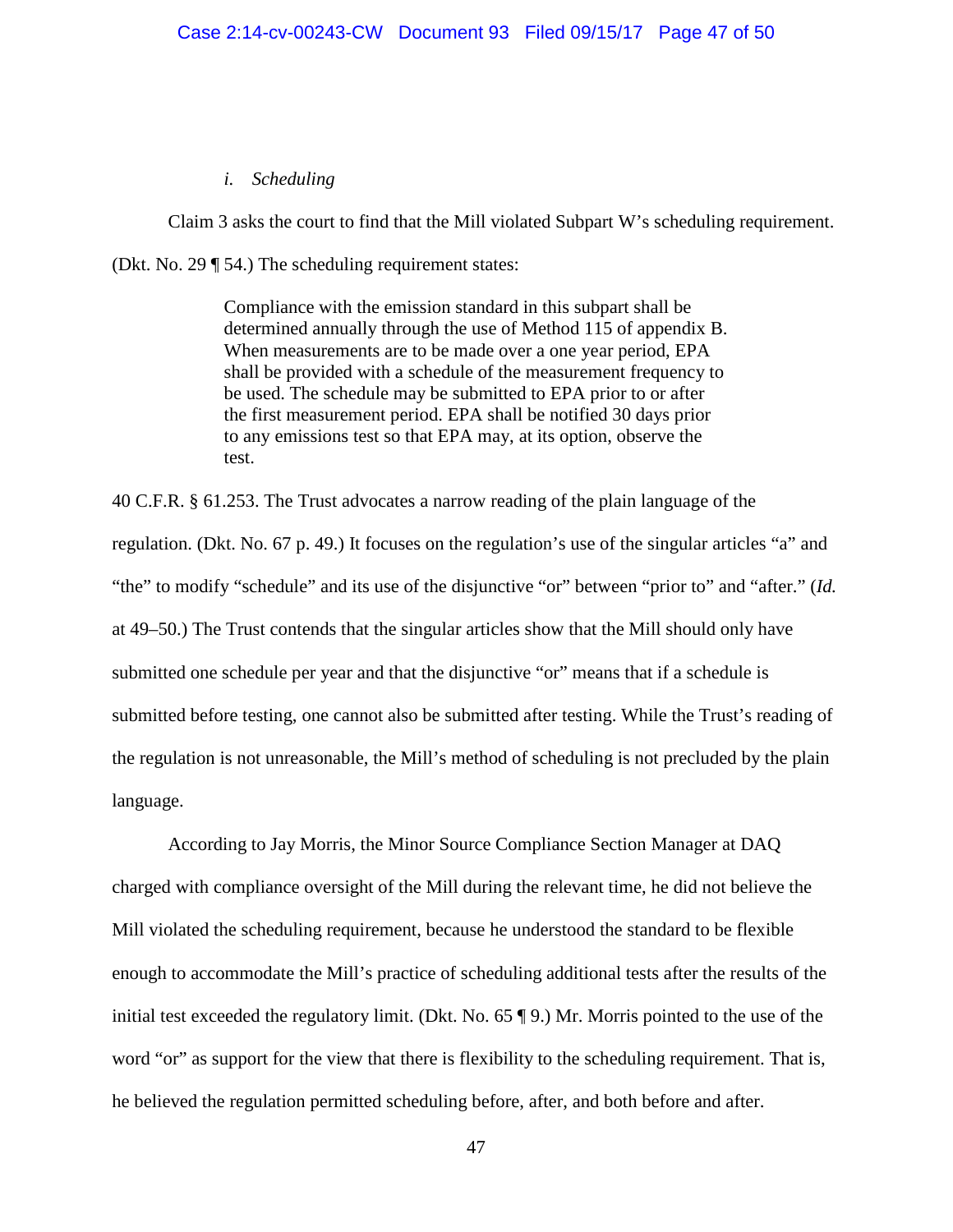His reading is bolstered by the possibility of submitting a schedule "after the first measurement period," which implies that the EPA had anticipated what occurred here—that a mill might determine multiple rounds of testing were needed after an initial test exceeded the regulatory limit. Mr. Morris's conclusion is further supported by the use of "any" in the final sentence. "Any" implies an indeterminate number and is not necessarily singular. *See Any*, Merriam-Webster Dictionary (Online ed. 2017), https://www.merriam-

webster.com/dictionary/any (defining "any" as "one or some indiscriminately of whatever kind; one or another taken at random . . . [or] every"). And while "any" is used to modify the number of tests, not the number of schedules, it suggests that the goal was to ensure the EPA had the opportunity to observe all testing. If a schedule was not set until after the first measurement period, according to the Trust's reading, the EPA would not have such notice. Therefore, the combination of the multiple possible testings, the possibility of setting the schedule after the first testing, and the requirement that the EPA receive notice of each testing, including the first, suggests that the EPA was open to receiving multiple schedules. Additionally, the word "may" is permissive, which supports Mr. Morris's conclusion. (Dkt. No. 60 p. 54.)

Further, DAQ's reading is reasonable. As Mr. Morris stated, a flexible scheduling protocol supports the EPA's intended goal for the testing requirements of Subpart W—to encourage remediation and, in turn, reduce emissions. (Dkt. No. 65 ¶ 15.) Permitting multiple schedules effectively means permitting the Mill to retest if the results from the originally scheduled test exceed the limit. The Trust argues post hoc modifications to the schedule allow the Mill to escape liability where a single test result violated the Subpart. This may be true, but the purpose of Subpart W and the CAA is not simply to punish offenders. Rather it is to protect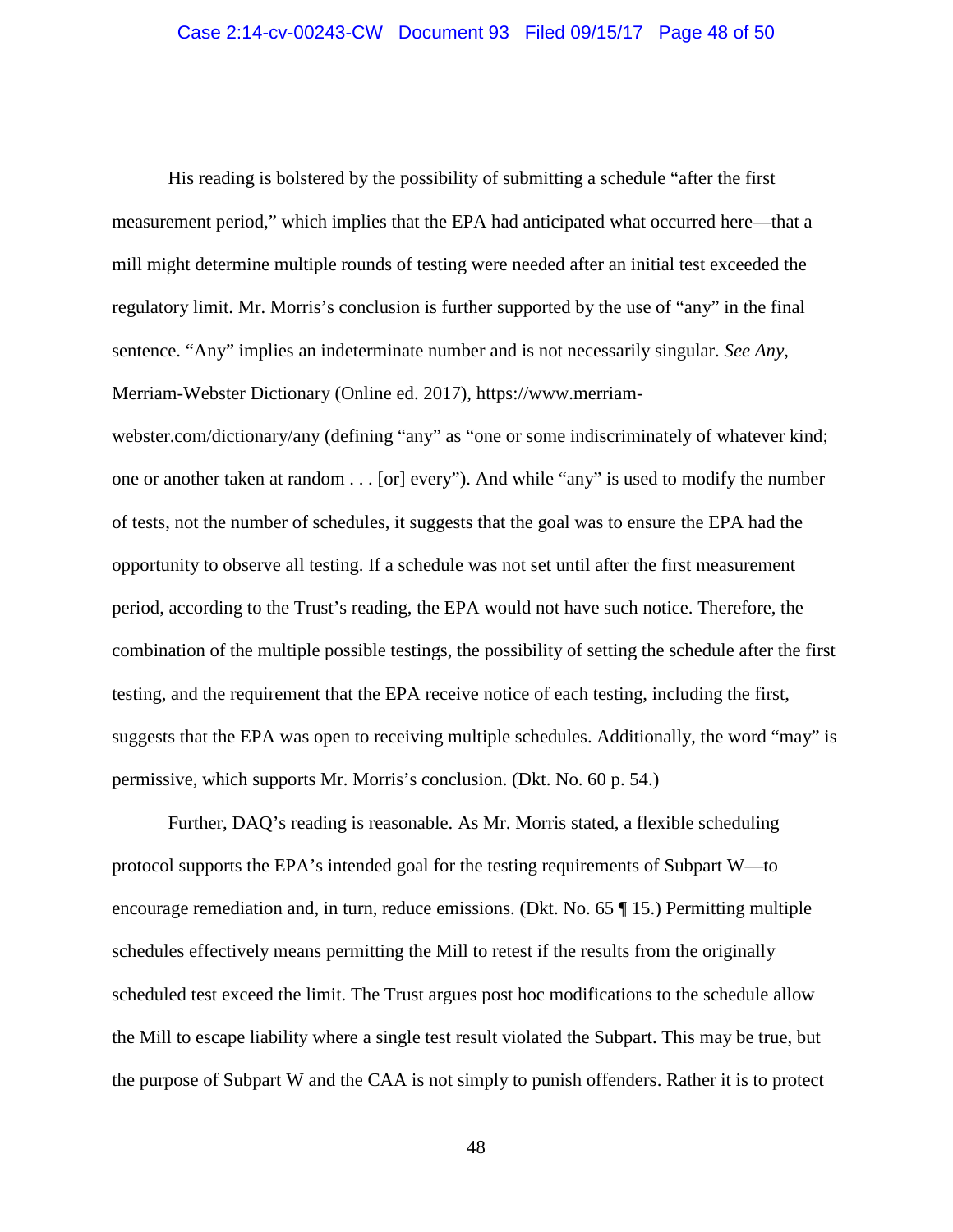### Case 2:14-cv-00243-CW Document 93 Filed 09/15/17 Page 49 of 50

the health and well-being of the public by enhancing the Nation's air quality. *See* 42 U.S.C. § 7401. This goal is most effectively achieved by allowing repeat testing. The rigid scheduling requirement the Trust advocates could in theory permit a facility to test and discover violations in January of a given year and then to operate with those violations until March of the following year without attempting to reduce emissions during that time. On the other hand, the Mill's approach incentives immediate remediation and, therefore, reduced emissions. A rigid reading of the regulation creates perverse incentives contrary to Congress's stated purpose and contrary to the practice of the expert agency. Thus, the court defers to its expertise on this matter.

## *ii. Testing Locations*

 $\overline{a}$ 

The Trust next contends that the Mill violated Method 115's measurement protocols in September and December 2013.<sup>13</sup> DAQ was aware of the Mill's testing methods, and DAQ found no such violation. (Dkt. No. 65 ¶¶ 8, 10.) About the locations used for testing, Mr. Morris stated "it met our requirements, . . . we knew that the Mill was taking steps to address those areas of Cell 3 with high radon levels, and . . . the sampling results showed a trajectory of improvement." (*Id.*) Mr. Morris cites the flexibility of the introductory language to Method 115, § 2.1.1, which permits measurements made on one occasion or on several, as evidence of the flexibility of Method 115 overall. (Dkt. No. 65 ¶ 10.) Indeed the language is flexible and was administered by an agency that knew what the Mill was doing and knew the Trust's concerns but permitted this method of testing. The court will not disrupt the monitoring and regulation where

 $<sup>13</sup>$  In the complaint the Trust argues violations both in the regions where testing was conducted and in the ambient</sup> air temperature during at least one of the subsequent rounds of tests. (Dkt. No. 29 ¶¶ 58–59.) It does not raise the temperature argument at summary judgment. And because it appears the analysis regarding the temperature is the same as regarding the location for testing, were that issue to be raised, the court would defer to DAQ with regard to the temperature as well.